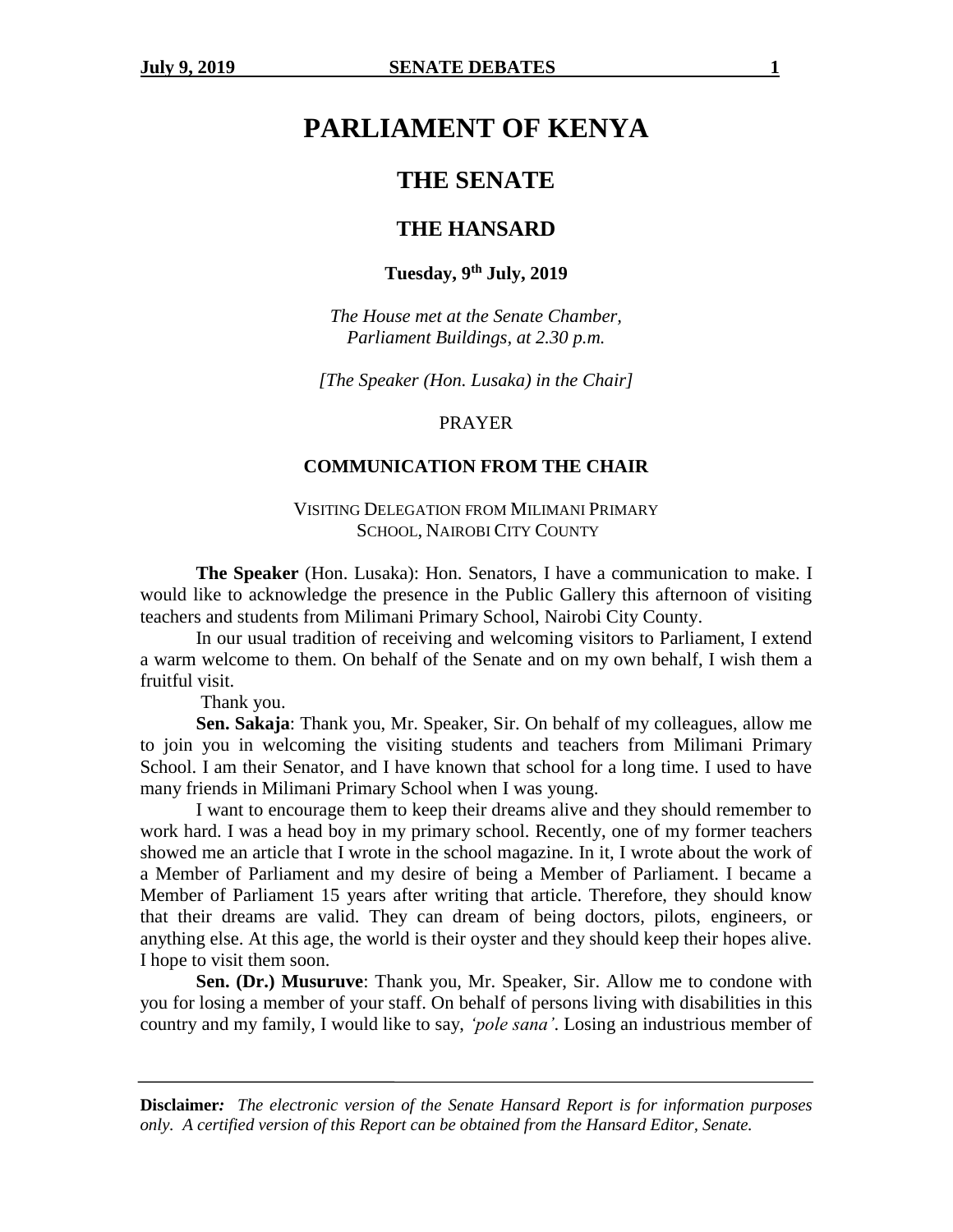staff is not easy. I am sure that God will give you strength to go through this. We will continue praying for you.

I join you in welcoming the students from Milimani Primary School. It is good for young children like them to come to the House and see what happens here. Leaders are born and leadership is also acquired. I know that some of these children are innate leaders. I am sure that they will pick a leaf from us which will help them become superb leaders. Some of these children will acquire leadership skills by looking at how we debate in the House. Mentoring young children is good and they learn from examples. We should inspire and mentor them.

It is good for girls at this age to see that women can also engage on national issues and that will inspire them to be leaders in the near future.

**The Speaker** (Hon. Lusaka): Next Order.

#### **PAPERS LAID**

## REPORT OF THE SENATE DELEGATION TO THE 63RD COMMISSION ON THE STATUS OF WOMEN

**Sen. Sakaja**: Mr. Speaker, Sir, I beg to lay the following Paper on the Table of the Senate today, Tuesday, 9<sup>th</sup>July, 2019-

Report of the Senate delegation to the  $63<sup>rd</sup>$  Commission on the Status of Women (63rd CSW) that was held in the United Nations at the United Nations Headquarters in New York, USA, from  $11<sup>th</sup>$  to the  $22<sup>nd</sup>$  March, 2019.

Thank you.

*(Sen. Sakaja laid the document on the Table)*

**The Speaker** (Hon. Lusaka): Could we hear from the Chairperson of the Committee on County Public Accounts and Investments (CPAIC), Sen. M. Kajwang'. If he is not there, can we hear from the Senate Majority Leader?

> REPORTS ON FINANCIAL STATEMENTS OF VARIOUS COUNTY AGENCIES/FUNDS

**Sen. Sakaja:** Mr. Speaker, Sir, on behalf of the Senate Majority Leader, I beg to lay the following Papers on the Table of the Senate today, Tuesday,  $9<sup>th</sup>$  July, 2019:

Report of the Auditor-General on the Financial Statements of Nyeri County Enterprise Development Fund for the year ended  $30<sup>th</sup>$  June,  $2018$ ;

Report of the Auditor-General on the Financial Statements of Nyamira County Education Support Fund for the year ended  $30<sup>th</sup>$  June, 2018;

Report of the Auditor-General on the Financial Statements of Uasin Gishu County Education Revolving Fund for the year ended  $30<sup>th</sup>$  June, 2018;

Report of the Auditor-General on the Financial Statements of West Pokot County Car Loan and Mortgage Members Scheme for the year ended 30<sup>th</sup> June, 2018;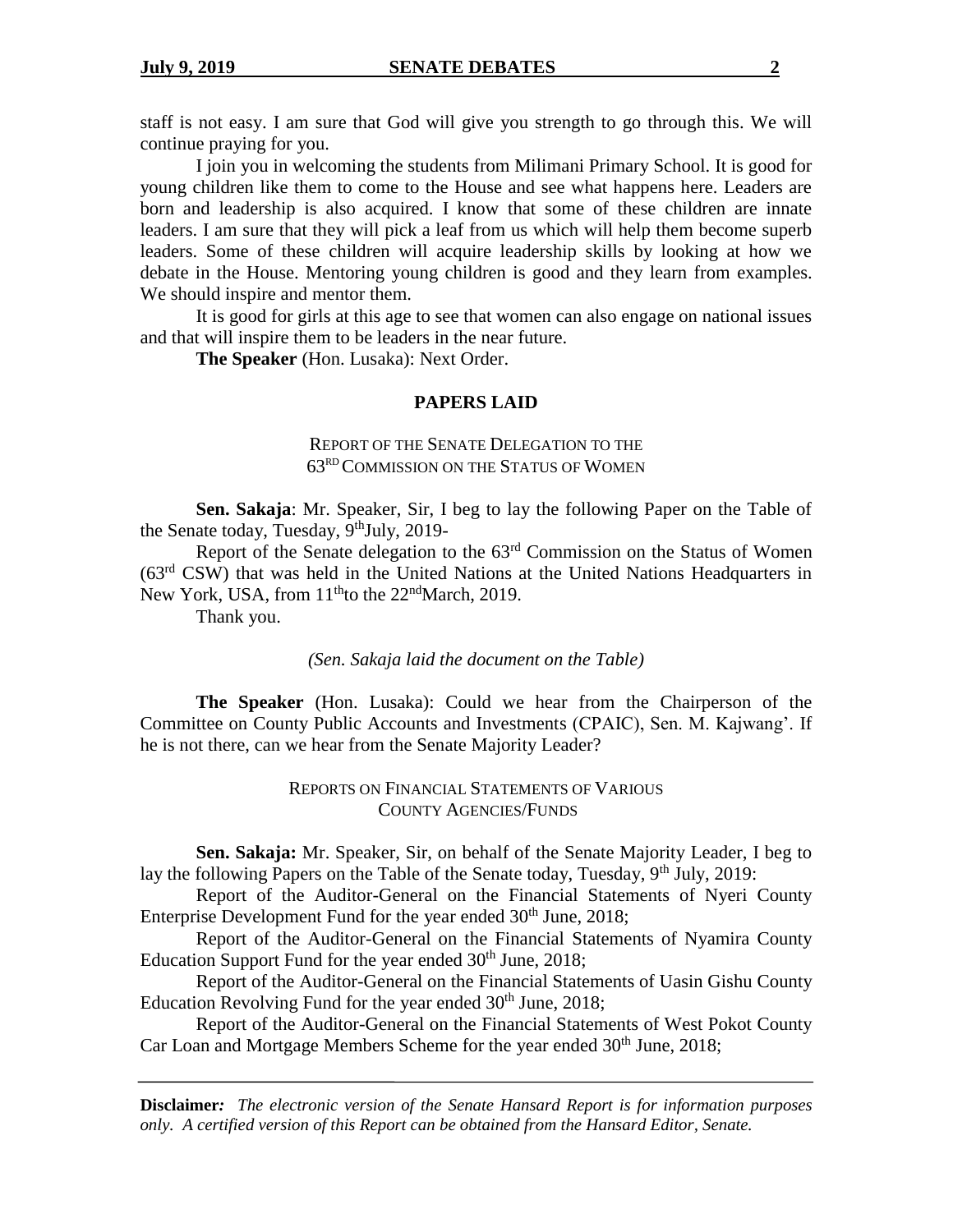Report of the Auditor-General on the Financial Statements of Murang'a County Assembly Car and Mortgage Loan Scheme Fund for the year ended  $30<sup>th</sup>$  June, 2015;

Report of the Auditor-General on the Financial Statements of Murang'a County Assembly Car and Mortgage Loan Scheme Fund for the year ended 30<sup>th</sup> June, 2016;

Report of the Auditor-General on the Financial Statements of Murang'a County Assembly Car and Mortgage Loan Scheme Fund for the year ended 30<sup>th</sup> June, 2017; and, Report of the Auditor-General on the Financial Statements of Murang'a County

Assembly Car and Mortgage Loan Scheme Fund for the year ended 30<sup>th</sup> June, 2018.

*(Sen. Sakaja laid the documents on the Table)*

**The Speaker** (Hon. Lusaka): Next Order.

#### **NOTICES OF MOTIONS**

NOTING OF REPORT OF SENATE DELEGATION TO THE 63<sup>RD</sup> COMMISSION ON THE STATUS OF WOMEN

**Sen. Sakaja:** Mr. Speaker, Sir, I wish to give notice of the following Motion-THAT, the Senate notes the Report of the Senate Delegation to the 63rd Commission on the Status of Women (CSW63) held in the United Nations Headquarters, New York, USA, from 11<sup>th</sup> to 22<sup>nd</sup> March, 2019, laid on the Table of the Senate on Tuesday,  $9<sup>th</sup>$  July, 2019.

> FREE ADMINISTRATION OF SNAKE BITES ANTI-VENOM IN PUBLIC HEALTH FACILITIES

**The Speaker** (Hon. Lusaka): Sen. Kwamboka is not in the House. The Notice of Motion is, therefore, deferred.

*(Notice of Motion deferred)*

Next Order.

#### **STATEMENTS**

**The Speaker** (Hon. Lusaka): Proceed, Sen. Nyamunga.

ELECTION OF SEN. ABSHIRO HALAKE, MP, AS THE CHAIRPERSON OF CMD-KENYA

**Sen. Nyamunga:** Mr. Speaker, Sir, I rise pursuant to Standing Order No. (47(1), to make a Statement on a matter of national concern, namely, a congratulatory message to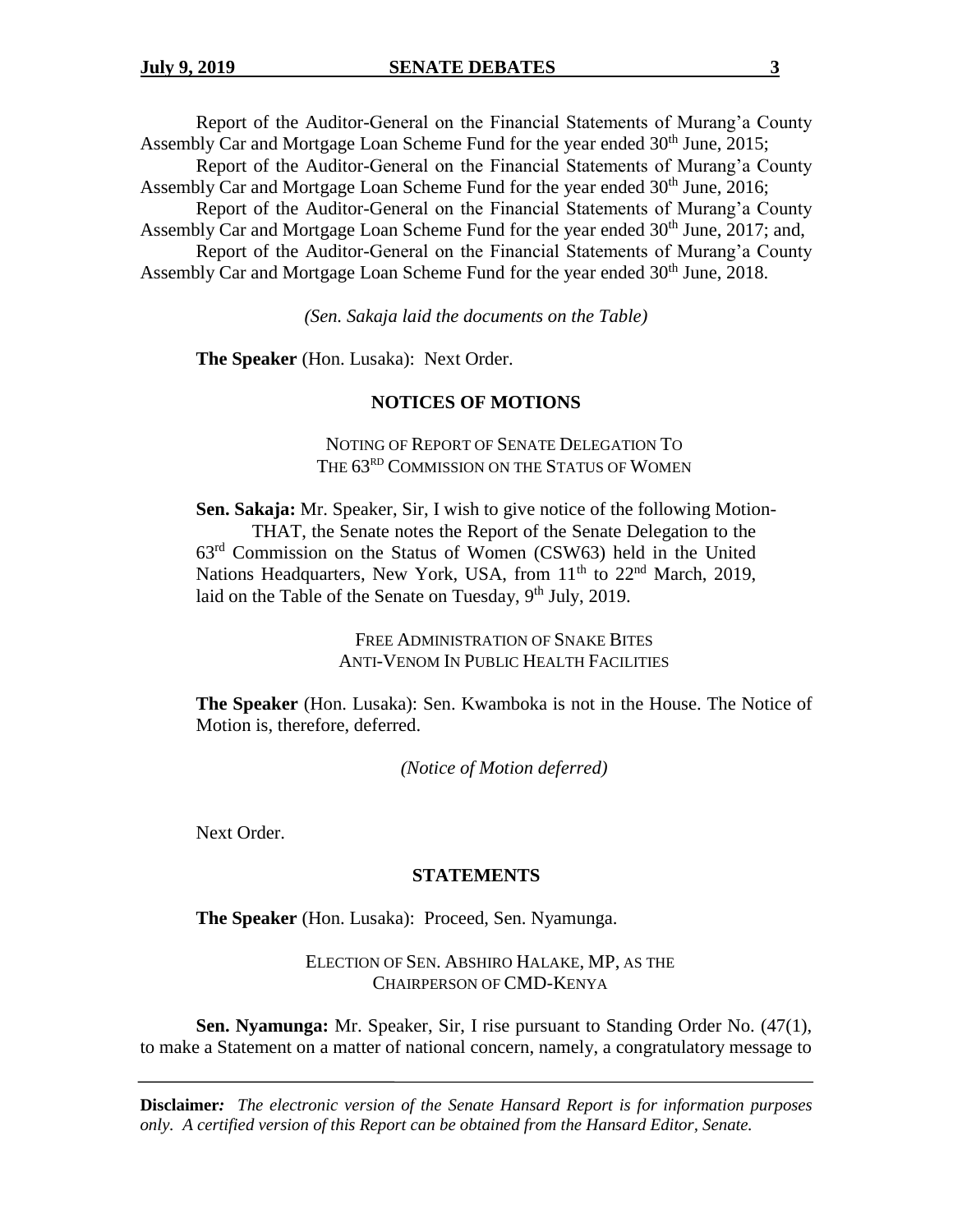our colleague, Sen. Halake, following her election as the Chairperson of the Centre for Multi-Party Democracy in Kenya (CMD-Kenya). This is a step in the right direction, particularly, taking into consideration the fact that this country is yet to meet the constitutional threshold with regard to gender parity.

The election of Sen. Halake should set the pace for greater things to happen in the legislature of this country. This is because CMD-Kenya is a political parties-based membership organisation established in March, 2004. Its mandate is to enhance multiparty democracy and strengthen institutional capacity of political parties in Kenya through policy influence and capacity building. This is critical especially in a country such as Kenya, where the Executive more often than not influences what happens in Parliament.

Mr. Speaker, Sir, in the spirit of the "handshake", the organisation provides a platform for political parties, political actors and policy makers to engage in dialogue and cooperate in strengthening multi-party democracy. CMD-Kenya works closely with political parties, political actors, strategic partners and key stakeholders in promoting social justice, political governance best practices and respect for human rights and fundamental freedoms.

Mr. Speaker, Sir, considering that Parliament is yet to pass the two-thirds gender rule Bill, CMD-Kenya is supposed to work with political parties in order to increase the level of women participation in electoral process, through elections, nominations as well as general acquisition of leadership positions in political parties and in the public sphere.

I hope that Sen. Halake will work to enhance the capacity of political parties in policy formulation and collaboration as important drivers of development of a new generation of politics and multi-party democratic practice in Kenya, based on issues, dialogue and non-violence.

Mr. Speaker, Sir, we need stronger political parties and insist on party fidelity. I would urge that Sen. Abshiro makes it her priority to engage and include the youth in matters affecting this country. By increasing meaningful and constructive involvement of young people in party politics as well as youth participation in decision making at all levels of political governance, we shall inculcate in this country a practice of all-inclusive governance.

I give my hearty congratulations, once more, to Sen. Abshiro. Thank you, Mr. Speaker, Sir.

**The Speaker** (Hon. Lusaka): Since I see a lot of interest, those I will give an opportunity to, please, try to keep your comments brief, before I declare the minutes you will use.

Proceed, Sen. Sakaja.

**Sen. Sakaja:** Mr. Speaker, Sir, I will keep it short and sweet. First of all, I give my hearty congratulations to Sen. Abshiro Halake. She is a trailblazer and the first woman to Chair the Centre for Multiparty Democracy-Kenya (CMD-Kenya) since its inception in 2004. That is one thing for which I must start by congratulating her.

As I alluded when I was laying the Report on Commission on the Status of Women, I am a big advocate of "He-for-She". We, as the main Members in this House, must advocate for "He" supporting "She." The biggest advocates for women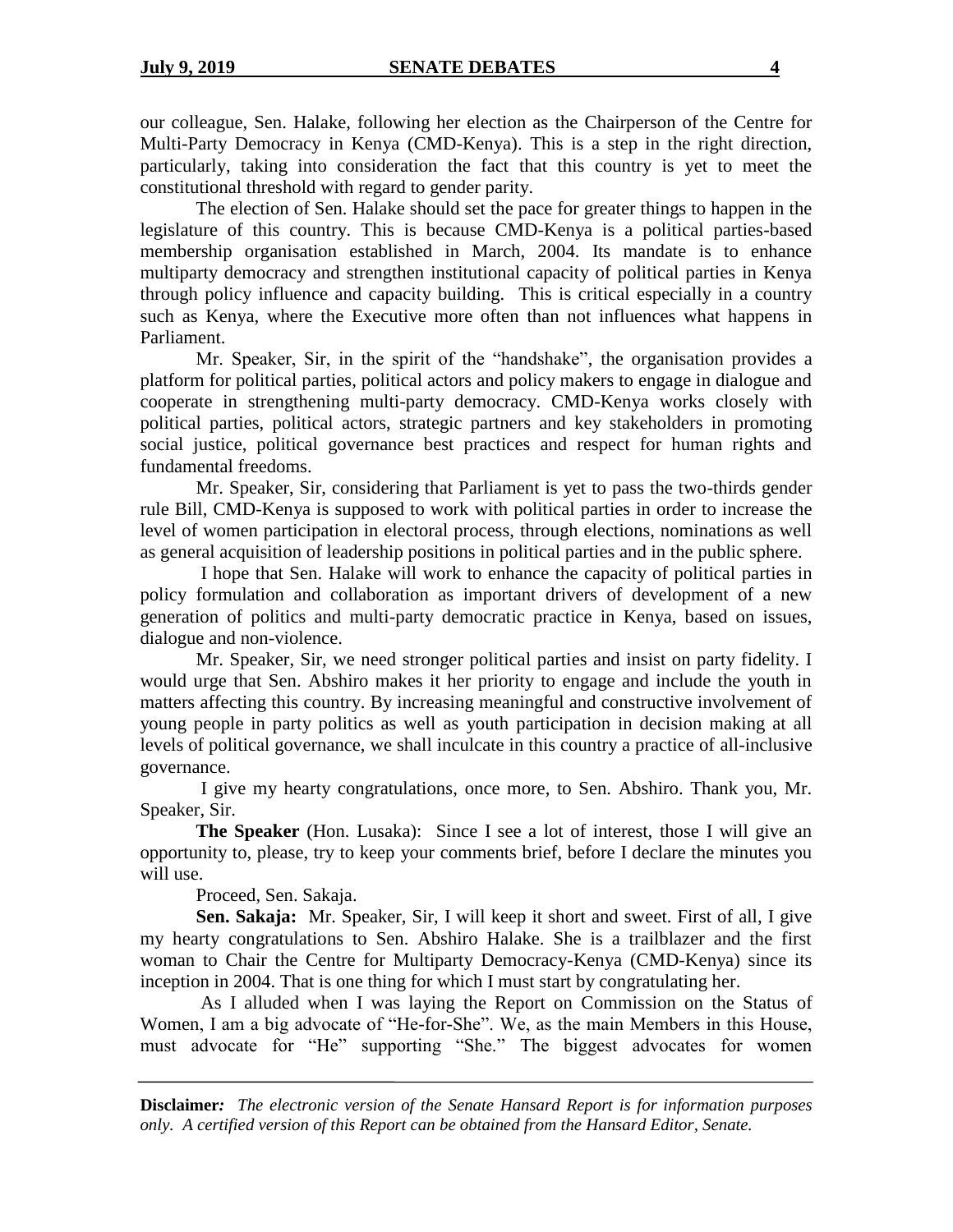empowerment in this House must be the male Senators, because they are our mothers, sisters and daughters.

More importantly, I was a Member of CMD-Kenya. It is an extremely important organisation. Many year ago, when I was the party leader of The National Alliance (TNA) before it was swallowed, we worked very closely with CMD-Kenya. The programmes such as intra-party dialogue, youth empowerment, women programmes and party strengthening are so important at a time in our democracy where we need strong political institutions.

Mr. Speaker, Sir, I am, therefore, confident that this time of our history coincides with the first election of a woman chairperson. She is also able, competent, and equal to the task. We look forward to CMD-Kenya working better and closely with our youth and women.

I would just like to add a note because many of these organisations when they work with the women sometimes neglect the younger women. When we talk about youth, we find that it is mainly the males. The young women between the age of 18 and 35 years many times have been neglected when it comes to getting their space in the political circles. Since Sen. Halake is young both in age and at heart, I hope she will make sure that the young women of Kenya are in the front and centre of the political dialogue of this country.

I thank you, Mr. Speaker, Sir.

**The Speaker** (Hon. Lusaka): They are saying that they are always young.

Proceed, Sen. Were.

**Sen. Were:** Thank you, Mr. Speaker, Sir, for this opportunity to contribute to the Statement by Sen. Nyamunga, on congratulating Sen. Abshiro Halake on her election as the Chairperson of CMD-Kenya.

It is worth noting that CMD-Kenya is a non-partisan organisation established in 2004; a few years after the advent of multi-partyism. That is after the first election that the Nation Rainbow Coalition (NARC) won, after so many years of rule by the Kenya African Nation Union (KANU). That put forward the first step to bringing political parties together to always think together and do the right thing in the interest of Kenya. It was premised on the dream we used to call the "NARC Dream" that somehow got lost on the way. We hope that with Sen. Abshiro Halake at the helm, with all her motherly instincts, we shall get back to the path on which CMD-Kenya was established.

Mr. Speaker, Sir, I note that it was an election amongst political parties. It was not an easy thing to get. There are just 60 members from whom she had to campaign. This shows that women are able, if given an opportunity. We thank Sen. Halake for putting herself forward to prove that all the efforts of women like Sen. Mugo, Prof. Julia Ojiambo and hon. Phoebe Asiyo are beginning to bear fruit. I urge this House to continue encouraging more women activities so that we continue to enjoy the fruits that we have received through the election of Sen. Halake.

Let me say a little bit about these elections. They are gruesome and tiring. Like all political elections, you are never sure it is done until it is done. To the last hour of the election, she went through it all and came out triumphant.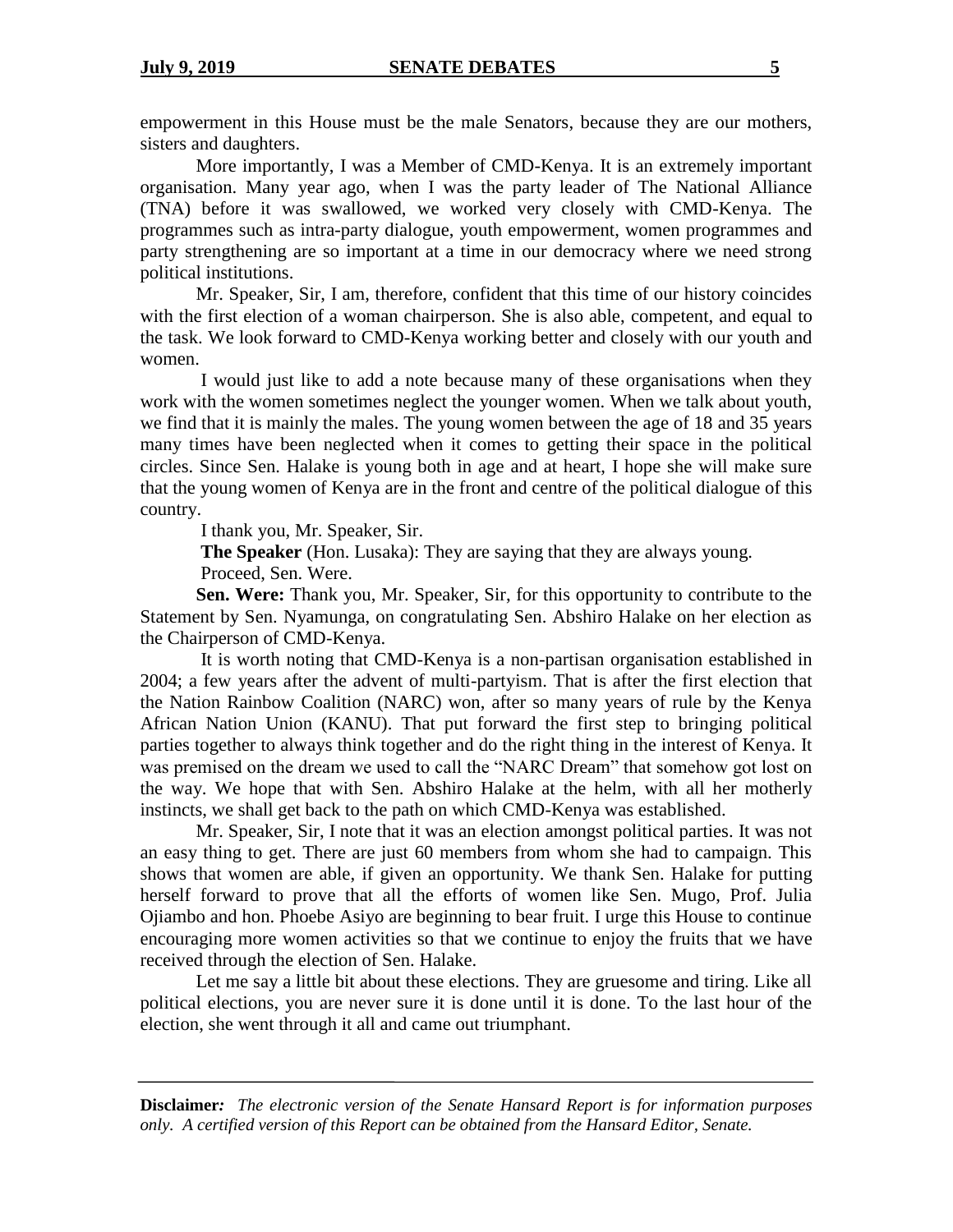I heartily congratulate her. I also urge this House to support her. As our colleague, we will support her. It is not easy, but we have your back. You will do it in God's name.

**Sen. (Rev.) Waqo**: Thank you, Mr. Speaker, Sir, for allowing me to support this important Statement by Sen. Nyamunga. I thank her for reading it on our behalf.

I congratulate Sen. Halake for the position that she has acquired on our behalf. We are proud of her and she have always been very active and focused on what she does. We have a lot of faith in her. I am sure she will use that position to serve this society.

We are proud of Sen. Halake. We know she will promote, especially women and the youth. We have observed and seen her good leadership skills with a lot of integrity. Again, she is well experienced, strong lady and very committed to what she wants to do.

Personally, I have a lot of faith in her. As she serves us, as the Chairperson of CMD-Kenya, I wish her God's blessings. She should also remember the marginalised people, especially those of us who come from northern part of Kenya. As she remembers the entire nation, she should also remember us very well. May God bless her.

I support the Statement.

**The Speaker** (Hon. Lusaka): Now, I will allow three minutes each because there is a lot of interest.

**Sen. Ochillo-Ayacko**: Thank you, Mr. Speaker, Sir, for allowing me to join my colleagues in congratulating Sen. Halake.

The Senator has done exemplarily well considering the fact that on the face of it, people may think that she comes from a marginalised community and gender. She has ascended, walked that path and she is now our celebrity.

I congratulate her on her election. I hope that in her tenure, she will ensure that parties, as institutions instrumental in deepening democracy, will have funding and will be run in a sustainable manner.

I pray that she will cement the place of women in this society as achievers and as people who serve society without doing things that negate our progress.

I congratulate our sister.

**Sen. Farhiya**: Thank you, Mr. Speaker, Sir, for allowing me to congratulate Sen. Halake. We have always said that this is the House of wisdom and it has been proven. One of our own is the Chairperson of CMD-Kenya.

Secondly, this lady has succeeded in whatever field she has taken. She was the Deputy Secretary-General of the Kenya Red Cross Society (KRCS). She has also been recognised as the best performing nominated Senator in this House in a very short time. She is also an Executive Member of the Kenya African National Union (KANU).

I expect this House to pass critical Bills in terms of the politics of this country that will make a difference now that one of us is in that seat. Let us pass the two thirds gender Bill. The other House has failed so many times to do so. Let us get it right in this House this time around.

The other Bill that we need to pass in this House is in terms of having credible elections. Yes, our elections have been credible, but there are always some questions that people will raise every time we conduct elections in this country. There has been a lot of litigation. Let us identify where the weaknesses are and address them accordingly.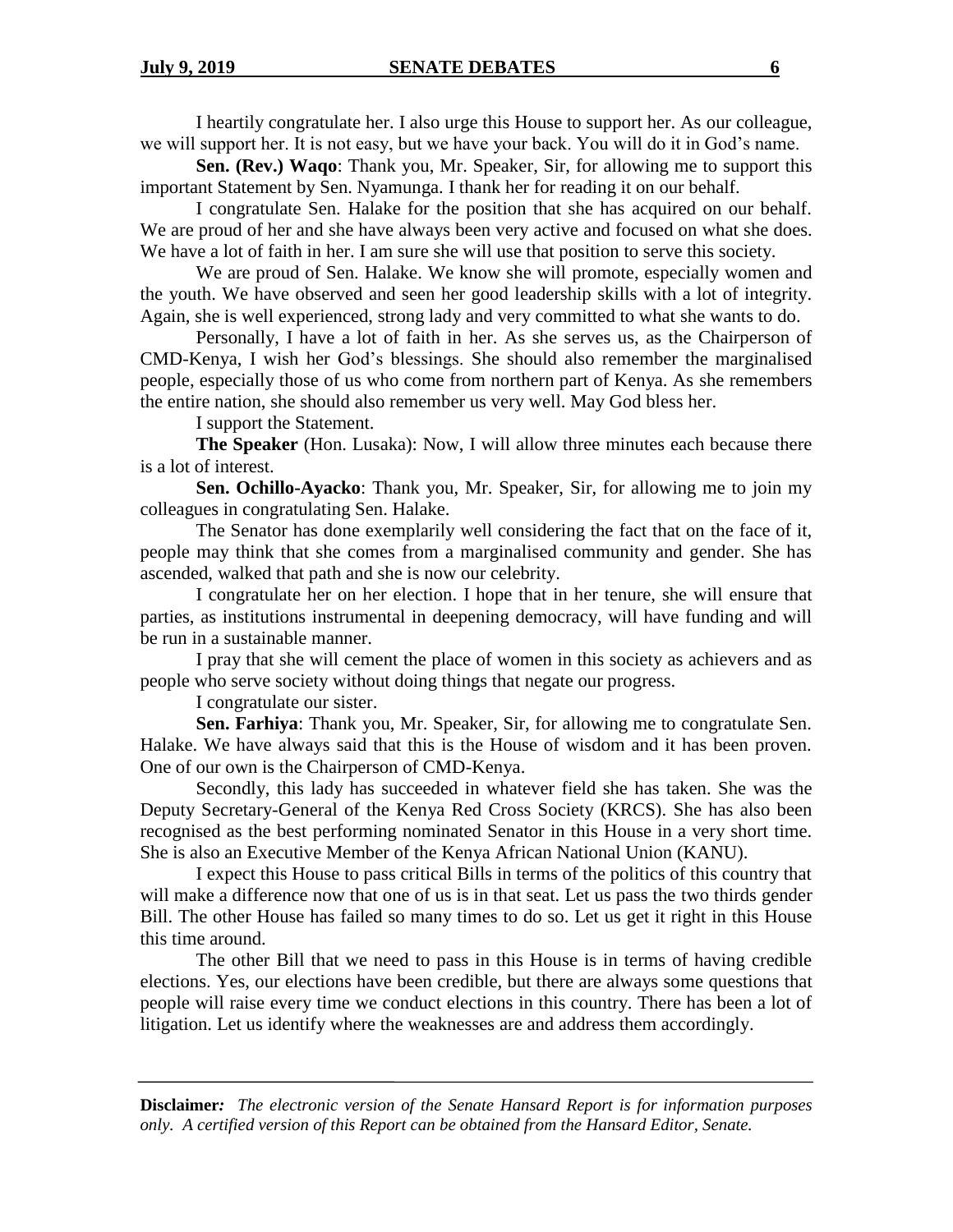Mr. Speaker, Sir, since political parties recognized her ability and put her in the right positon, I hope and pray that the people of Isiolo County will also follow suit and make her the next Member of Parliament (MP) in her constituency. We already have a competent Senator.

## *(Laughter)*

**Sen. Wambua**: Thank you, Mr. Speaker, Sir, for giving me this opportunity to also join my colleagues in congratulating Sen. Halake for being elected the Chairperson of the CMD-Kenya.

I was thinking that maybe in the spirit and the principle of "he for she", Sen. Nyamunga would have allowed me to read the Statement. Now that she has read it, I congratulate her for reading it on our behalf.

I have had opportunity to work with Sen. Halake as the Vice Chairperson of the Committee on Information Communication Technology (ICT), where she has done a fantastic job. She will chair a forum that deals with political parties. I hear colleagues here putting emphasis on youth and women. There are also men in the political arena.

Mr. Speaker, Sir, I urge my colleague and Vice Chairperson that when she goes to the CMD-Kenya, she looks at enhancing, strengthening, deepening and widening democracy in all political parties and across all gender.

With those few remarks, congratulations to Sen. Halake. We are behind her to make sure that she delivers on the mandate of her office.

**Sen. Poghisio**: Thank you, Mr. Speaker, Sir. I join you, the House and Sen. Nyamunga in congratulating my good friend, Sen. Halake. She was also my choice for that position.

I would like to encourage Sen. Halake that the overwhelming support from this House will carry her through. These are politicians and Members of different parties. I speak for those who might not catch your eye so that Sen. Halake knows that the support and congratulations are coming from all over; they will carry her through.

Sen. Halake is a gifted and relational person. I am sure that she will succeed in making sure that the CMD-Kenya makes it, during her tenure, to be one of the best organisations. Therefore, I ask that she continues to be humble and strong, as she has been, and keep the eye on the ball. I encourage and congratulate her.

I thank Sen. Nyamunga for bringing the Statement.

**Sen. Faki:** Asante, Bw. Spika, kwa kunipa fursa hii kuunga mkono Arifa ya Sen. Nyamunga kumpongeza Sen. Halake kwa kuteuliwa kama Mwenyekiti wa Taasisi ya Demokrasia ya Vyama Vingi katika nchi yetu ya Kenya.

Bw. Spika, naungana na Sen. Nyamunga kumpongeza kwa moyo wangu wote Sen. Halake kwa kuchaguliwa kwake. Ni jambo la kutia moyo kwamba ni mara ya kwanza kwa Sen. Halake kuteuliwa kama Seneta na kuchaguliwa kama Mwenyekiti wa Taasisi ya Demokrasia ya Vyama Vingi nchini Kenya.

Bw. Spika, nimefuatilia kwa karibu utendakazi wa Sen. Halake na ninaona ya kwamba anatosha kuendesha Taasisi ile wakati huu ambapo siasa ya vyama vingi katika nchi hii bado ina msukosuko. Vyama vingi ni vyama vya kibinafsi ambapo mtu mmoja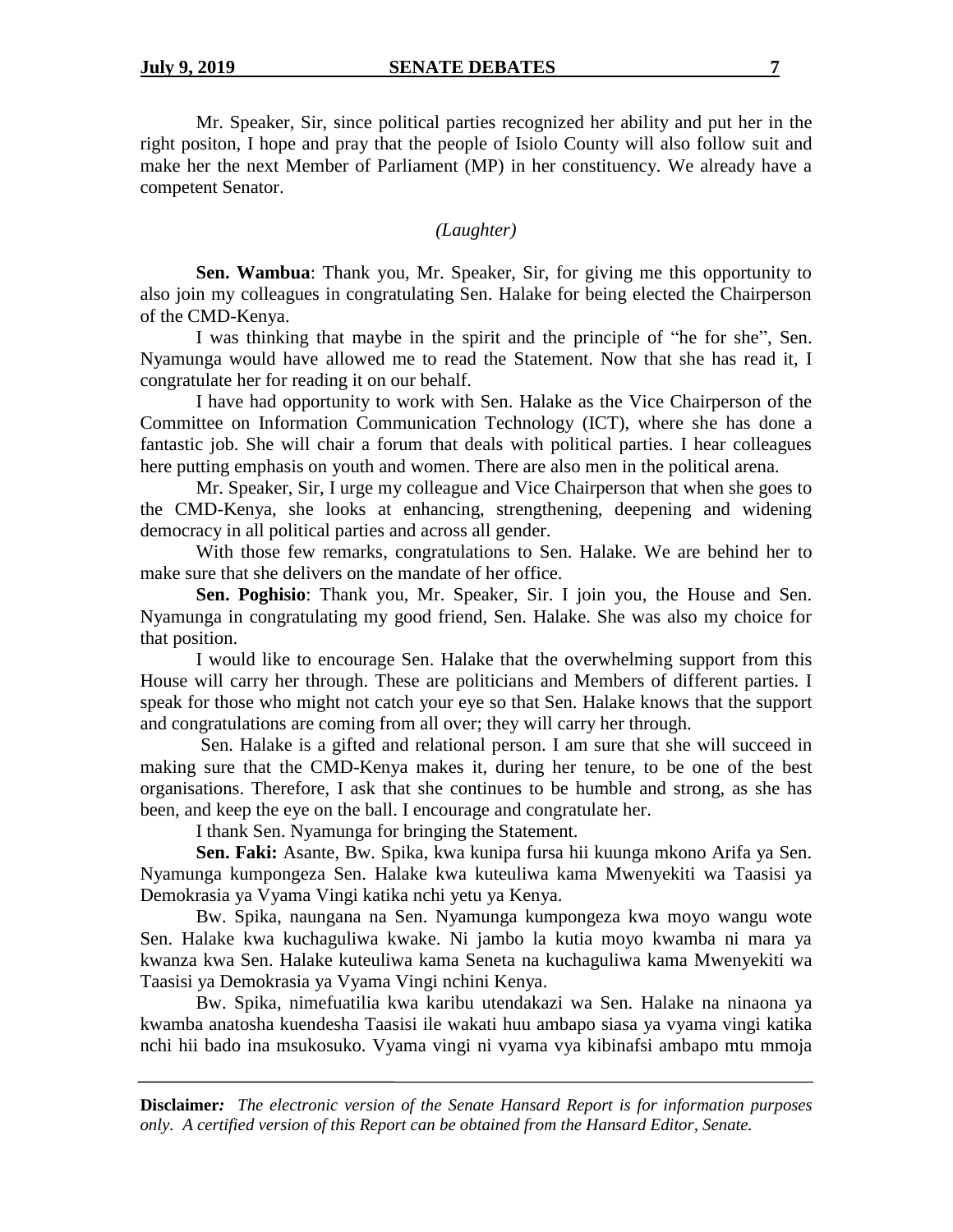ndiye anaamua maamuzi yote ya chama wakati wanachama wenyewe hawana fursa yote ya maamuzi.

Bw. Spika, ningependa kuchukua fursa hii kueleza kwamba bado demokrasia kamili haijakamilika hapa nchini. Hii ni kwa sababu watu wengi bado wanagadamizwa katika haki zao za kibinafsi na kibinadamu. Juzi kule Murang'a, wanafunzi kadhaa walifukuzwa shule kwa sababu walikuwa wamevaa *hijab*. Nina furaha kwamba aliyechaguliwa kuendesha mambo ya Taasisi ya CMD ni Sen. Halake ambaye anavaa *hijab* wakati wote anapokuwa Bungeni na nje.

**Sen. Dullo**: Mr. Speaker, Sir, first, I take this opportunity to thank Sen. Nyamunga for bringing this Statement.

Second, I am a proud Senator because my sister from the same county has been given this position. This clearly means that I am more privileged than anybody else in this House. Third, there is no corruption.

#### *(Laughter)*

If you do not know Sen. Halake---

**Sen. Wambua:** On a point of order, Mr. Speaker, Sir.

**The Speaker** (Hon. Lusaka): What is your point of order, Sen. Wambua?

**Sen. Wambua:** Mr. Speaker, Sir, I thought the position of the Chairperson for CMD-Kenya is a national position. That is why I stood and congratulated Sen. Halake. However, I have heard that it could be limited to Isiolo County. Could you clarify this?

## *(Laughter)*

**Sen. Dullo:** Mr. Speaker, Sir, the Senator for Kitui did not hear me well. I said that I am proud of her because she comes from my county. That does not mean that the position she holds is not national.

Third, for those who do not know Sen. Halake, from her great grandfathers, she is from a family that has been in leadership position. This clearly means that---

#### *(Loud consultations)*

It is not a laughing matter. It is the truth. If you want to get the record, I will show you. That clearly means that she is up to the task. For us, pastoralists, we are happy that she was able to fight for this position. She will serve as the first pastoralist, Muslim woman from Isiolo County. Name it!

Mr. Speaker, Sir, fourth, throughout, she has been in top leadership positions in the country. This clearly means that the sky is the limit.

I take this opportunity to tell Sen. Halake that we have a lot of amendments and issues that she will handle especially on matters that discriminate women at the political party level.

Finally, we are happy as the people of Isiolo County for having two strong women who have been given leadership positions in this country, including myself.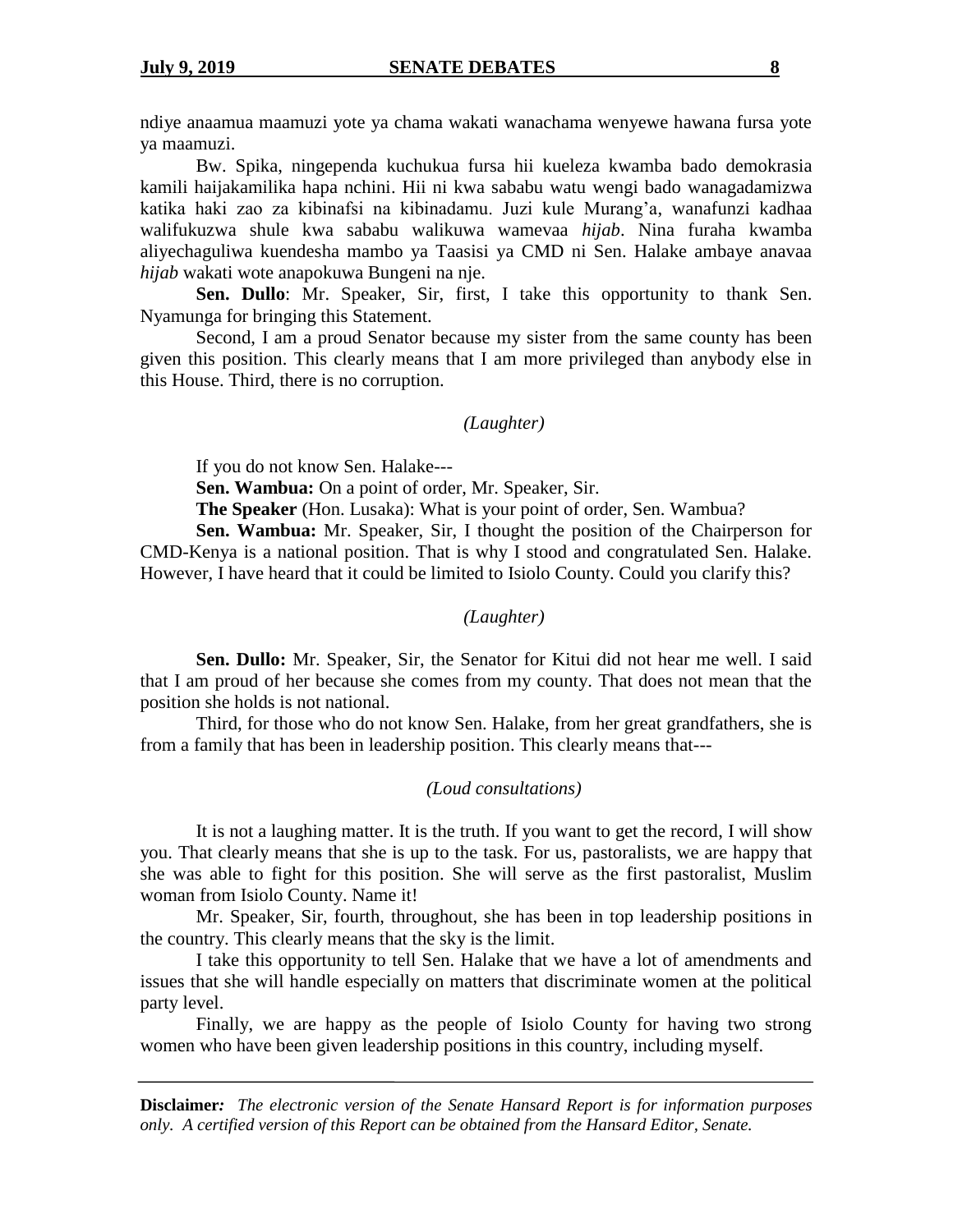*(Laughter)*

To the people of Isiolo County and the country at large, women here we come! We will claim our position.

**The Speaker** (Hon. Lusaka): Somebody said that if you make a complicated trumpet and nobody is blowing it, you blow it yourself.

## *(Laughter)*

**Sen. Shiyonga:** Thank you, Mr. Speaker, Sir, for giving me this opportunity to support Sen. Nyamunga's Statement on Sen. Halake's election.

We were sworn together with Sen. Halake in the Senate. However, the strides that she is making, not only in the Senate but the country at large, are admirable. That is why the world has seen the flowers in her basket and awarded her what she deserves. I congratulate her.

Mr. Speaker, Sir, when women are considered in such a position, we feel like we have a meaning, an impact and stand for our people.

The CMD-Kenya is a forum that brings all people together. Therefore, the Chairperson is equivalent to a Cabinet Secretary (CS) or a senior person in the Government. Therefore, as Sen. Halake continues with this, I urge her as a woman Senator, to go far and beyond. The sky should not be her limit. Let God lead her in her ways so that when we see her, we see ourselves in her.

**The Speaker** (Hon. Lusaka): We are running out of time. So, I will give Sen. Halake a chance to say something.

**Sen. Halake**: Thank you, Mr. Speaker, Sir. You should have let them go on until evening. I would like to thank all my colleagues especially Sen. Nyamunga for bringing this Statement. I know you have been wanting to do this. I did not realise just how big this position was. I have looked around and I could see that everybody wanted to say something. I will definitely make you proud.

I know the mandate of the CMD-Kenya because that is an area that I am good at. Its mandate is to strengthen institutions, make our institutions sustainable and ensure that our political parties claim their position as the enablers, deepeners and wideners of democracy. I will work with the team to make sure that happens. More importantly, I will do this because of the support I have got.

I know everybody here is supportive. The women and the young people have been raring to go for this. I know there are a lot of expectations. I promise to do my best to make sure that we deliver for you. I am looking forward to have a CMD that is right for this country because we have the capacity, commitment and the will to do it. More importantly, we have the right people to work with. I know all of you will support me and with God, everything is possible.

As Sen. Were has said, it was very grueling and I did not realise how fluid the elections were. I thank all the political parties for supporting me. I have been having meetings after meetings since the day I was elected because partners are offering support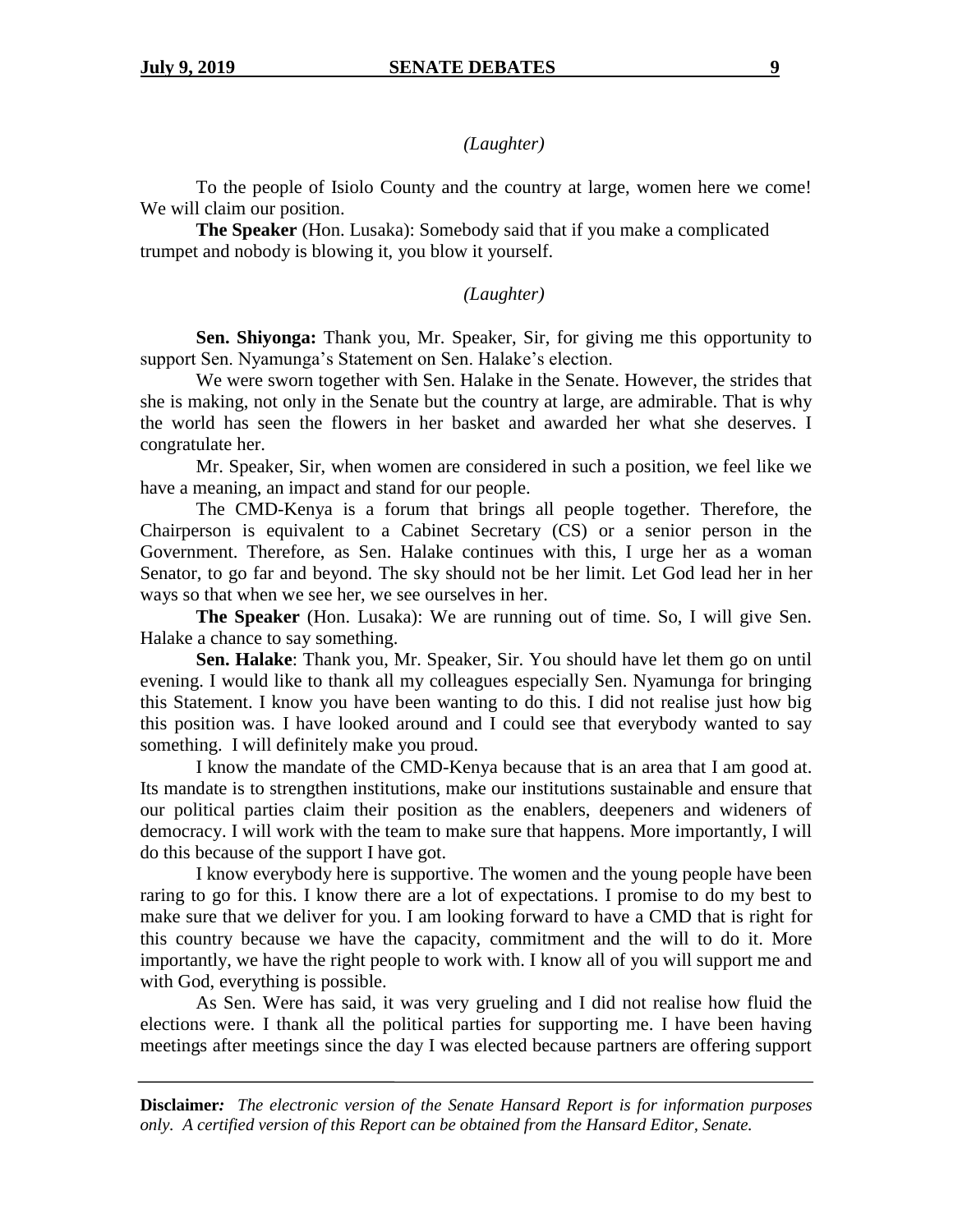and I promise not to let this House down. I will make sure that the gaps that we have are filled. If the political parties get it right on the two-thirds gender rule, perhaps we may not need legislation. For some of our parties, once you have a party ticket, you have the seat already. So, I will make sure that we are fair and just. I will ensure that the institution works for all of us and all the political parties.

Mr. Speaker, Sir, I know many of my colleagues supported me through the process and asked members of their parties to vote for me. I thank them for that. I will do my best not to let them down. Definitely, I will bring my scorecard to Members here a few months down the line to show that their confidence was not in vain.

I thank you.

**The Speaker** (Hon. Lusaka): Since she is the first one in that region, there is a lot of pressure. I will allow the Senators for Wajir and Mandera counties and somebody representing Persons with Disabilities (PwDs) to say something. Please be brief because most of the things have been said.

**Sen. (Dr.) Ali:** I thank you, Mr. Speaker, Sir, for allowing me to speak after your directive. I am grateful for that. I think Sen. Halake has had enough hearty congratulations but I also congratulate her. As everybody has said, the sky is the limit. I would just like her to know that the CMD-Kenya used to do many good things for MPs. They used to invite MPs and let them know what they are supposed to do. Of late, those things are not happening. When you talk of political parties, the people who matter are the elected. If they do not know what they are doing, then there is a problem. Therefore, she should involve MPs of both Houses.

Secondly, she has talked about everything else. I urge her not to marginalise the men. The train is running and women are on top of it but men are dragging behind. She should therefore bring us on board, so that we support her in whatever way we can.

I thank you.

**Sen. (Eng.) Mahamud:** Thank you, Mr. Speaker, Sir, for giving me a chance to contribute to this Statement brought by Sen. Nyamunga.

I join the rest in congratulating Sen. Halake for being elected the Chairperson of the CMD. The mandate of the CMD is to strengthen multiparty democracy in Kenya and also to build the capacity of institutions and political parties. By being elected the Chairperson of the CMD, it is clear that Sen. Halake is a go-getter.

In this country, over the years, a lot of emphasis has been on multiparty democracy. Unfortunately, there is a lot of clawing back. We are worried because we used to have capacity building for institutions and parties but it seems that died thereafter.

I urge the Chairperson of the CMD-Kenya to ensure that political parties are strengthened through capacity building, so that multiparty democracy which was fought for many years in this country, contributes to development in this country.

Once, again, I congratulate and wish her all the best.

**The Speaker** (Hon. Lusaka): Next is Sen. (Dr.) Musuruve. Please, keep it short.

**Sen. (Dr.) Musuruve:** Thank you, Mr. Speaker, Sir, for giving me this opportunity. I support Sen. Nyamunga for bringing this Statement. I congratulate Sen. Halake because she is my friend and we have worked together. There is something about her personality that makes me feel that she has what it takes to do the job. One thing I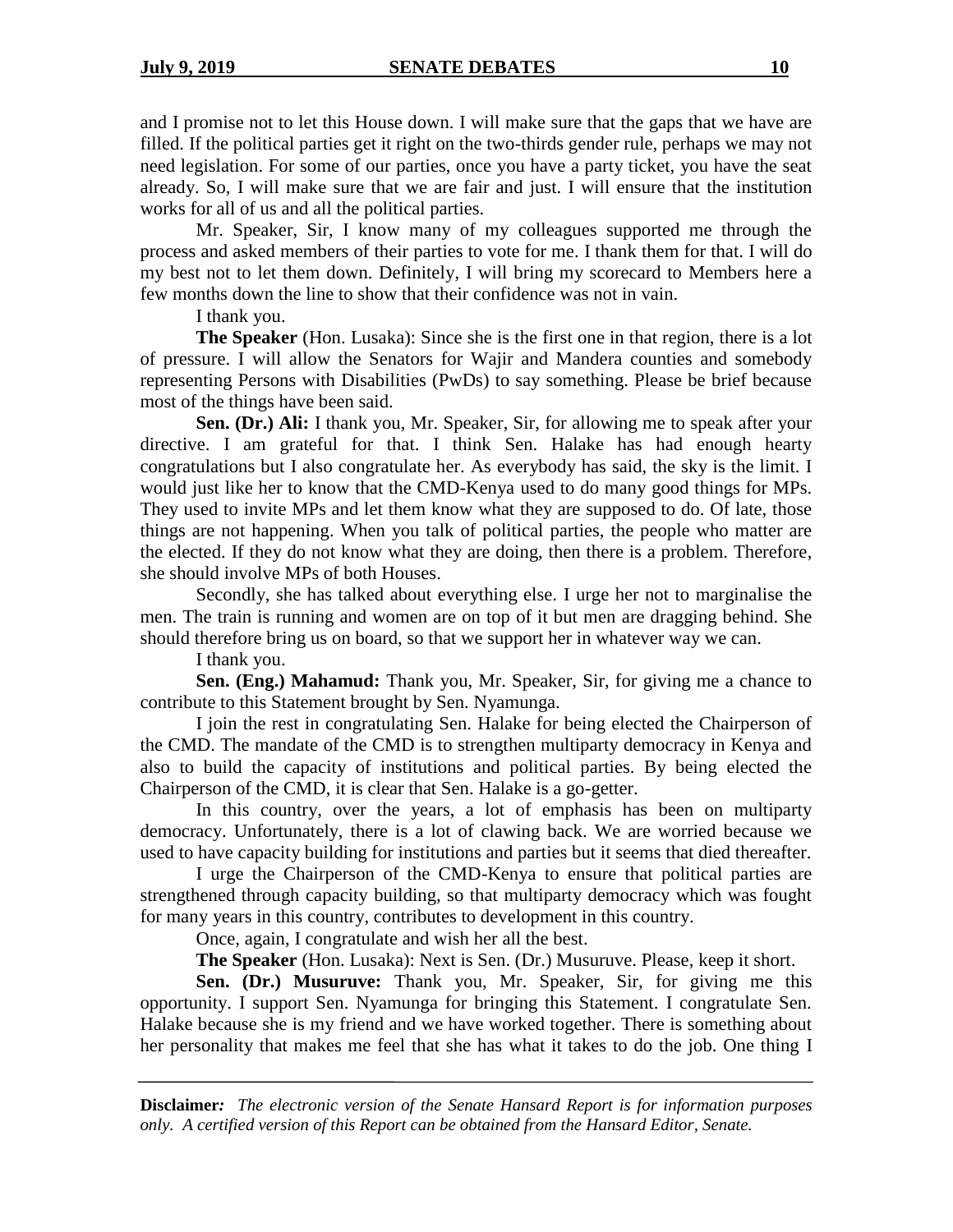know about Sen. Halake is that she is impartial in her dealings and objective in whatever she does. Whenever she wants to do something, she usually focuses and never rests until she gets what she wants.

I also know that she is sincere in what she does because she is honest. Now that she has been elected the Chairperson of the CMD-Kenya, it will be a plus for women living with disabilities when it comes to their participation in politics and leadership.

Women are not considered in many political parties. With Sen. Halake being the Chairperson of the CMD-Kenya, I know there will be capacity building for political parties to ensure the 5 per cent representation enshrined in the Constitution is realised, so that women with disabilities have a stronger voice not only in this House but in all political affairs.

I thank you.

**The Speaker** (Hon. Lusaka): There is an organisation whose Members will feel aggrieved if they do not congratulate her. I will allow the Chairperson of Kenya Women Senators Association (KEWOSA) to take the Floor.

**Sen. Seneta:** Thank you, Mr. Speaker, Sir, for giving me a chance to support this Statement that was brought by my sister, Sen. Nyamunga.

On my own behalf and on behalf of all Members of the KEWOSA, we congratulate our sister Sen. Halake for being elected the Chairperson of the CMD-Kenya. We have a lot of confidence in her and wish her all the best. As women, we know that she is up to the task and will ensure that political parties are strengthened.

As women of this country, we look up to her to make sure that our political parties are strengthened in terms of how they perform their duties. For us, women, in politics, we know that there have been problems in terms of vying for elective seats. Having one of our own, we pray to God and hope that more space will be created for women.

**The Speaker** (Hon. Lusaka): This House also has the privilege of having the President of Women Parliamentarians under the umbrella of the Inter-Parliamentary Union (IPU). It will be unfair not to give her an opportunity to congratulate her colleague who joins her in the ranks.

**Sen. Kihika:** Mr. Speaker, Sir, I also rise to support the Statement by Sen. Nyamunga.

I congratulate our colleague, Sen. Halake Abshiro, for pulling such an amazing fete. As a woman legislator, I get really excited every time we wrestle a seat from the men because it adds one more to our side. It seems like a zero-sum game.

Anyway, I am sure that she will do a----

**The Speaker** (Hon. Lusaka): Sen. Sakaja, what is your point of order?

Sen. Sakaja: Mr. Speaker, Sir, when I spoke earlier, I said we do "he" for "she". It is not a competition. Is Sen. Kihika in order to say the seat was "wrestled" from men while at the time Sen. Halake was vying, the seat was vacant? We are not competing amongst genders. In fact, if anything, we want to give more seats in this House, even of chairmanship of committees to women. So, let us not make it a competition because that is where you start losing out the support from the men you have.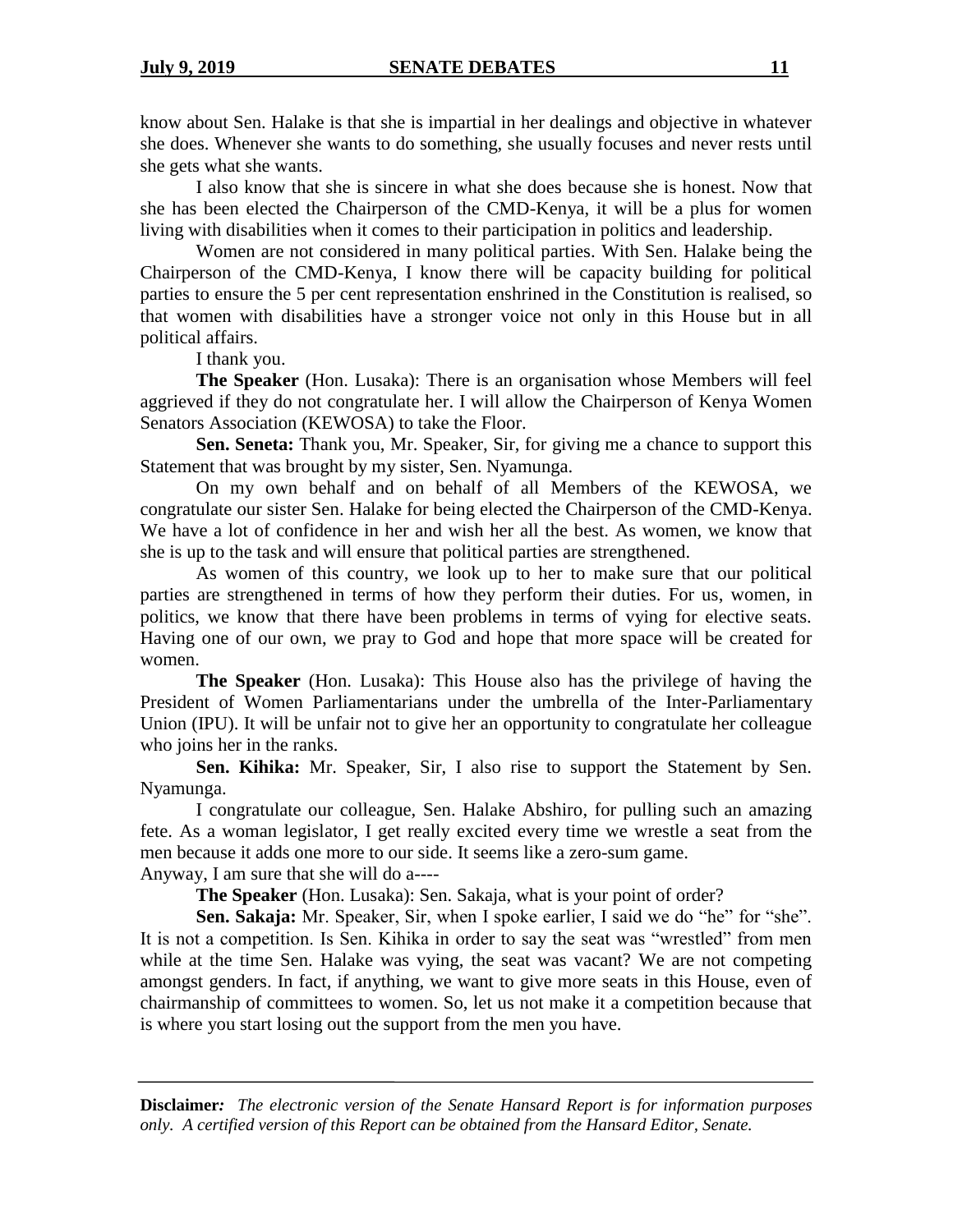**Sen. Kihika:** Mr. Speaker, Sir, it is not actually a competition but you also do not give, we take. We are very proud and happy to have your support. I know that Sen. Sakaja is a patron with the women but, it is really difficult for a woman to get such a seat. Since we are a political House, it is also very difficult for women to get political seats.

When we have such seats like the one Sen. Halake has, it will go a long way in helping women as they come up in the political process or system. It cannot be underscored when you look at the chairmen who have held that seat before Sen. Halake. It is quite obvious that it is not an easy task to win that seat. So, that is why I cannot stop congratulating and overstating how much we are proud of her, but she is also up to the task. We have seen her doing many other things and we are sure and know for a fact that she will deliver and also move the agenda for the Centre for Multi-Party Democracy forward. Congratulations to Sen. Abshiro Halake.

Thank you, Mr. Speaker, Sir.

**The Speaker** (Hon. Lusaka): Hon. Senators, as your Speaker, I also want to congratulate Sen. Halake for this very well-deserved election win. From where I sit, I think the choice is right, and I know she has the capacity to deliver the mandate that has been given to her. We have no doubt that any of you who gets a position, apart from just being yourself, you represent this House. We hope that she will represent the House well wherever she is. Congratulations and I wish her well.

Let us move to the next Statement by Sen. Outa.

## DELAYED HAND-OVER OF LBDA MALL IN KISUMU COUNTY

**Sen. Outa:** Mr. Speaker, Sir, pursuant to Standing Order No. 48(1), I rise to seek a Statement from the Standing Committee on Devolved Government and Intergovernmental Relations concerning the delayed hand-over of the Lake Basin Development Authority (LBDA) Mall, situated along the Kisumu-Kakamega Highway in Kisumu County.

In the Statement, the committee should-

(1) Explain the circumstances that have made it difficult for the Lake Basin Mall to be handed over to the Lake Basin Development Authority (LBDA) and, by extension, the residents of Kisumu County.

(2) State whether there has been any interrogation of the Report of the Auditor-General on the project dated  $24<sup>th</sup>$  January, 2017 and, if so, table the findings of such interrogation.

(3) Confirm the validity of the reports of the State Department of Public Works and the Attorney-General on the project dated 19<sup>th</sup> August, 2016 and 31<sup>st</sup> January, 2017, respectively; and

(4) State when the committee will invite the concerned parties in the dispute, if any, to shed light on the reasons for the delay in the handing over of the Lake Basin Mall.

Mr. Speaker, Sir, this matter is urgent because this Mall was completed two years back and since then, the residents of the county have not really benefited from it. The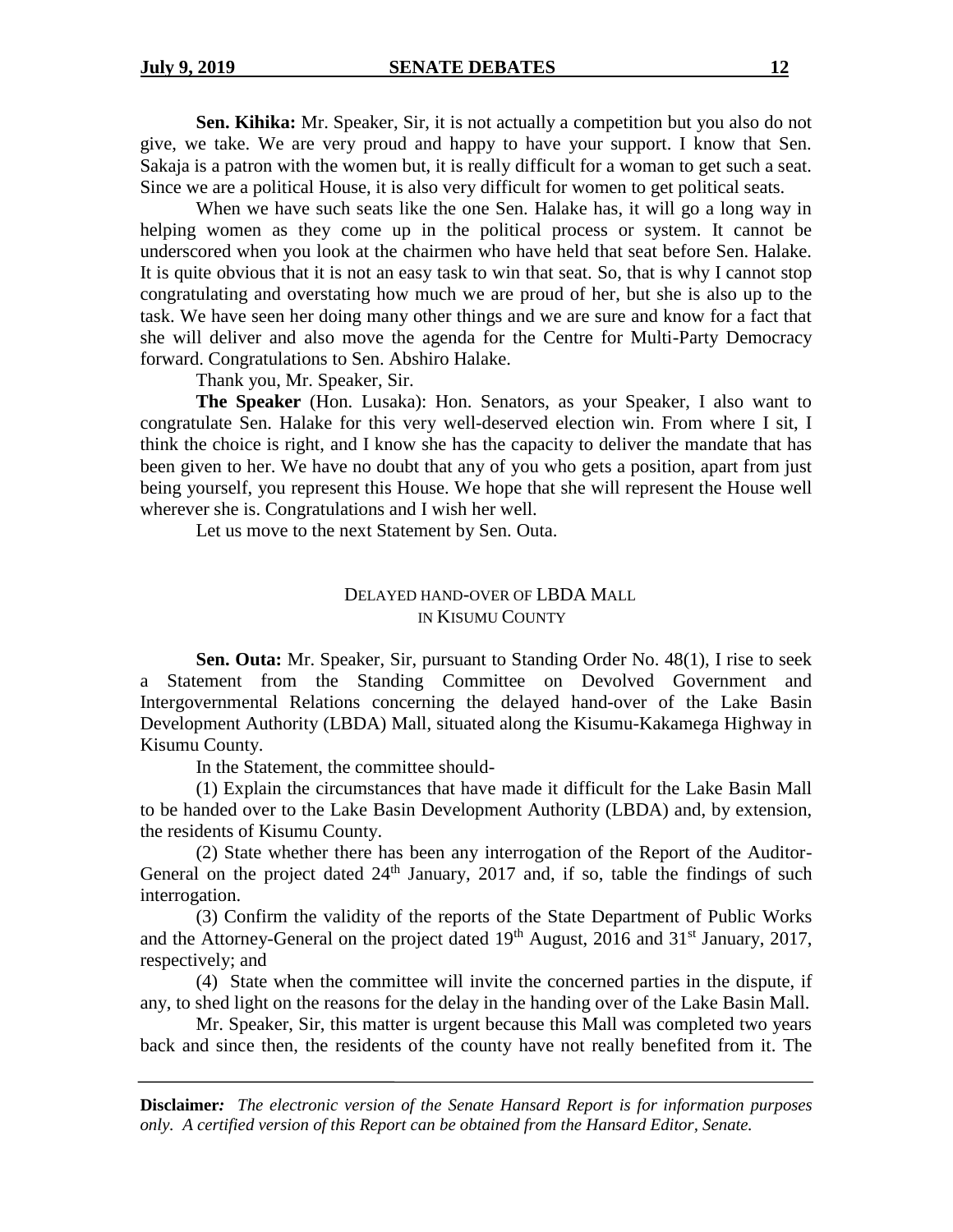Mall was given a clean bill of health by the State Department for Public Works, the Attorney-General, and the Auditor-General. Now we have seen another attempt to try and deny the residents of Kisumu a chance to get jobs at the Mall since it has never been handed over due to some disputes.

Therefore, if there is corruption that has crippled the LBDA, we want us to fight corruption inclusively. We do not want to be---

**The Speaker** (Hon. Lusaka): Continue.

**Sen. Outa:** Mr. Speaker, Sir, I would like to know why the committee that is concerned with investigating this matter is being selective in inviting some of the members for interrogation while the other members who have participated before, especially the former Chairman and Cabinet-Secretary have not been included in the interrogation. It appears the Committee selectively invited the members to be interrogated. Our concern as Kisumu residents is that we want this Mall to be handed over.

We have seen that other projects that were taken over by the Government never took off, but this one was completed and subsequently the Lake Basin Mall got the opinion they had sought from the Auditor- General. They got a clean bill of health. Why is it that up to date that the Mall has never benefited the residents?

Mr. Speaker, Sir, I have another Statement. **The Speaker** (Hon. Lusaka): You may proceed.

## OWNERSHIP STATUS OF KACHOK DUMPSITE IN KISUMU COUNTY

**Sen. Outa:** Mr. Speaker, Sir, pursuant to Standing Order No. 48 (1), I rise to seek a Statement from the Standing Committee on Devolved Government and Intergovernmental Relations regarding the ownership of the land on which Kachok Dumpsite in Kisumu County sits.

In the Statement, the Committee should explain-

(1) Why the County Government of Kisumu is using public resources to remove waste from the dumpsite which is on private land, which resources would otherwise be used to render services to the residents of the county; and,

(2) the cost incurred by the County Government of Kisumu so far to remove waste from the Kachok Dumpsite, and indicate how much has been set aside for similar activities in the 2019/2020 Financial Year.

Thank you, Mr. Speaker, Sir.

*(Interruption of debate on Statement)*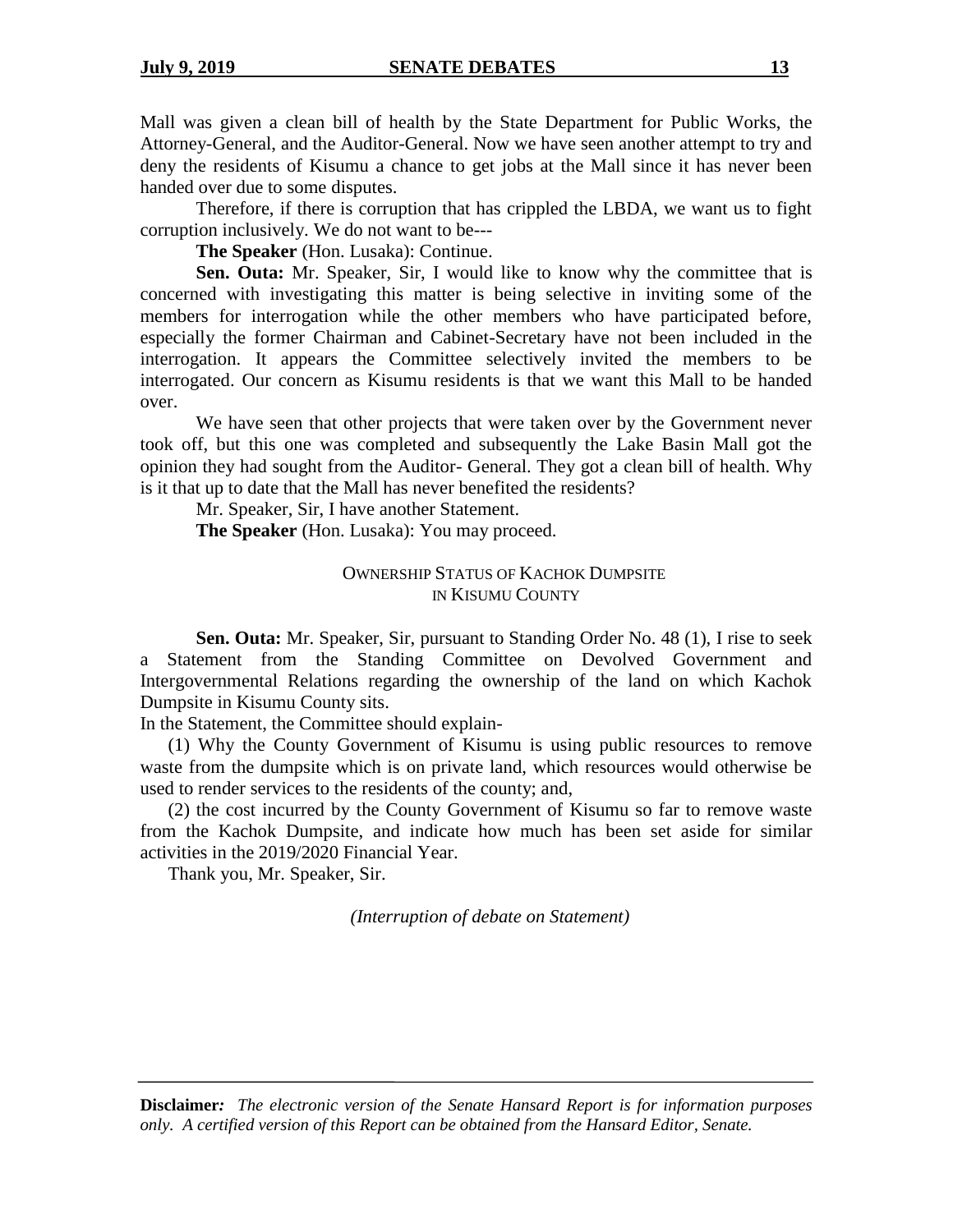#### **COMMUNICATION FROM THE CHAIR**

## VISITING DELEGATION FROM KERWA SECONDARY SCHOOL, KIAMBU COUNTY

**The Speaker** (Hon. Lusaka): Hon. Senators, I would like to acknowledge the presence, in the Public Gallery this afternoon, of visiting students and teachers from Kerwa Secondary School, Kiambu County.

In our usual tradition of receiving and welcoming visitors to Parliament, I extend a warm welcome to them. On behalf of the Senate and on my own behalf, I wish them a fruitful visit.

*(Resumption of debate on Statement)*

Thank you.

**Sen. Nyamunga:** Thank you, Mr. Speaker, Sir, for giving me this opportunity. I would like to add one or two things on the first Statement that has been made by my colleague, Sen. Outa, concerning the Lake Basin Mall. In the last Parliament, the Mall was ready and so many issues were raised. I was serving then in the Committee on Finance and Budget. We had an opportunity to visit the Mall and inspect it.

Mr. Speaker, Sir, the Mall was 100 per cent, if not 99 per cent, complete. There was nothing holding the contractor from handing over the Mall to the LBDA so that it could be utilized. I am currently serving in the Committee on Devolved Government and Intergovernmental Relations and we are just waiting for this Statement to be brought to the Commitee so that we make sure that this Mall is handed over to the LBDA so that it can benefit the people of Kisumu.

This is the only Mall or project that we can count from the LBDA ever since it was established. It is the first proper and major project that we can lay our hands on. Delaying it any further for whatever reasons, is not the concern of the people of Kisumu or anybody else. We will dig and find why it is taking so long and why the Government is clinging to this. If it is a problem with the contractor, that should be sorted out.

The more we continue clinging to this property without handing it over to the LBDA, the more it is deteriorating. If you put up a building and leave it for several years without utilizing it, definitely, it starts deteriorating. We want to bring an end to this. I want to thank my Senator for bringing the matter again to be discussed so that we can find a way forward.

Thank you, Mr. Speaker, Sir.

**The Senate Minority Leader** (Sen. Orengo): Thank you, Mr. Speaker, Sir. I also want to join the distinguished Senator for Kisumu County in addressing the matter on the mall in Kisumu. This was our flagship project for the Lake Basin Development Authority. It is a shame that the Government can commit so much money through a regional body yet the project does not get to fruition. It is important for this matter to be closed. We can deal with the administrative or other questions involved.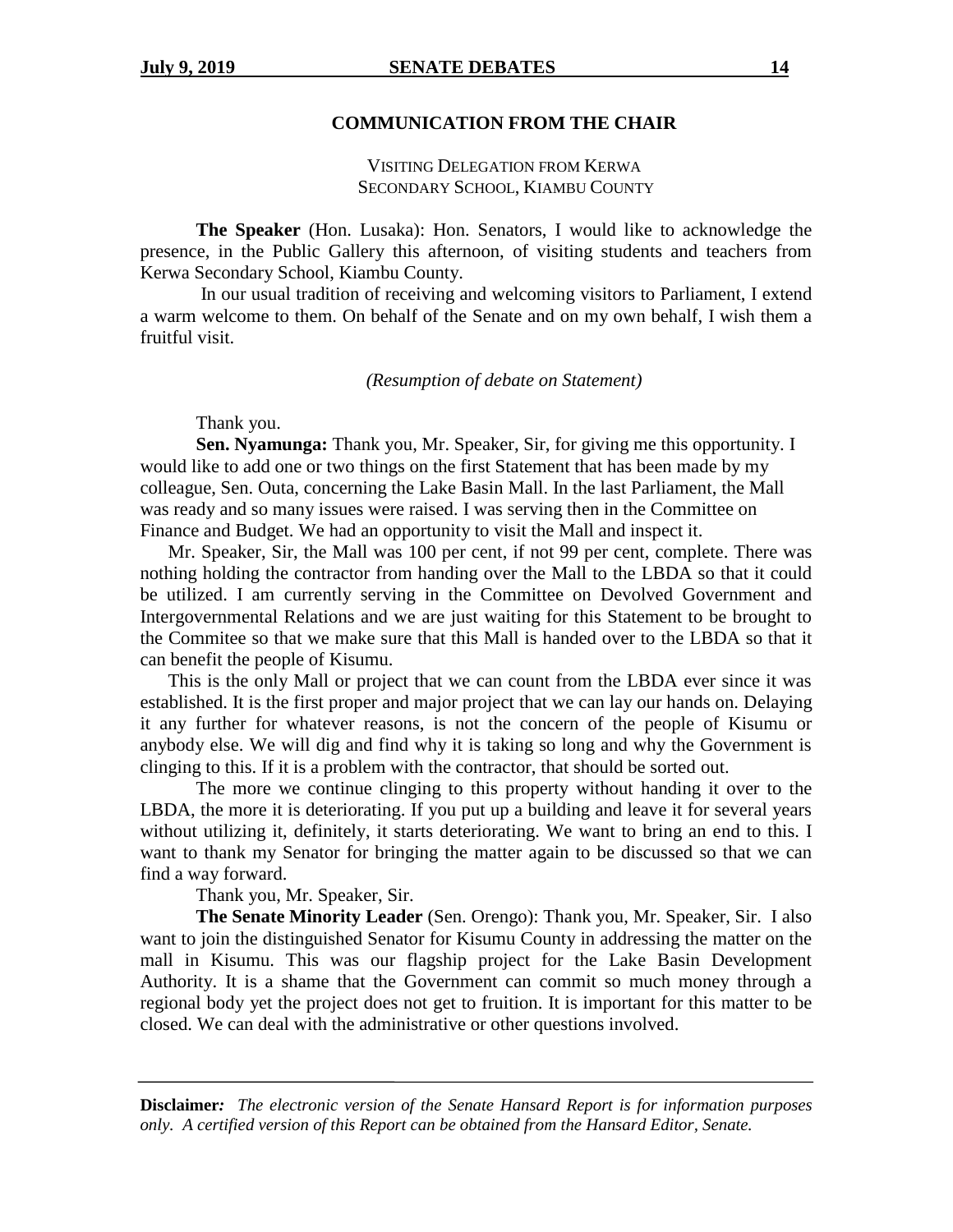We will be cutting loses by handing over the project to the authority because the building is more or less complete even as we try to resolve other issues. A time will come when we will end up spending more money to make the mall functioning. I join the Senator for Kisumu to demand that Statement be dealt with as quickly as possible.

Moving Kachok Dumpsite from the city centre is long overdue. It was a flagship project for the County Government of Kisumu and it has been long in resolution. We were told that the dumpsite would be moved one year after elections, and it is now two years.

The Chairperson of the Committee on Devolution and Intergovernmental Relations, we have two critical issues relating to Kisumu County. The Presidents of the Democratic Republic of the Congo (DRC), Tanzania and Uganda will be in Kisumu in August and it will be an eyesore for them to see the dumpsite particularly at this time when we are trying to make Kisumu attractive and a business hub in the Lake Region.

**The Speaker** (Hon. Lusaka): Sen. Kinyua, the Chairperson of the Committee on Devolution and Intergovernmental Relations, when do you intend to provide the answers?

**Sen. Kinyua**: Mr. Speaker, Sir, concerning the mall, I will provide the answers in two weeks' time and the answer on the dumpsite will be ready in four weeks.

**The Speaker** (Hon. Lusaka): Is that okay, Sen. Outa?

**Sen. Outa**: That is okay, Mr. Speaker, Sir. I expect the Chairperson to move with speed and I hope that he will invite witnesses in order for us to conclude this matter once and for all. This is a great mall in Kisumu and we want it to start benefitting Kisumu County.

**The Speaker** (Hon. Lusaka): Next Statement should be from Sen. Kibiru. We will hear from Sen. Malalah.

## STATE OF AFFAIRS IN KAKAMEGA COUNTY PUBLIC HOSPITALS

**Sen. Malalah**: Thank you, Mr. Speaker, Sir. I stand to issue a Statement pursuant to Standing Order No. 47(1).

I rise to make a Statement concerning the state of affairs of public hospitals in Kakamega County.

I wish to share with you and this House that I have been doing a factfinding circuit of all public health facilities within Kakamega County. Yesterday, 8<sup>th</sup> July, 2019, I concluded the foresaid random visits at Malava Sub-County Hospital. I wish to register that the general situation of the hospitals is deplorable, despicable and agonising to speak of the least. The pain witnessed by citizens seeking healthcare services is harrowing and excruciating.

The maternity wings in most of these hospitals are clearly overwhelmed. In Malava Sub-County Hospital, the wing has only 22 beds which forces expectant mothers to share beds. Two expectant mothers in that hospitals share a single bed. Expectant mothers are as fragile as the process of giving life. They move around, dance in pain, stretch and behave in uncontrollable ways during labour. The least that a hospital should do to them is to provide a conducive environment to reduce the pain and not aggravate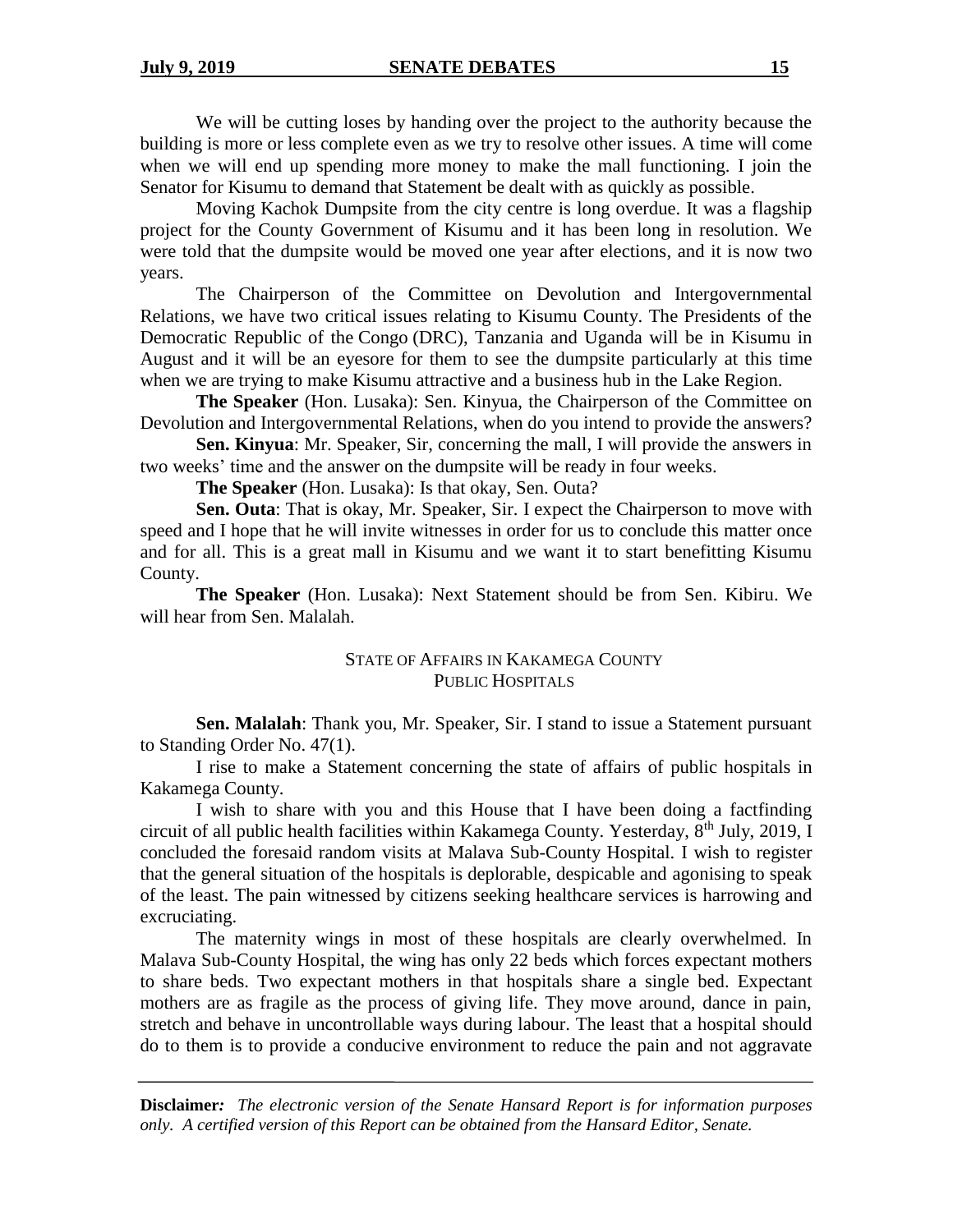the same pain. If that is happening with such two women on one bed, the result can only be catastrophic.

In Malava Level 4 Hospital, mothers coming straight from the delivery rooms are ushered into a packed wing and they have to sleep on the floor with their new born babies. Some of those floors are unwashed and unsterilized, posing a direct health hazard to the mothers and new born babies. It is saddening that this is how we are admitting the next generation into our country.

Makunga Rural Health Demonstration Centre, which is on the border of Mumias East and Navakholo, lacks clean linen for the patients and those that are available are worn out. Patients are forced to buy non-pharmaceuticals and pharmaceuticals from external pharmacies. Diabetics clinics are conducted in the offices and not in wards and patients have to wait from 8.00 a.m. to 5.00 p.m. to be attended to.

At Matungu Hospital, I noted that the hospital does not have adequate medicine to even treat the prevalent diseases. Moreover, the hospital, as in the case of Malava and Makunga hospitals, is forcing all patients visiting the hospital to buy non-pharmaceuticals from outside suppliers due to non-supply of the same by the County Government. The County Government last procured non-pharmaceuticals for hospitals in October, 2018.

I held a meeting with the hospital management together with doctors, nurses, clinical officers and the community health workers and a number of issues were identified. These problems cut across all health facilities in Kakamega County. They include-

(1) Money paid by the National Hospital Insurance Fund (NHIF) to the County Government as claims by patients treated is not being released to the hospitals. The money is taken in as general revenue for the county.

(2) The County Government does not release money allocated to health facilities in good time. Last year, health facilities received imprest for only eight months instead of the required 12 months.

(3) The conditional grant of Kshs427 million disbursed to Kakamega County Level 5 Hospital has been diverted to other uses. Only Kshs67 million has been put to proper use. The rest is used in other county activities.

Kakamega County General Hospital had 47 doctors in 2017. In 2019, as I speak right now, we only have 15 doctors, and six are threatening to resign because of job group stagnation even after pursuing their Masters degrees in various areas of specialization.

Mr. Speaker, Sir, the community health workers are not consistently paid, while the nurses and doctors have been denied study leave, hence creating a very demoralized workforce.

I also gathered that the Kakamega County Executive Committee (CEC) Member in charge of health has a very poor working relationship with the chief officer and other staffers in the docket, making it difficult to resolve this stalemate.

Mr. Speaker, Sir, since healthcare is a devolved function and very integral area to our citizens' wellbeing, I urge the Committee on Health to take interest in the health affairs of Kakamega County and consider paying a visit to the county to delve more into these issues in order to come up with a workable way of improving services rendered to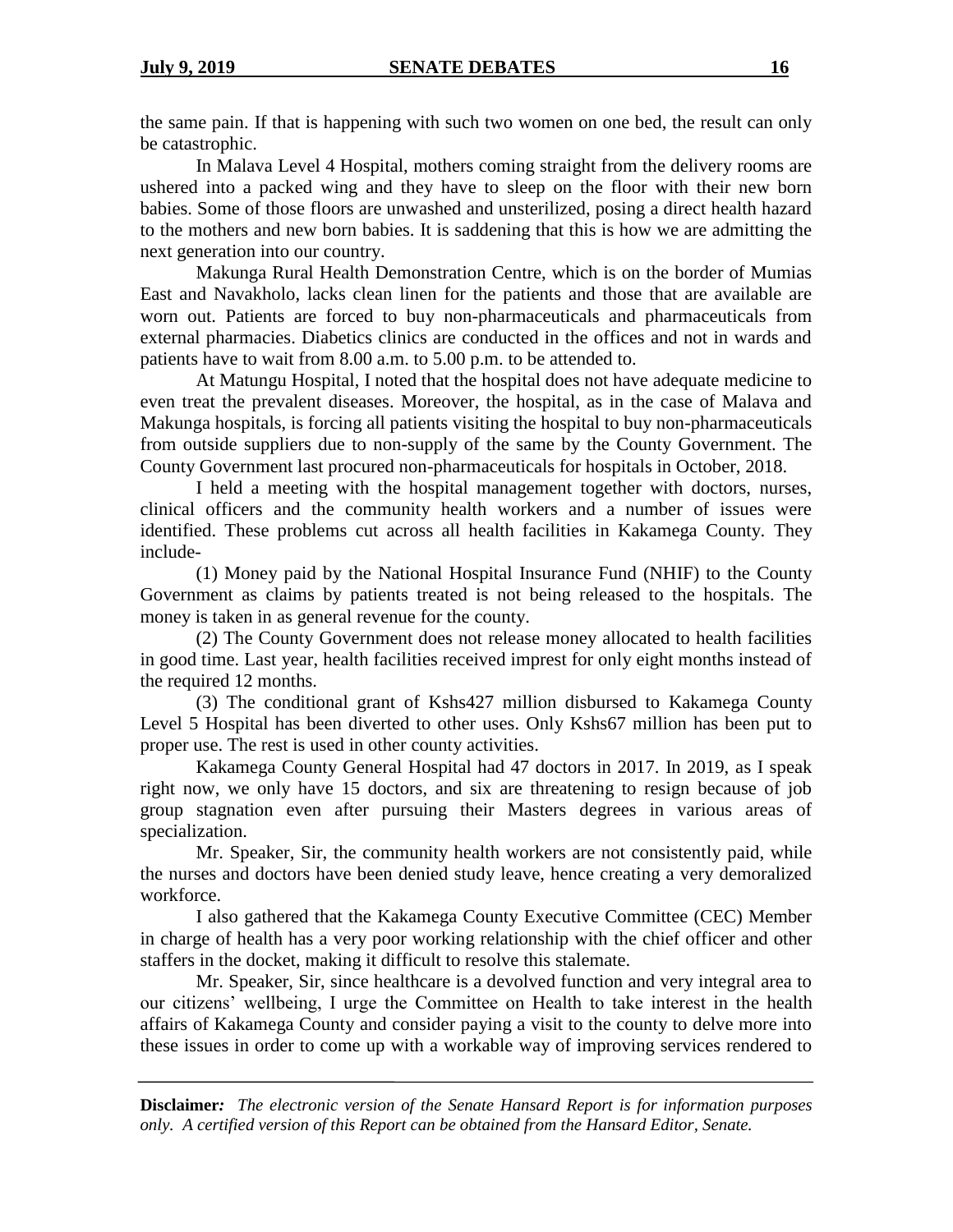the people of Kakamega County and recommend some policy options on issues affecting the health sector in Kenya.

Thank you, Mr. Speaker, Sir.

**The Speaker** (Hon. Lusaka): Sen. Shiyonga. Please, keep it brief.

**Sen. Shiyonga**: Mr. Speaker, Sir, I will keep it brief. I stand to support the Statement by Sen. Malalah.

It is absurd that even when health is devolved, we are still experiencing these challenges. I will speak about Kakamega County, where I come from, have grown up and received services from.

Mr. Speaker, Sir, there are deplorable conditions in health facilities, especially Malava Sub-County Hospital, where I was. As the Senate, our work is to prevent, protect and pass legislation. If you look at the state in which Malava Sub-County Hospital and others that my colleague has mentioned, you cannot dare to take your patient there.

I have tried to find out from the county executive what they can do better for our citizens. Health is devolved and we want our people to be treated within the county or sub-counties. Much has been done through even the "Oparanya Care." We cannot say that the governor is not doing a lot. Probably, the challenge lies with the Cabinet. It lies with the executive in the particular sub-counties.

Mr. Speaker, Sir, I cannot say that I know everything that is happening in those sub-counties, but people need to pull up their socks. If you go to Malava Sub-County Hospital, patients share beds. We have women who have shared beds after giving birth. Why should a woman who has given birth share a bed with another person when she even has wounds? The Kakamega County executive needs to pull up its socks because we want facilities that are excellent. We are here pushing for more money to go to the counties and want to see work being done. We do not want people to divert money health services to other things.

The Kakamega health section needs to work, otherwise, we will be on their case.

Thank you, Mr. Speaker, Sir.

 **The Speaker** (Hon. Lusaka): I can see a lot of interest and we have another urgent Statement to be made. So, I will allow only three minutes to those I will give an opportunity.

**Sen. Were**: Thank you, Mr. Speaker, Sir. I would like to thank Sen. Malalah for this Statement. He is also a Member of my party, and as he was moving round those hospitals, as members of a political party, we were with him. We observed how he went around and so, it is not hearsay.

**The Speaker** (Hon. Lusaka): Is that a political statement you are bringing here?

**Sen. Were**: Mr. Speaker, Sir, it is not. My point is that it is not hearsay. He has actually visited these hospitals and established the facts he has presented.

Mr. Speaker, Sir, as this Statement goes to the Committee on Health, it is worth for us to find out whether the national Government, through the Ministry of Health, is sending these funds to the counties in time, so that they are able to meet their obligations. Once it comes to us, we will establish these facts and advise accordingly.

I support the Statement, Mr. Speaker, Sir.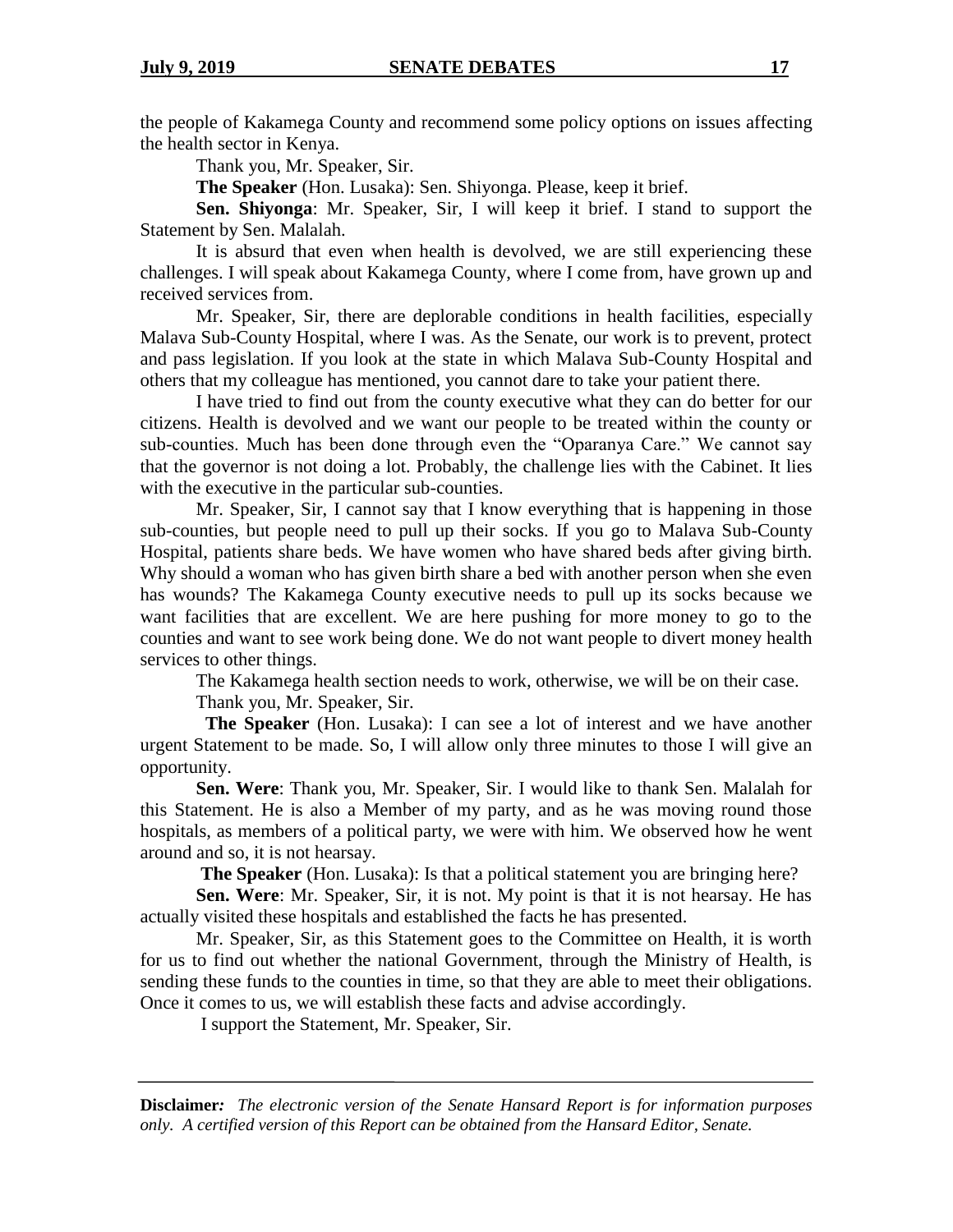**The Speaker** (Hon. Lusaka): Chairperson of the Committee on Health, Sen. (Dr.) Mbito.

**Sen. (Dr.) Mbito**: Thank you, Mr. Speaker, Sir. Let me start by thanking my colleague, Sen. Malalah, for bringing this very important Statement.

#### *(An hon. Senator spoke off record)*

**The Speaker** (Hon. Lusaka): Okay. I will give you one minute each, so that we can move.

Chairperson, I will give you an opportunity.

**Sen. Omanga**: Thank you, Mr. Speaker, Sir. I rise to support the Statement by Sen. Malalah. Health issues are not confined to Kakamega County alone, but across the 47 counties.

Mr. Speaker, Sir, I am saddened by the remarks of the Nominated Senator from Kakamega, trying to defend the Governor in this House. The buck stops with the Governor. There is no way we will start talking about the executive of counties in the Senate and not talk about the Governor. The buck stops with the Governor. That shows that maybe Senators have started going to bed  $- I$  do not mean literary - with our governors.

## *(Laughter)*

That is why we are coming here to defend governors. With that, we will kill devolution.

**The Speaker** (Hon. Lusaka): Sen. Shiyonga, what is your point of intervention?

**Sen. Shiyonga**: Mr. Speaker, Sir, is it in order for my fellow Nominated Senator from Nairobi City County to say that I have defended the Governor of Kakamega? Did you hear what I said? I said that Gov. Oparanya has come up with 'Oparanya Care.' As much as he is doing his work, there are people in the executive who are letting him down.

**Sen. Omanga**: Mr. Speaker, Sir, I will still insist that the buck stops with the Governor. If he has his personal foundation, those are meant to deal with his people, but we are talking about the devolved health function, which we all understand as Senators and are here to protect.

**The Speaker** (Hon. Lusaka): Sen. Ochillo-Ayacko, what is your point of intervention?

**Sen. Ochillo-Ayacko**: Thank you, Mr. Speaker, Sir. I hate interrupting my two sisters as they fight over the Governor of Kakamega or any governor.

#### *(Laughter)*

Mr. Speaker, Sir, however, if we look at our constitutional responsibility---

**The Speaker** (Hon. Lusaka): Sen. Sakaja, what is your point of order? I can see a lot of points of order.

**Sen. Sakaja**: Mr. Speaker, Sir, mine is very quick. I hear what Sen. Omanga has said very strongly about Nominated Members or anybody supporting the governors. I just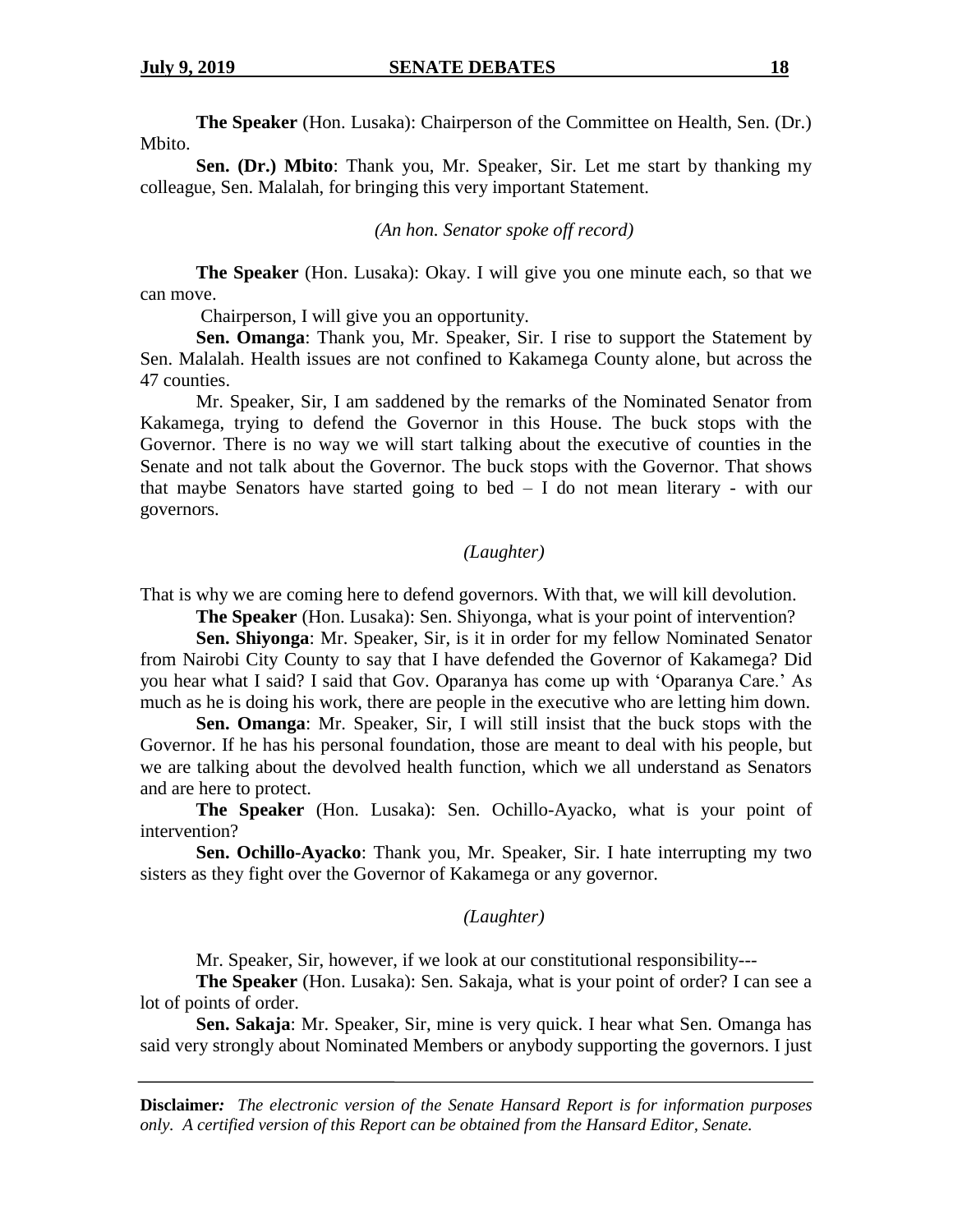pray that she will remember her statement when I bring the Statement on Nairobi City County soon.

**The Speaker** (Hon. Lusaka): Sen. Pareno, what is your point of intervention?

**Sen. Pareno**: Mr. Speaker, Sir, mine is a point of order as to whether it is in order for Sen. Ochillo-Ayacko to say that the Nominated Senators are fighting over the Governor, when they are just debating.

**Sen. Ochillo-Ayacko**: Mr. Speaker, Sir, I had not even made the point of order.

Our function under Article 96 of the Constitution is very clear that we defend counties. Perhaps part of this problem is as a result of the money that the National Assembly is taking away. Part of it could be as a result of general lack of interest by governors.

Would I be in order to ask Sen. Omanga to also put on record the fact that counties are underfunded, so that we do not just blame governors, but also understand the situations in which they operate?

**Sen. Omanga**: Yes, Chair. That is true. The counties and---

**The Speaker** (Hon. Lusaka): Order! It is "Mr. Speaker." I think that explains that you have not been around for a long time.

## *(Laughter)*

You have even forgotten your Speaker.

**Sen. Omanga:** Mr. Speaker, Sir, it is because I have been busy with the Committee work. As you know, 80 per cent of Parliament work is done through committees. That is why maybe I am used to my Chair.

Mr. Speaker, Sir, we had a CPAIC meeting this morning. As you know, this is the most powerful Committee of this House and it sits almost every day. I am sorry, but I am with my Chairperson.

Mr. Speaker, Sir, it is a fact that the health function is always underfunded. We find that year in, year out, the Ministry of Health is allocated more money despite the fact that health function is fully devolved. I urge the Senate Committee on Health to have a conversation with the national Government on health issues and push for more resources to be devolved to counties.

I assure my good Senator for Nairobi City County that I am with him in strengthening devolution in this country. We will defend and oversight Nairobi City County together.

I support.

## *(Applause)*

**Sen. Malalah:** On a point of information, Mr. Speaker, Sir.

**The Speaker** (Hon. Lusaka): What is your point of information, Sen. Malalah? I do not know whether she wants to be informed. Do you want to be informed?

**Sen. Omanga:** Yes, Mr. Speaker, Sir.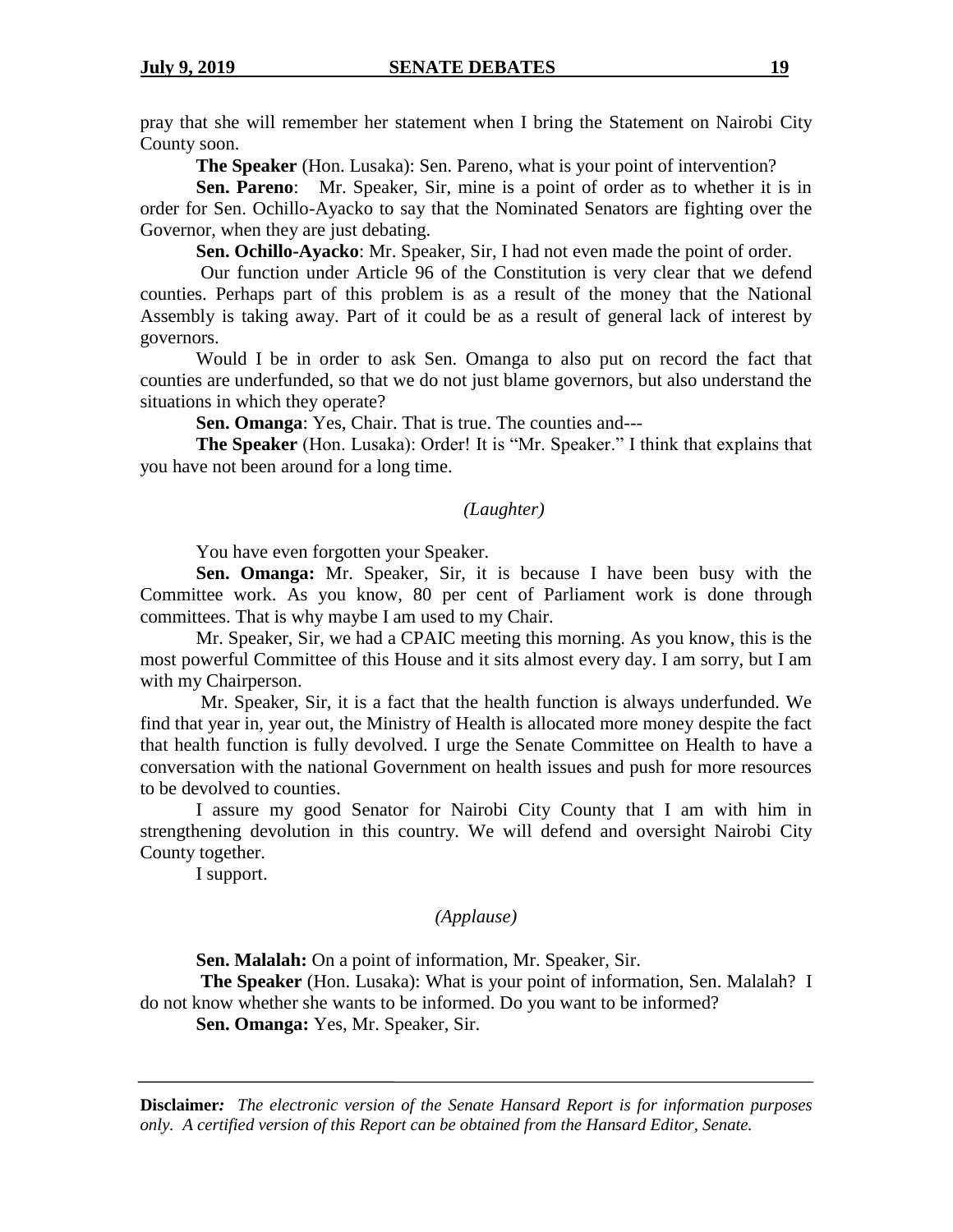**Sen. Malalah:** Mr. Speaker, Sir, I would like to inform Sen. Omanga and the entire Senate that we cannot shield ourselves behind the narrative of county governments being underfunded. I have stated in the Statement very clearly that Kakamega County was given a conditional grant of Kshs427 million.

However, they only spent Kshs67 million on Kakamega County General Hospital. The rest was diverted to other county activities. Counties cannot lament that they are being underfunded when they did not utilise appropriately the money they received from the national Government.

**The Speaker** (Hon. Lusaka): Proceed, Chairperson Senate Committee on Health.

**Sen. (Dr.) Mbito:** Thank you, Mr. Speaker, Sir. I thank my colleague Sen. Malalah for bringing this very important Statement. I assure him the Senate Committee on Health will deliberate on this matter because it is not unique to Kakamega County. It is an issue that has become rampant in all counties. We are having a situation where health services have deteriorated in many counties.

We, as a Committee might not be able to reach each county, but I am very happy that my colleague Sen. Malalah has brought up this issue. I assure him that the issues are even worse in my own County of Trans Nzoia.

The issues you have raised such as money being diverted is a matter, I do not know how Senate will be able to be assisted in putting the governors to task. This is because we have a situation where we are not able to question them. When we ask them how the funds are being diverted, we do not get proper answers from them. Those are the issues we will want to look at as a Committee---.

**The Speaker** (Hon. Lusaka): Chairperson, what you are saying is what you are supposed to recommend as a Committee.

**Sen. (Dr.) Mbito:** Mr. Speaker, Sir, we will look into this matter and make sure we make recommendations to be adopted by the House.

**Sen. Sakaja:** On a point of information, Mr. Speaker, Sir.

**The Speaker** (Hon. Lusaka): What is your point to information?

**Sen. Sakaja:** Thank you, Mr. Speaker, Sir. I just want to inform the Chair of the Senate Committee on Health. I would have done this formally, but it came up today in my Committee on Labour and Social Welfare. A lot of issues coming from Sen. Malalah are in many of our counties. We have seen workers being fired in Kirinyaga County. There are issues in Laikipia County *et cetera.* These are labour related issues.

Due to the huge task that is with the Senate Committee on Health, we are going to at least help them on the labour aspect so that they can focus on the services issue.

If we do it jointly, we fear the normal predicament of quorum. However, it is open for us. We are willing to do it jointly or separately because we want to look at all the Collective Bargaining Agreements (CBAS) in our counties.

Our doctors, nurses and casual labourers are not being treated well. That is the crux of the problem within our counties. As a Committee, I want to inform the Chairperson of the Senate Committee on Health that we resolved that today. Sen. Cherargei was there. We shall walk side by side on this matter.

**The Speaker** (Hon. Lusaka): Okay, I think the Chair has heard.

Next Statement is from Sen. Khaniri.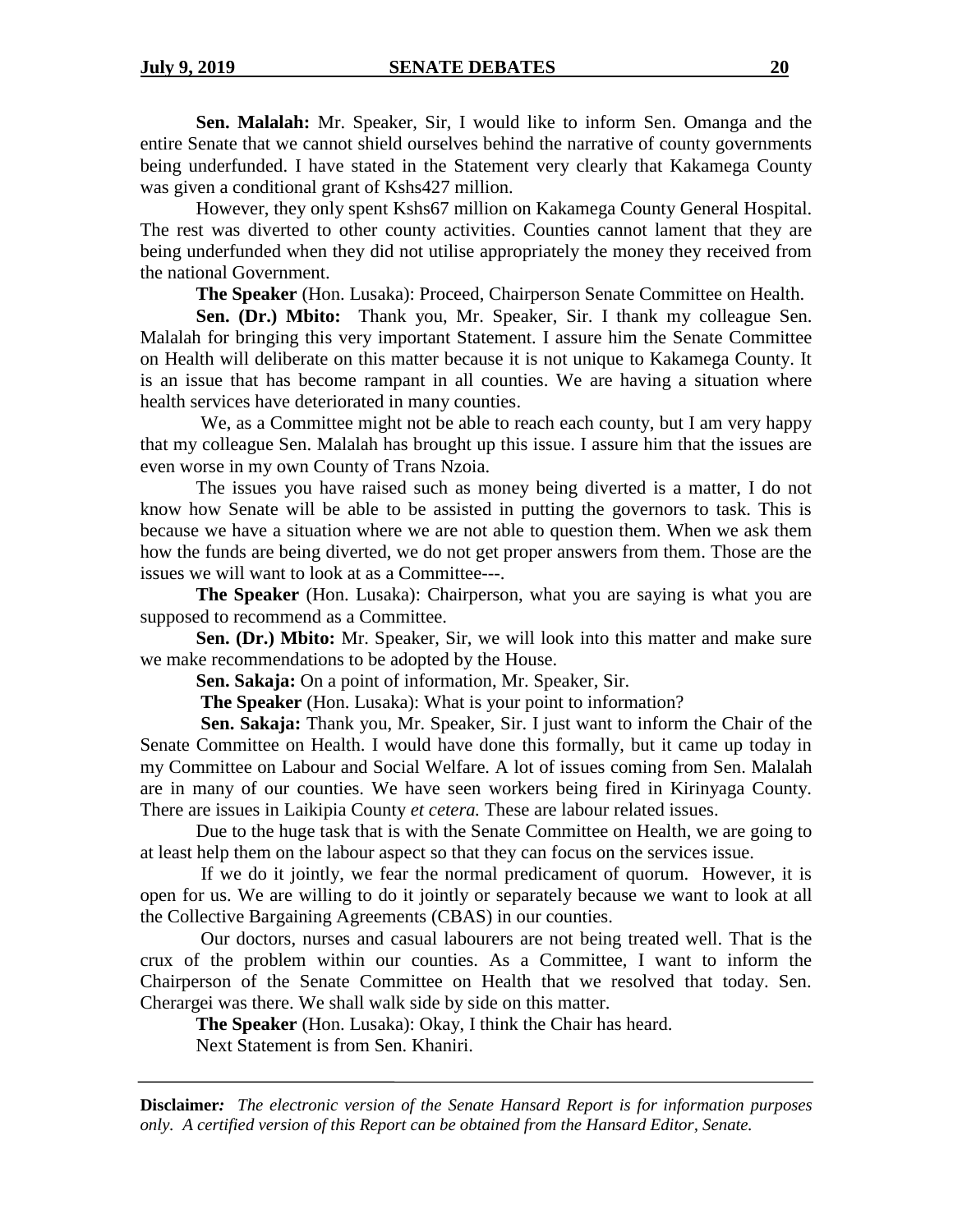## TRIBUTE TO THE LATE JOE KADENGE, LEGENDARY KENYAN FOOTBALLER

**Sen. Khaniri:** I thank you, Mr. Speaker, Sir, for this opportunity. I rise pursuant to Standing Order No. 47(1) to make a Statement on an issue of topical concern, namely: The death of the late legendary Kenyan footballer, Joe Kadenge.

I take this earliest opportunity to send my heartfelt condolences on my behalf, my family and the great people of Vihiga County. Death has robbed us of a great man. As the Senator of the county, I promise to stand with the family, relatives and friends as we give *mzee* a befitting sendoff.

Mr. Speaker, Sir, growing up, the catch phrase *Kadenge na Mpira* was etched on our minds in both football commentary and in our playing grounds. To this date, there has never been another greater footballer in Kenya than Joe Kadenge.

Born in 1935 in Vihiga County, Kadenge has graced the football pitch and news for more than six decades both as an active player, coach and advisor. He played from the colonial to independent Kenya. Kadenge played for Maragoli United Football Club the current AFC Leopards, North Nyanza combined, among others.

During his time, he also played for the national team. He was a great forward midfielder who ensured the Harambee Stars were a formidable force in East Africa.

The House will recall that while visiting the late Kadenge, His Excellency the President directed that he be awarded a token of appreciation, provided with medical care and enrolled to the National Hospital Insurance Fund (NHIF). This was a very good gesture. However, it neither offers a sustainable nor practical solution to the challenges facing all former sports personalities primarily because it is not practical for the President to visit all of them and extend this kind gesture.

Mr. Speaker, Sir, the unfortunate demise of this football legend offers us an opportunity to ponder on among others two main issues: One, the management and treatment of our sports personalities both in their active years when flying our flag high and in retirement.

The efforts being made by this House in the County Hall of Fame Bill 2019 are commendable. However, we need to go further by providing clear guidelines on the retirement contribution for current players and Government support to the famous sportsmen and women.

This support should include financial assistance, medical cover and even State honours and commendations from exceptional contributions. This will be a better way to honour our sports heroes and heroines while they are still alive. Today, if one asks any ordinary Kenyan his or her opinion on how the Government has treated its former sports persons, the resounding answer will be, "neglected and forgotten." To most sports persons, sporting is the only employment they will or have ever had. The Government should provide a retirement plan.

Mr. Speaker, Sir, the second important aspect that the life and times of Kadenge taught us is the importance of nurturing sports at the local level. Kadenge, amongst other sports persons in Kenya, discovered their talents in the local teams. Kenya is a country of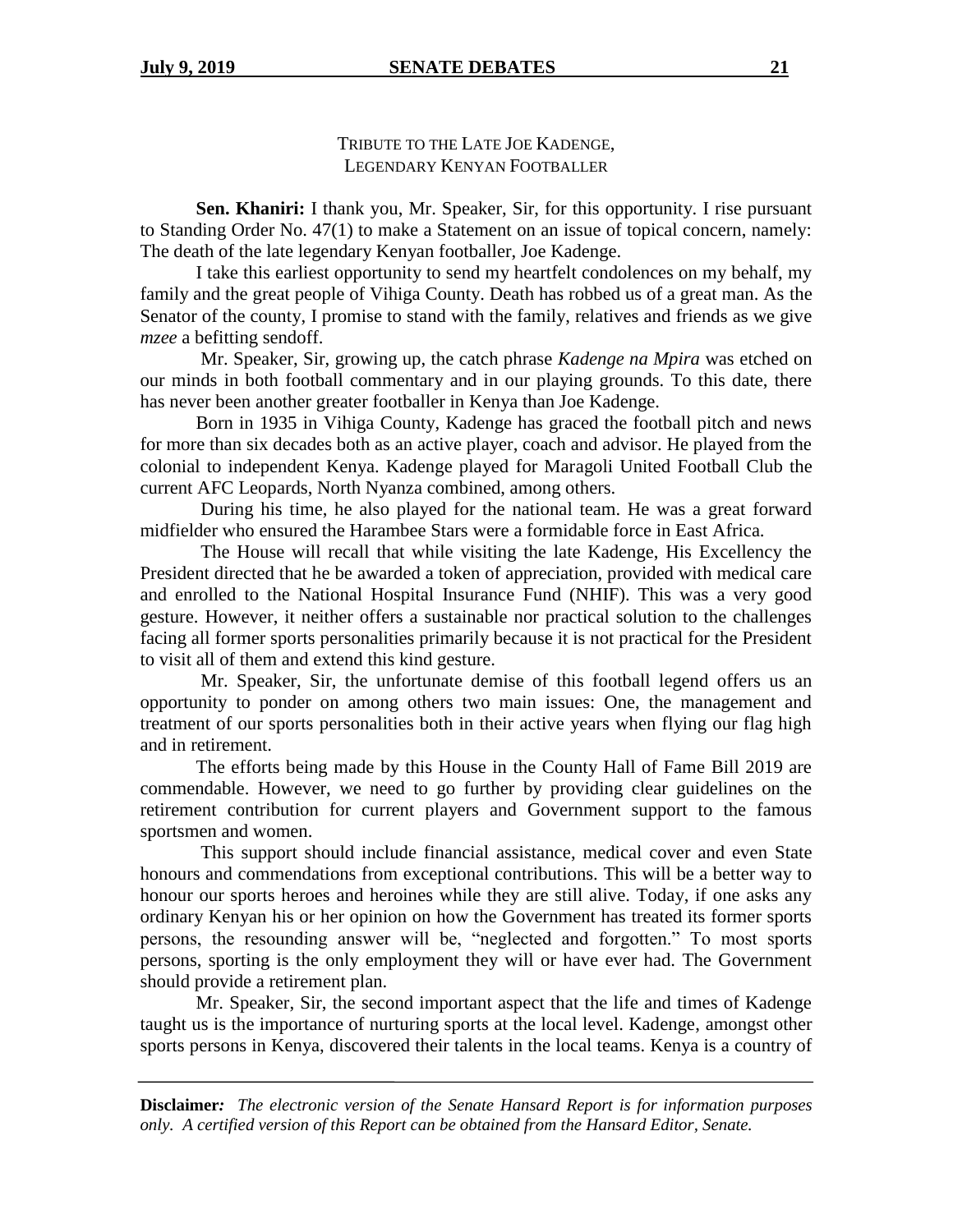great sports persons, but the Government has continually failed to promote and nurture this immense talent. Counties should be encouraged to invest in sports.

For instance, Vihiga County established Vihiga County United Club in 2014 which played in both 2017/2018 and 2018/2019 seasons of the Kenya Premier League. Some of the players from this team have already attracted international attention from clubs in Africa. From this team also, Harambee Stars has identified talent. Moving forward, we should have inter-county national games in all sports disciplines.

Mr. Speaker, Sir, Joe Kadenge is a true icon in Kenya and deserves a befitting recognition. His immense contribution in the football fraternity is well documented not only in Kenya but also Africa and the world at large. It should go without saying that his name should be immortalized by naming a national stadium after him.

Mr. Speaker, Sir, I have just come from the house of Joe Kadenge and I wish to share with the House and the country at large the programmes and events that will precede the burial which will be on Saturday,  $20<sup>th</sup>$  July,  $2019$ .

First, we will have a funds drive on Tuesday,  $16<sup>th</sup>$  July, 2019 at Charter Hall. On Wednesday,  $17<sup>th</sup>$  July, 2019, we will have a service at the Friends International Centre (FIC), Ngong' Road. On Thursday, the body will be flown from Nairobi City County to Bukhungu Stadium and we call upon Kenyans in Bukhungu or that region to turn up in large numbers to receive this hero, where there will be viewing before the body is taken to his home in Vihiga County. We will then have the final burial ceremony on  $20<sup>th</sup>$  July, 2019.

Thank you.

**The Speaker** (Hon. Lusaka): Hon. Senators, since this was a national hero, I would ask that we rise and observe a minute of silence.

## *(Hon. Senators stood up in their places and observed a minute of silence)*

**The Senate Minority Leader** (Sen. Orengo): Mr. Speaker, Sir, I thank the distinguished Senator for Vihiga County for coming up with this Statement at a time when we are remembering a great icon, footballer and Kenyan.

In fact, when I think of great footballers in Kenya, there is nobody who had all round skills like Kadenge. If he were playing in Europe today - although I do not support Barcelona - his skills would have easily put him in the first 11 of Barcelona. When I think of the greatest team ever assembled in all time; the Brazilian team that played in Mexico in 1970 with Pele, Jorginho and Ravelino; looking at the skills that those players showed at that time, Kadenge would have easily surpassed the skills of those great Brazilians.

Mr. Speaker, Sir, this icon, who, for more than a decade, was the name that every football lover praised and wanted to see in action. At this time when we try to remember him, it would be incumbent upon the Kenya Government - as Sen. Khaniri has suggested - that one of the national stadiums, not in Kakamega County because that would be making him a regional icon, be named after Kadenge. Since there are so many stadia with the name Nyayo, I think Nyayo Stadium should become Kadenge Stadium and the Kasarani Stadium can be left with Moi.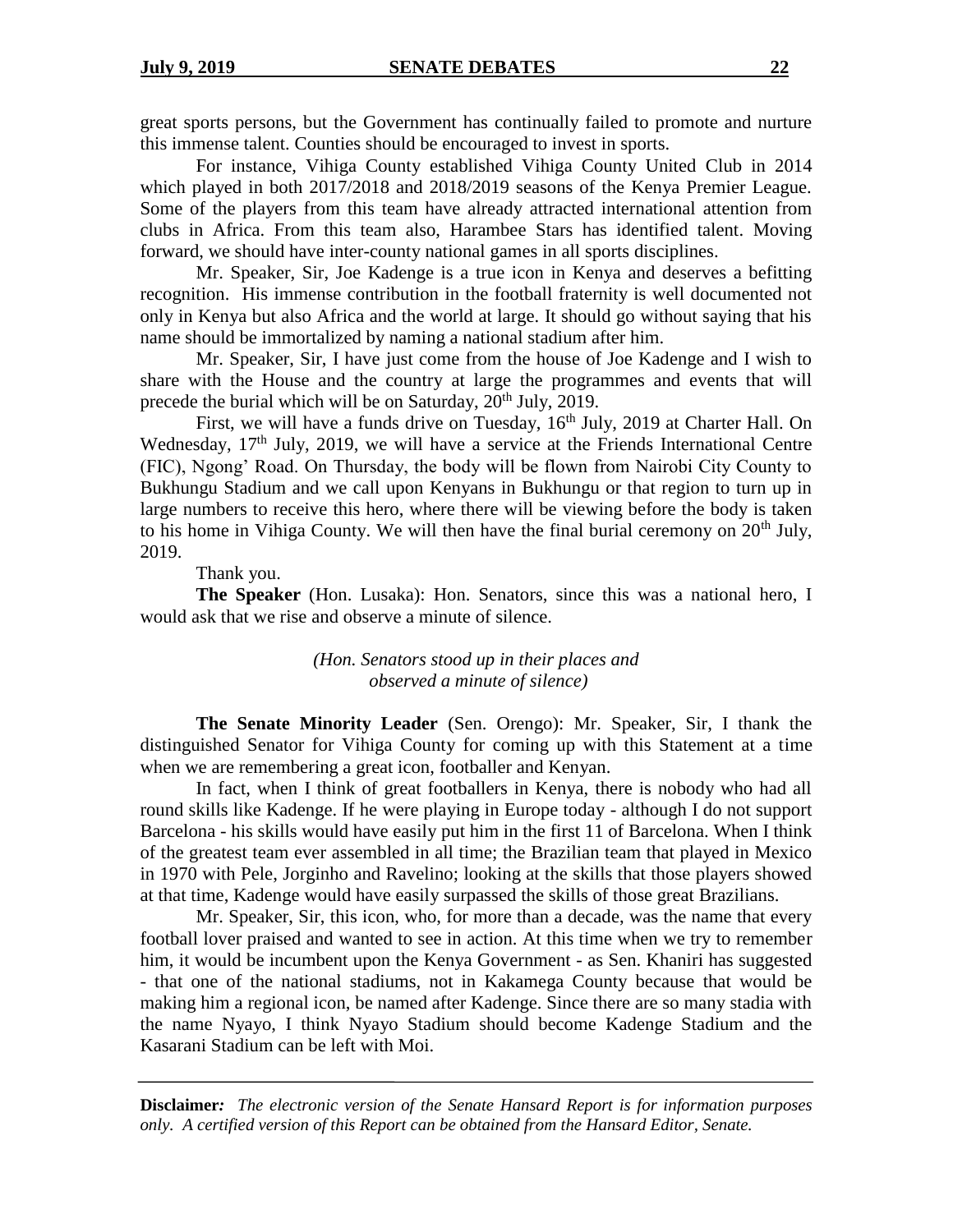## *(Laughter)*

That is just a suggestion because I cannot think of any suitable national stadium that can be named after Kadenge.

Having said that, we need to have some kind of programme where we can train our young people who want to emulate Kadenge to belong to the best in the world in football. I saw the women from the United States of America (USA) who have won the Women's World Cup four times in a row and they have done that because a lot of resources were put into the women's team in USA. They have surpassed the great nations in football.

Mr. Speaker, Sir, in Kenya, we have shown that we have the football talent but we are not putting enough resources in order to support the footballers and football, generally. At this time when we want to remember Kadenge, it is a time when we should try to find out a more effective way of making Kenya great in the world of football. This is because football is a big industry and also something that is admired all over the world.

It was shameful that in this region, our teams, Uganda and Tanzania, have been bundled out from the Africa Cup of Nations (AFCON). In fact, the other day, President Magufuli was very remorseful wondering how a team coming from a nation of four million people can defeat Tanzania. I must say that there is something wrong in the region and that is why people like Kadenge come and go. It is because we do not give enough resources and inspiration to the game of football.

However, Kadenge will live forever in the minds of the people of this country. I know there were great footballers like Ali Kadjo, Oronge and in the 1980s, we also produced great footballers. However, I think the skills are being put to waste because not enough resources are being given to football. The other day, Kariobangi Sharks - Sen. Sakaja was there - a team which is not very well known, took on the great Everton and won. I saw Everton had their best. If I ask you who were playing in Kariobangi Sharks, probably it is only Sen. Cheruiyot and Sen. Sakaja who can tell me a name. People are not thinking about Kenyan football.

Mr. Speaker, Sir, let us have a record of the Statement that Sen. Khaniri has made today. When we go to lay to rest our great footballer, Kadenge, the proceedings of this House should be offered to the family to show that on this day, we appreciated Joe Kadenge.

Let his soul rest in eternal peace.

**Sen. Wetangula**: Thank you, Mr. Speaker, Sir. I also thank the distinguished Senator for Vihiga for bringing this Statement and the Chair for giving the honour of a minute of silence to the legendary Kadenge.

If Kadenge lived and played in the current situation, he would not be any different from Christiano Ronaldo, Neymar, Messi, Thierry Henry and all those great players. When we were growing up like the Statement indicated, any good dribbler on a football pitch was called a Kadenge. Kadenge became a household name in the football of this region. In fact, when he died, I heard his death announced on the British Broadcasting Corporation (BBC), Radio Tanzania, Radio Rwanda and many other media houses.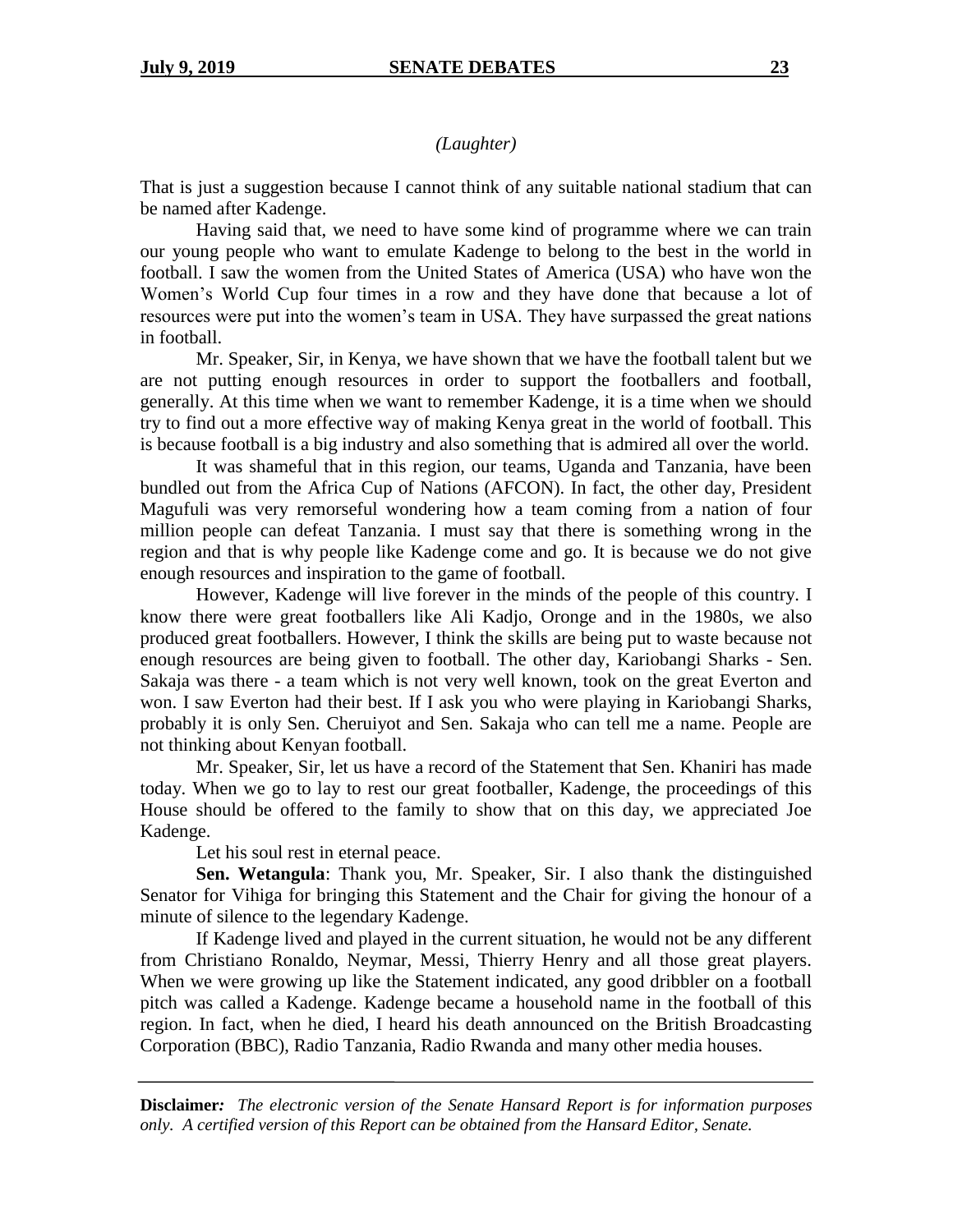As we mourn Joe Kadenge - like those who have spoken before me have said - I think this country has neglected our heroes and heroines particularly in the sports sector too much. There is a young man from Nandi County called Henry Rono, who in 1978 or 1979 broke four world records in three weeks. I am told he ended up washing cars in USA and living the life of a pauper. Kadenge brought a name to the football of this country.

Mr. Speaker, Sir, great football announcers like the late Steven Kikumu, Salim Mohammed, Leonard Mambo Mbotela and others made Kadenge become a household name. Leonard Mambo Mbotela said that those people who are crying that Mr. Kadenge is dead and that he was a hero are shedding crocodile tears, and I agree with him. When we see our heroes live the way Mr. Kadenge lived, in a City Council house in Mariakani waiting for benefactors to come and assist him, it is very bad.

Mr. Kadenge, from the hero he was, at one time was a taxi driver on the streets of Nairobi. I remember in my formative years as a lawyer, giving him *pro bono* services when he had a case with Coca Cola Company, which we prosecuted from him. Eventually, Coca Cola Company offered to settle the matter with him away from the lawyers.

Giving medals to our heroes is good, but not good enough. I do not know if any of you has read a book by Ferdinand Oyono called The Old Man and the Medal, where a man called Meka is given a national medal, retires and goes to the village. Every morning he wears the medal to walk around the village to see if anybody recognizes him, and nobody did. The medal ended up being useless.

Mr. Speaker, Sir, "Nyayo" is not a name of anybody but just a slogan. Therefore, we can urge the Government to change the name of Nyayo National Stadium from the stadium bearing a name of a slogan to a real name of a real hero. That will be something very positive.

## *(Applause)*

It is not demeaning to our retired President. He is already named after almost everything. There is Moi International Sports Centre - Kasarani, Moi Stadium Kisumu, Moi International Airport, Mombasa, all the Moi Girls Schools in Kenya, Nyayo buses; name it. At least, let us take Nyayo National Stadium and call it 'Joe Kadenge International Stadium.' It will be something to behold.

Mr. Speaker, Sir, we have been told the manner in which *mzee* Kadenge has passed on; living in squalor. To this extent, we do not know if the Government will meet the funeral bills of *mzee* Kadenge. I want to urge the House that in our usual generosity of a check-off system, Sen. Khaniri, the Senator for Vihiga, prepares a pro forma and we each make a token contribution of at least Kshs20,000 to the family of *mzee* Kadenge. This will help the family send off this great hero.

*(Applause)*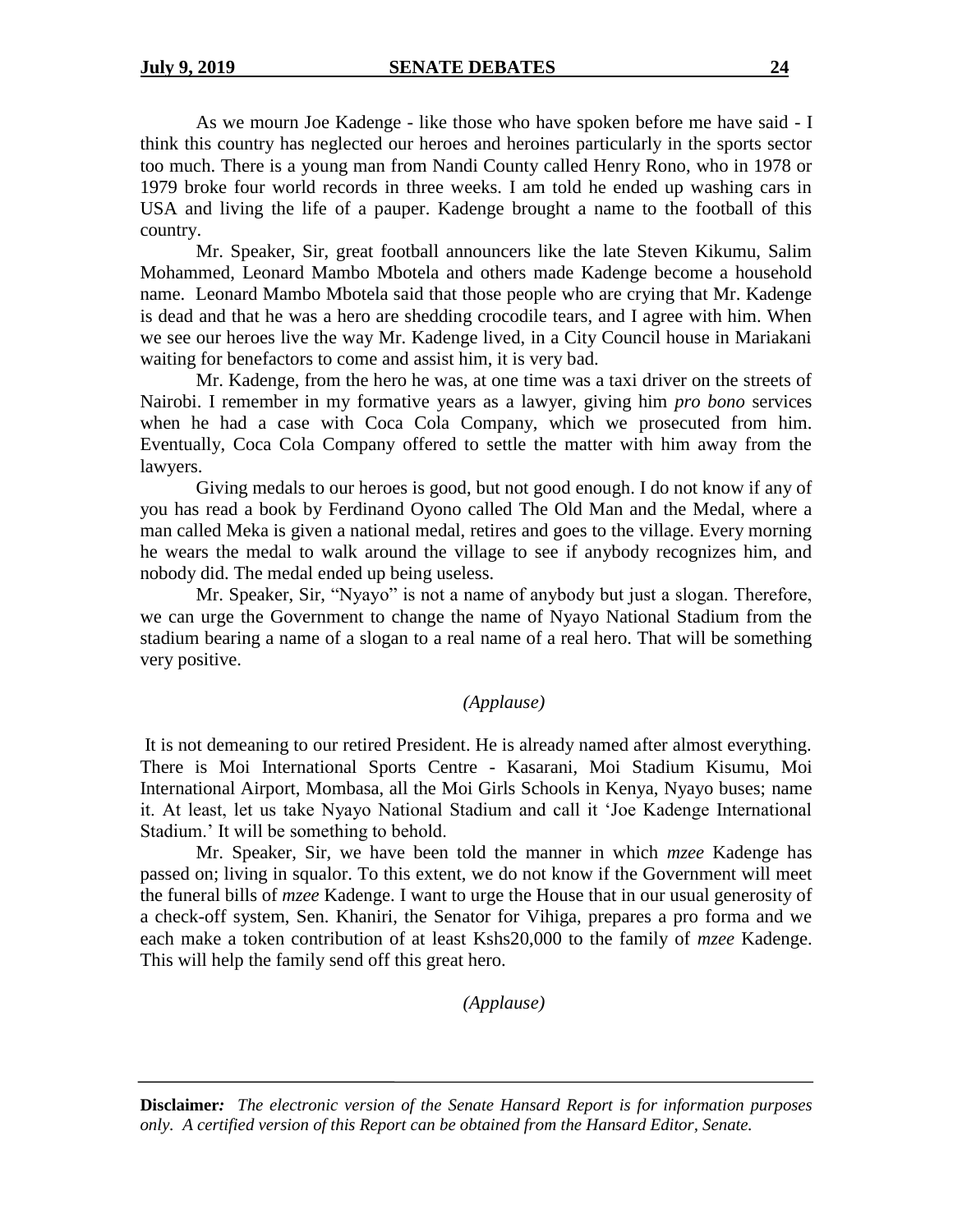#### **July 9, 2019 SENATE DEBATES** 25

Last but not least, the manner in which *mzee* Kadenge died and the state he was in and the situation he lived in, must be a wakeup call to this country. My distinguished nephew here, who is the Chairperson of the Committee on Labour and Social Welfare should draft a Bill and bring it here on how to honour heroes. This will obligate the Government; that when you are a hero you are not supposed to live on the benevolence and generosity of any individual. You live on an entitlement as of right; that you brought fame to this country and deserve to be treated well.

Thank you.

**The Speaker** (Hon. Lusaka): Sen. Ochillo-Ayacko what is your intervention?

**Sen. Ochillo-Oyacko:** On a point of order, Mr. Speaker, Sir. I heard Sen. Wetangula refer to somebody else as his distinguished nephew. I am yet to be persuaded that such a person is a Member of this Senate. Would I be in order to seek clarification from Sen. Wetangula? Nevertheless, if you allow me---

#### *(Laughter)*

**The Speaker** (Hon. Lusaka): Your intervention was what you have said. You are still listed to talk and will get an opportunity.

Sen. Wetangula.

**Sen. Wetangula:** Mr. Speaker, Sir, Sen. Sakaja is a distinguished Senator for Nairobi City County and also my distinguished nephew.

**The Speaker** (Hon. Lusaka): Sen. Dullo.

**Sen. Dullo:** Mr. Speaker, Sir, I wish to take this opportunity to condole with the family of the late *mzee* Kadenge who is a hero in this country. It is really unfortunate for us a country that we always mourn or appreciate our heroes when they are gone. This has been a tradition in this country.

As a country, we must do something for these people because they have sacrificed their lives and contributed a lot to the economy of this country. Unfortunately, we are in the 21st Century and yet, our heroes are dying poor.

We have a lot of money even in terms of budget allocation to the counties. Today, we could actually nurture talent among the youth even at the county level, but nothing is being done. The youth end up drinking alcohol, getting into drugs, when money is being sent to the counties. We need to do something about it. As Sen. Wetangula has proposed, we have The County Hall of Fame Bill. At the amendment stage, we can introduce something that will help our heroes.

Mr. Speaker, Sir, we need to do something about our elderly and youth who will be our heroes tomorrow. Unless we do that, then we do not respect our heroes in this country. Something needs to be done as quickly as possible so that we can help those who are coming up.

In terms of honouring them, renaming Nyayo National Stadium to 'Joe Kadenge Stadium' does not help, and I am sorry to say that. Yes, we will remember his name that he was once a hero in this country. However, look at the family that he has left behind. There are children and widows. How can we help them as a country? Those are the questions that we need to ask ourselves as citizens and leaders of this country.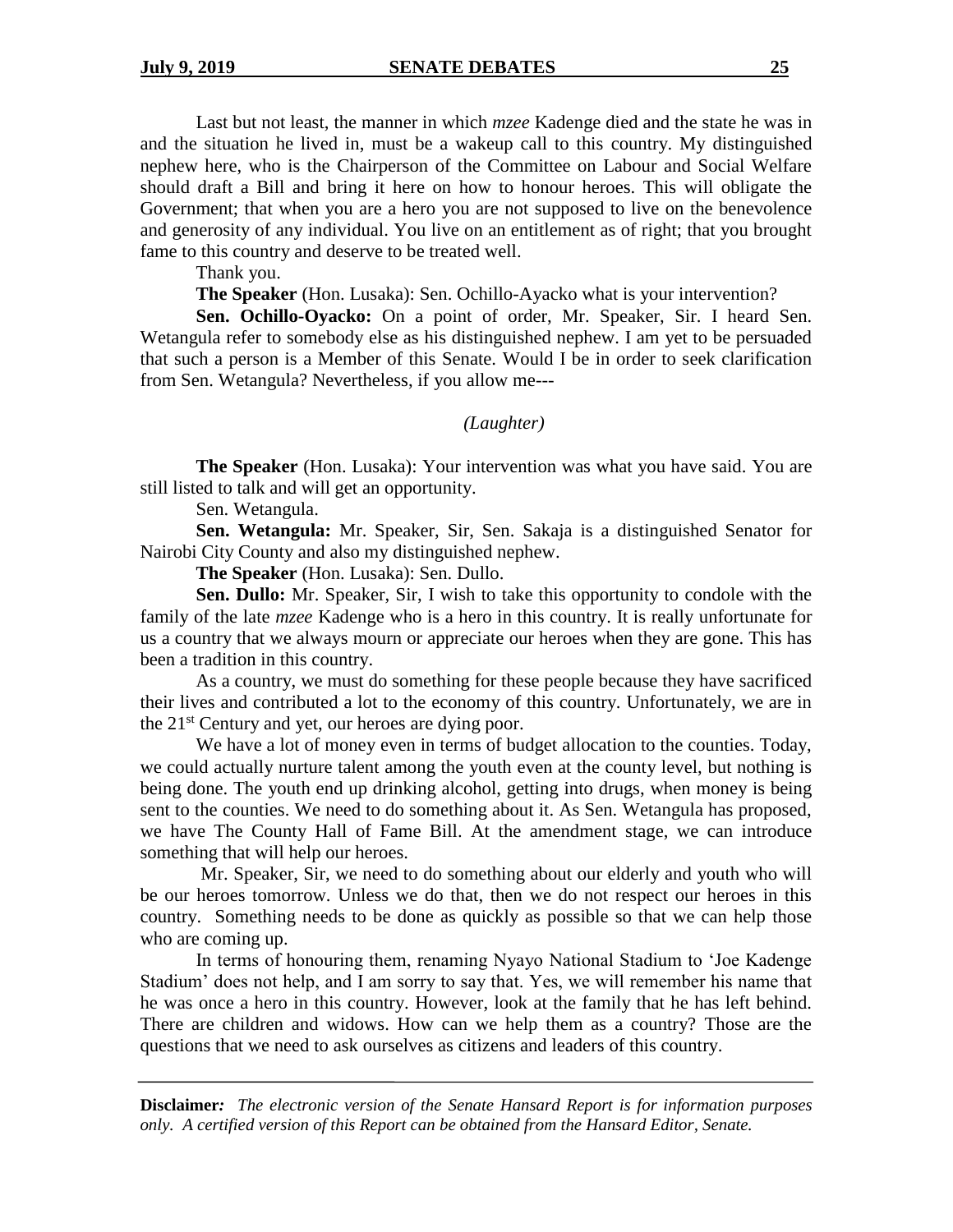I support this Statement.

*[The Speaker (Hon. Lusaka) left the Chair]*

*[The Temporary Speaker (Sen. Pareno) in the Chair]*

**Sen. Sakaja:** Thank you, Madam Temporary Speaker, for this opportunity. Just to join Sen. Khaniri in his Statement that he has made, on my own behalf and that of the people of Nairobi, where the family of Kadenge has lived for years in Mariakani; the Abaluhya Football Club (AFC) Leopards, where I am the patron, we pass to the family of Joe Kadenge the most sincere condolences*.* We have lost a great man; the golden boy of Kenyan football, who was the best footballer of all time.

Those who are football enthusiasts can tell you that for a country that has produced J.J. Masiga, Josephat 'Controller' Murila, Wilberforce Mulamba, Austin Oduor, the Marigas and the Wanyamas still, even to date, none comes close to what Joseph Kadenge was in this country. Even growing up in Nairobi City, years after he had played for Kenya; Maragoli and later AFC Leopards, we always used to sing '*Kadenge na mpira, shoot, goal!*'

That was the song when we were growing up in Nairobi in the 1980s. So, he has left an indelible mark in our country's football and sports.

Madam Temporary Speaker, I was also privileged as a young boy to meet him for the first time because of his friendship with my father who was then the Treasurer of Kenya Football Federation (KFF) and at that time supporting AFC Leopards. We developed a family friendship and every so often we would interact and meet him in Nairobi.

Madam Temporary Speaker, Joe Kadenge has left such a serious vacuum. He has left a mark that no one will ever take away. That is why I disagree with Sen. Dullo who said that naming a stadium is not enough. It means a lot for us. It immortalizes Joe Kadenge, the best footballer this country has had.

Madam Temporary Speaker, in the Northern Ireland, at the capital, Belfast, you land at an airport called George Best Belfast City Airport. George Best was not a political leader as much as he was the best footballer that came out of Northern Ireland. They have not just named a stadium; their international airport in Belfast is named George Best.

The national Government should change the name. As my distinguished uncle, Sen. Wetangula, said, Nyayo is not anyone's name; it is a description and slogan. So, Moi International Sports Centre in Kasarani will remain. However, let us have Nyayo Stadium renamed Joe Kadenge International Stadium. If the national Government is not willing to do it, we will make sure that we name City Stadium, Joe Kadenge Stadium because it is under the Nairobi County Government.

Madam Temporary Speaker, people have said that it is not nice to give flowers to people when they cannot smell them. Towards the last few years, Joe Kadenge has received flowers. He has not been abandoned. I thank President Uhuru Kenyatta for visiting and giving him Kshs2 million and a National Hospital Insurance Fund (NHIF) card. Of course, more can be done but he has been seen to.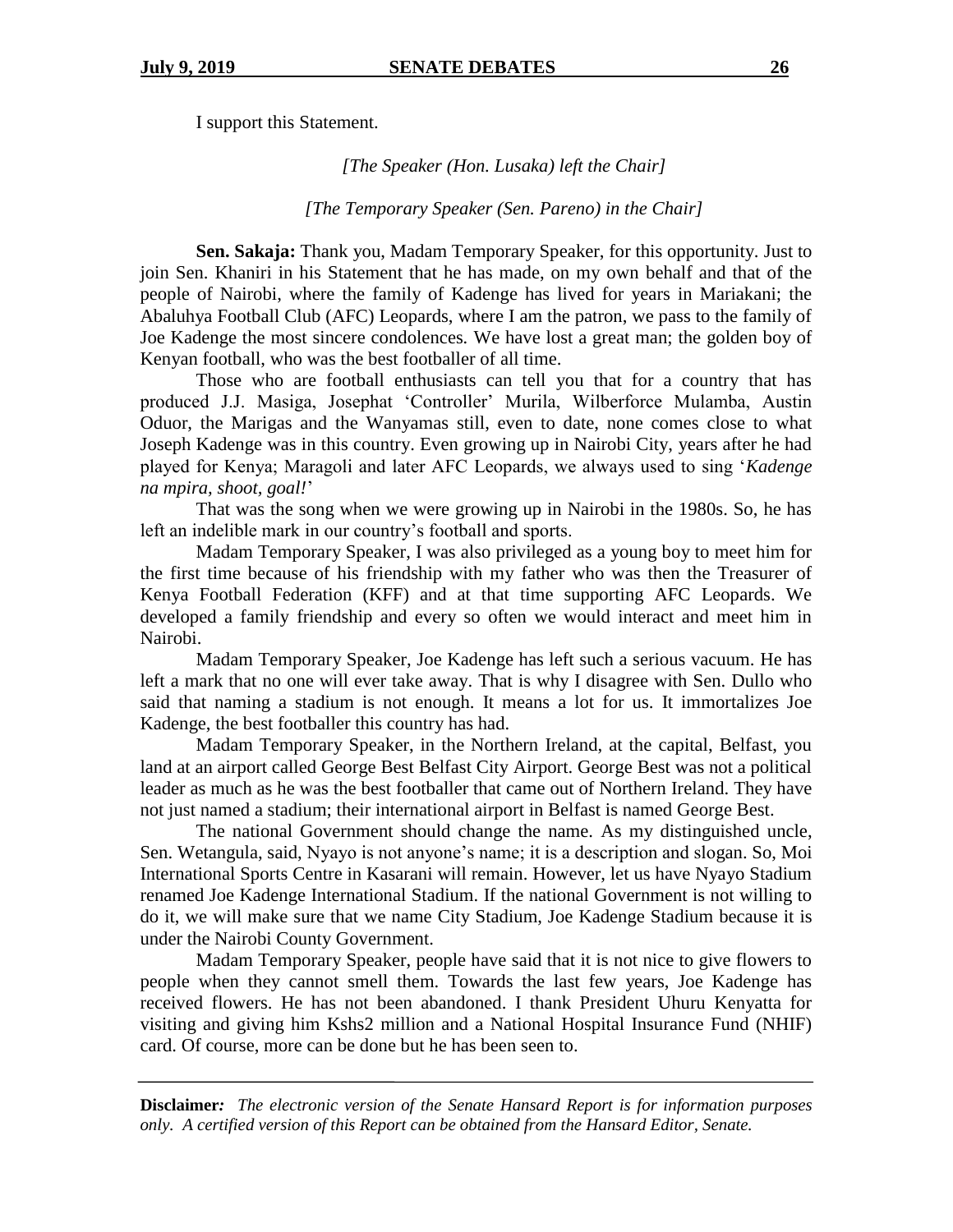I thank the Deputy President who went there yesterday and other leaders who visited. However, before that, the Rt. Hon. former Prime Minister, Raila Odinga has stood with Joe Kadenge more than anybody else, in all fairness. He has stood with Joe Kadenge and his family through thick and thin. There are many times when we would be called upon as patrons of AFC Leopards and him as patron of Gor Mahia to go for a match and the Rt. hon. Raila Odinga would ask for Joe Kadenge. We would have to make space for Joe Kadenge.

In the historic last clash of *Mashemeji* in Nakuru, we landed in the middle of the pitch with Joe Kadenge and hon. Raila Odinga, who has maintained a friendship that is beyond politics. It is because of the love of the man and football. So, I must appreciate him for having stood with him and making sure that he did not receive flowers when he cannot smell them.

Madam Temporary Speaker, additionally, through that, we were able to follow up on his medical process and issues. I thank the Chairperson of NHIF, madam Waitherero. He got the card but there were always challenges. I would speak to Rodgers from the family and he would tell me that they are in the hospital but some amount is not cleared. I would make one call to Mr. Osoro and madam Waitherero in NHIF and they would swiftly move into action. They would say that the subscriptions were not made on time but because he is a hero, they need to do something.

It feels bad that it needed leaders to go out of their way to provide for our heroes. However, I must acknowledge those who played a part in this specific case of our hero, Joe Kadenge.

Madam Temporary Speaker, this morning, I had a meeting with my new chair of AFC Leopards, Mr. Dan Shikanda. In addition to the activities that the Senator for Vihiga has given us, we are taking our boys to camp in Mumias and on Friday  $19<sup>th</sup>$ , July, 2019, we will have a football match in Vihiga between AFC Leopards and the combined teams from Vihiga County in honour and commemoration of Joe Kadenge. Later, we will have AFC Leopards *wazee* meeting up with *wazees* from Vihiga. I hope that Sen. Khaniri will be in that squad from Vihiga County as the AFC Leopards *wazee and* Vihiga *wazees* play to honour this great man who has left a huge mark.

Madam Temporary Speaker, finally, I take the challenge that I have been given by Sen. Wetangula. We are planning, as a Committee, to sit down with the Ministry of Sports at the end of August at a retreat in Kitale. I hope that he can come as well to give some ideas. This is because Kitale is close to him as well. We want to have time with the federations, players and the Ministry, especially now that we have a Sports Fund that runs into billions.

For us, it was unfortunate that the money is proposed to go to the Universal Health Care (UHC). Health is important, however, if we work on sports, academies, footballs, basketball and rugby from the lowest level and bring back a healthy lifestyle, it will prevent some of these things that we are talking about in terms of health.

Madam Temporary Speaker, beyond that, how we take care of our heroes, anybody who has won a medal, won a jersey for this country or has been flagged off by the flag of this country representing Kenya out there, speaks volumes about our heritage as a country. After that retreat, I take the challenge to bring legislation.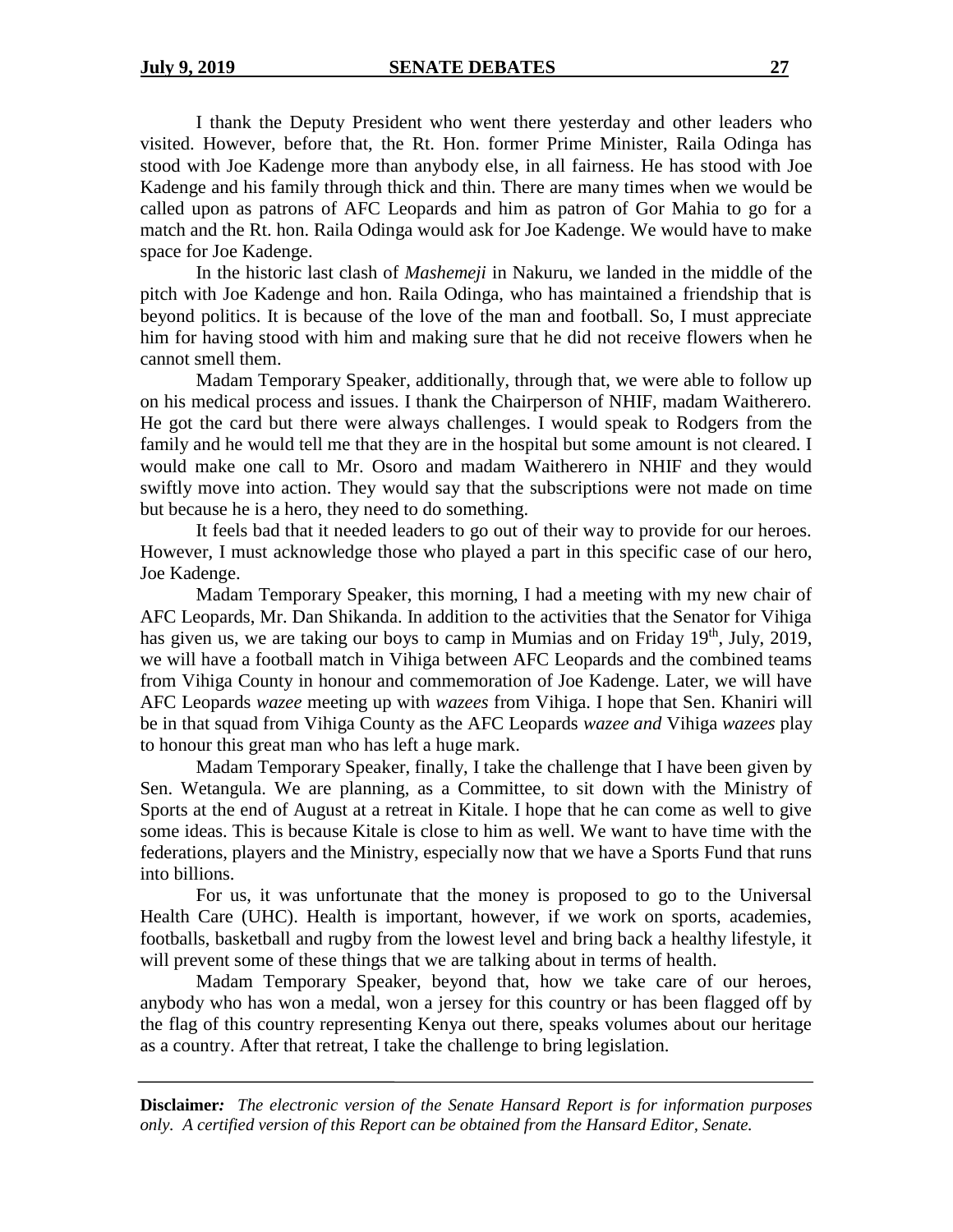Go well, Joe Kadenge and rest in peace. The legend has only slept.

**Sen. Olekina**: Thank you, Madam Temporary Speaker. On behalf of the people of Narok, the young boys who I grew up with, who used to hear *Kadenge na mpira*, I sent my condolences to the family and to the people of the football nation.

I am not a big football fan, however, when I was growing up, I used to hear people say; *Kadenge na mpira,* which made me develop an interest in that sport. As we stand here, I recently read in the newspapers what a gentleman called Abbas Mohammed, who used to play soccer, lamented. He said that over the last seven years, this Government said that it will support the heroes, but until now, they have received nothing. Immediately after the death of Kadenge, you will hear people come out saying he was a great man and we should do something. Why do we have to keep on repeating history?

Madam Temporary Speaker, it is necessary for us to come up with a resolution in this House. The approach which Sen. Sakaja wants to take in coming up with a Bill will ensure that this is not repeated on a daily basis. There is no point in remembering people who are dead, yet we cannot do anything for them when they are alive. Remember that all of us will be alive for a very short time, but dead for a long time that we cannot measure.

I urge the Government and all leaders in county governments to take this opportunity and invest in sports and in our heroes. It is sad that even when runners are representing the country around the world and carrying the flag of Kenya so high, it is the only time we can say that a particular person has broken the world record. Joe Kadenge did this thing for Kenya, but when he was ailing, no one gave a hoot about him.

Therefore, I thank Sen. Khaniri for bringing this Statement. I encourage all leaders, particularly from where most of our talented youth come from, for example, in Western Kenya, in terms of soccer, Narok County, Kericho, Nandi and Elgeyo-Marakwet counties in terms of young boys who are breaking world records in athletics. We should start to practice what we preach and not wait until these people are dead. We should make sure that we build these academies and support their families so that we do not hear what Abbas Mohammed said that seven years ago, the Government said that we will be taken care of. However, until now, we have not received anything. It is sad. I hope that somebody out there is listening and will act on it.

**Sen. Cheruiyot:** Thank you, Madam Temporary Speaker. I want to join the rest of my colleagues in eulogizing and celebrating this great Kenyan. At my age I would be lying if I said that I watched Joe Kadenge play. I have heard of him. I had the opportunity to know him through his family. I played soccer with his last born son called Oscar Kadenge. He is just as good as his father. Yesterday I had an opportunity together with our Speaker and other leaders to visit the family and condole them during this moment of grief.

It was at that particular time that I reflected upon these speeches that we continue to give each and every time we lose Kenyans that are worth recognition. We go there and espouse how great they were. How we feel as a county we should have done better for them. It occurred to me that if we are not careful to recognize those that have made great contributions in this country at the time when they were alive; even us who imagine that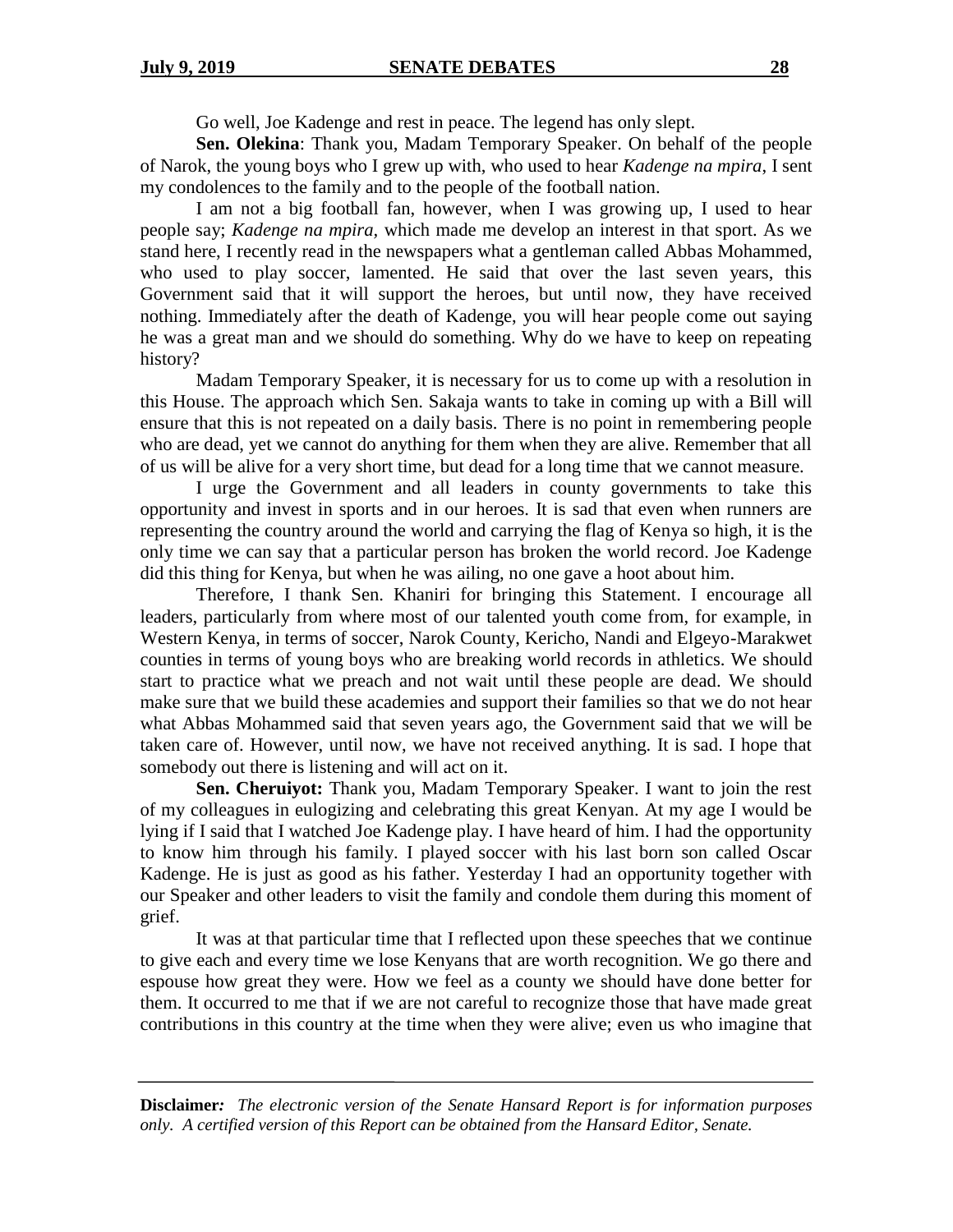we have made any contributions worth recognizing in this country, nobody will recognize us in our old age.

I want to challenge you my brother Sen. Khaniri. You are a record setter in terms of your legislative work. You have set records in terms of the longest serving consecutive Member of Parliament. However, if you do not rectify this bad habit that we have as a people of not celebrating our heroes when they are alive, during your older years when you will be 70 or 80 old, people on the streets of Vihiga County will be saying; look at that old man called George Khaniri. I know it is not about to be any time soon. They will say he used to speak a lot of English in Parliament, now he is suffering.

People will not remember all the things that you have done for them. As a people, we must cultivate within us, the habit of celebrating Kenyans when they do good. Perhaps it can even be a good deterrence against all the vices that we continue to struggle with as a society. When people do good we need to celebrate them. It has been observed that it is not necessarily the greatness of the action that you have done, but what it meant to you personally. For example, a junior accountant, the gentleman called Mr. Munyakei from Narok County who blew the whistle on the Goldenberg Scandal. To me, he remains to be a hero. However, we never celebrate such little acts of mercy.

Whatever a Kenyan gives as their contribution into making this country great, we should recognize and celebrate these efforts. Especially when you consider the contributions of Joe Kadenge to what our football now is. I agree with the rest of my colleagues who are now proposing that we rename Nyayo Stadium to Joe Kadenge Stadium. The modern trend is to name a particular stand after a person. This is because people are beginning to realize that soon you may run short of enough space in an entire stadium.

If you go to Old Trafford, many of the legends that have played in that stadium have a stand named after them. Perhaps if it becomes too long a shot to get Nyayo Stadium renamed after Joe Kadenge then let us at least be granted a stand. This is so that we can always remember the good memories that he gave to the people of Kenya.

We should also seek to have our contribution as leaders. We are legislatures in this House. We want to recognize the efforts that are being made by various county governments. For example, I know Vihiga County where Joe Kadenge comes from has made serious contributions into having a football team funded by the county government. The same can be said of Kakamega County.

I know Kisumu has Kisumu All Stars recently promoted to the Premier League now having moved upwards from the National Super League. This is fully funded by a county government. I urge the rest of our county governments to consider this as a way of creating employment opportunities to many of our young people. The beauty about football is all it takes among thousands of people is just one person to get it right and play at the highest level. He will change a complete society.

If you go to Côte d'Ivoire and see the hospital that Didier Drogba, a celebrated footballer has built for his countrymen, it is an eye opener. People from the entire West African region go to that hospital for open heart surgery. All it takes is just one particular person, you push him forward and he will change an entire society. If you go to Senegal, what Sadio Mané has done in the village that brought him up, is worth celebrating. He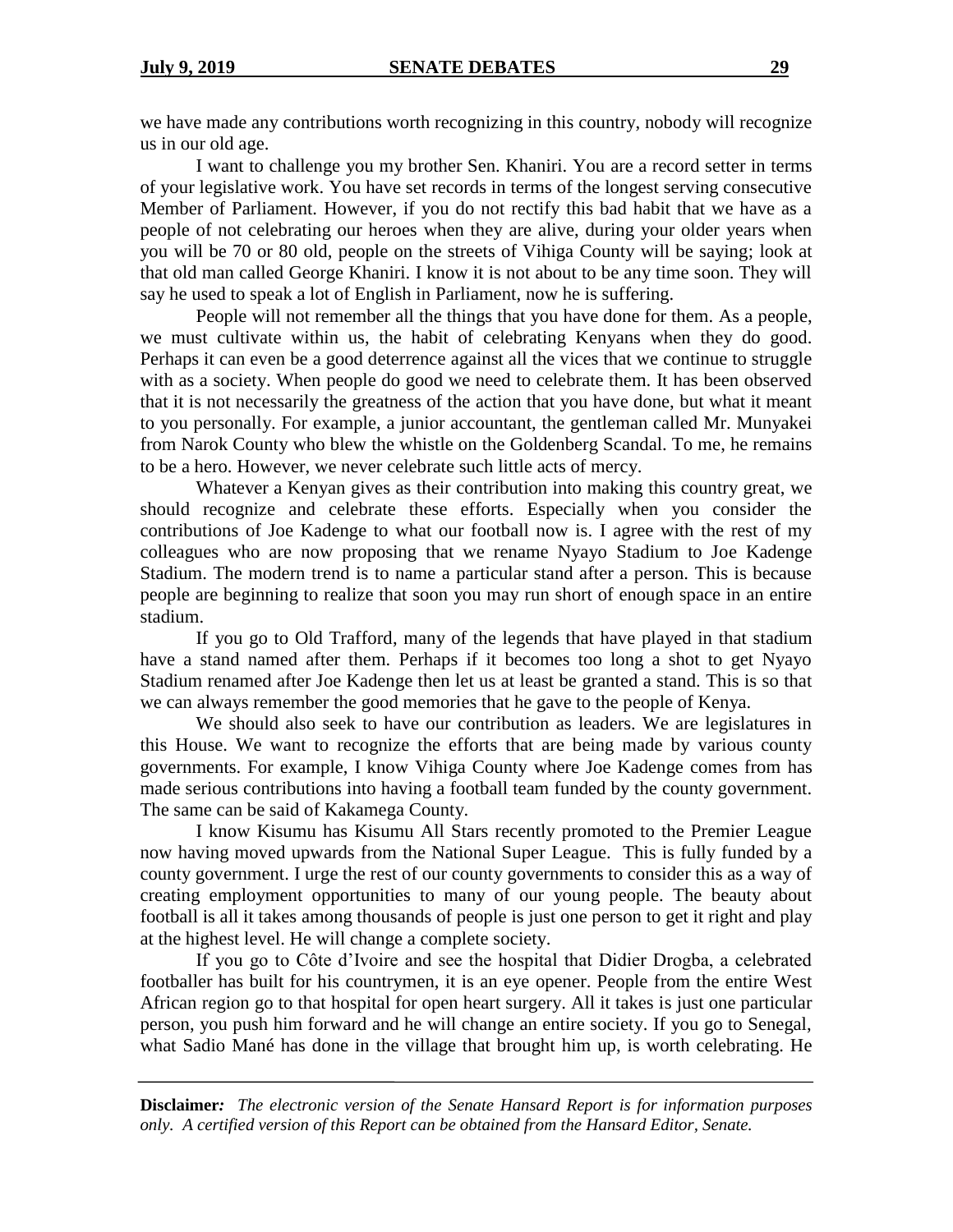has built an institution that--- not any NGO, even the UN can put that amount of money that he has put into that institution.

I urge our county governments to consider investing in sports so that we do not just have to celebrate men and women who have made their contribution after they are long gone. On that note, I have made a note in my diary that this weekend when I am in Kericho, I will find time to visit Wilson Kiprugut, the first Kenyan to win an Olympic medal. It has been a long time since I saw him. Yes, he is called Wilson Kiprugut Chuma. He won the Olympic medal in 1964 and 1968.

I do not know how he is doing. It would be so embarrassing of me to wait until such a time as this to celebrate him for the kind of contributions he made to our country. Let us try in our own small way as leaders to recognize these Kenyans.

With those very many remarks I celebrate Joe Kadenge.

**Sen. Ochillo-Ayako:** Thank you, Madam Temporary Speaker, for giving me an opportunity to join my colleagues in eulogizing and celebrating the life of Joe Kadenge. Joe Kadenge is known to everybody who loves this country, particularly in sports excursions. In 1958, 1959 and 1960, Joe Kadenge was part of the team that brought honour to this country by winning the equivalent of the East African Challenge Cup that we have currently been failing to win. This is a testimony that Joe Kadenge in his time was the greatest player we had.

He took this nation to great heights in terms of good football representation. We stand here today as a nation recollecting the good memories that Joe Kadenge brought to this country. It is sad that we are celebrating the past. We have not done much. We, as a nation, more often than not forget our heroes. We more often celebrate them only when they die.

I think there are two things that the passing on of Joe Kadenge tells us. One, we must make sure that our footballers and sports people benefit from the skill that they offer to a nation like ours. I want to challenge all of us, including myself to come up with a way of ensuring that there are returns for sports people in this country. People who excel in this area should not be forgotten, only to be remembered when they die.

Secondly, I propose that as we try and look for a national stadium to name Joe Kadenge after, we should proceed with speed and name the League that is about to be played the Joe Kadenge Cup so that we keep on. That would be a quick standing point that would not occasion unnecessary expenditure or barriers as we work on how to get the stadium or an institution to be named for Joe Kadenge.

I know that many of my colleagues want to contribute so I want to conclude by saying that it is good to recognize our heroes. It is important to start where we should have started with Joe Kadenge and do something in memory of this great Kenyan.

**Sen. Cherargei:** Thank you, Madam Temporary Speaker. As my colleagues have said, on behalf of the great people of Nandi where we are the source of champions and home of sportsmen, we condole with the people of Vihiga County who are our neighbours on the passing on of the legend and football Maverick, Joe Kadenge. We wish the family well. The people of Vihiga County have our support as neighbours. We will do what we can to ensure the sendoff of our hero is done appropriately.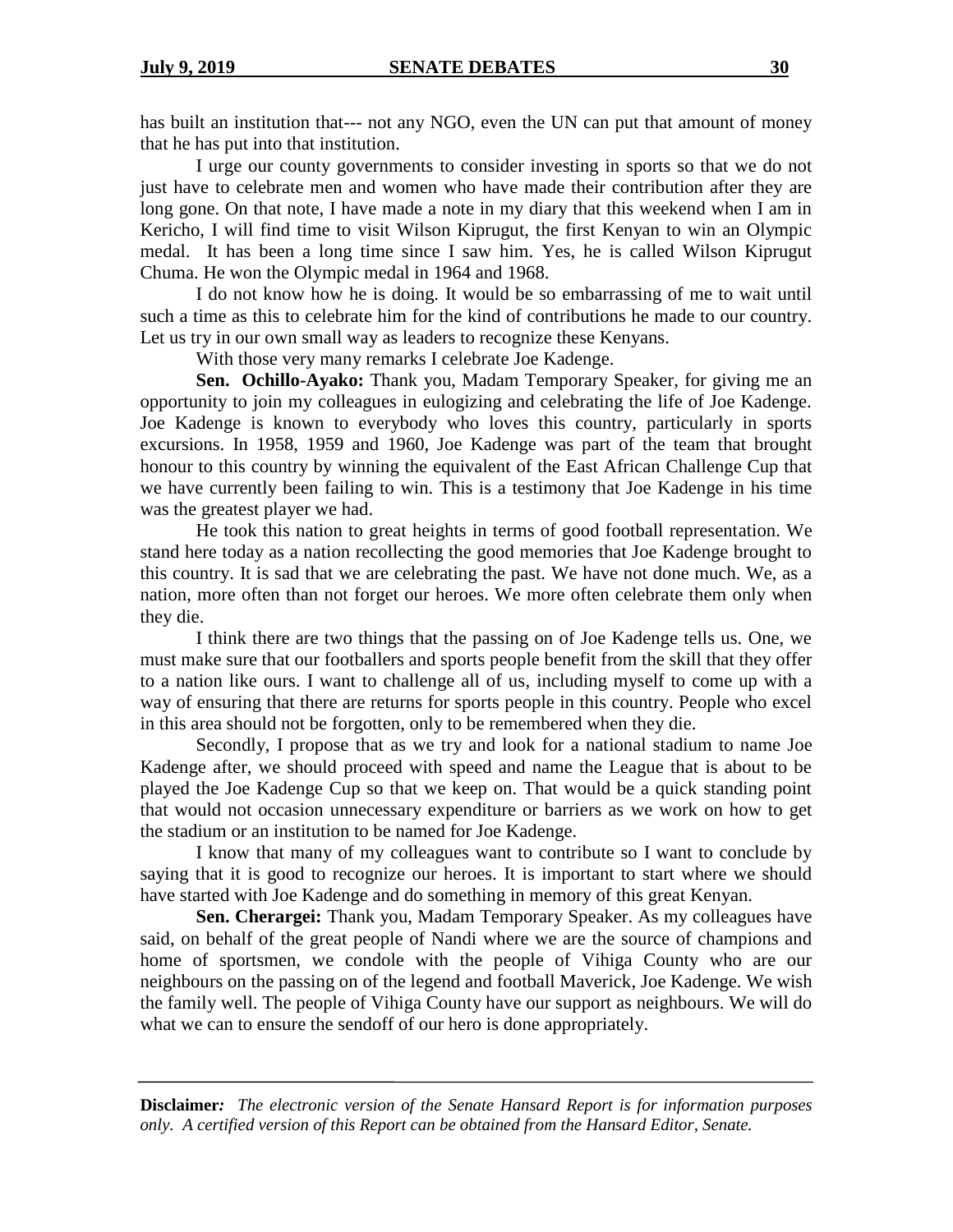In Nandi County, most of the revenue comes from the sports people. I have heard Sen. Wetangula talking about Henry Rono, Mike Boit and Kipchoge Keino who are our distinguished sons and many others that brought glory to this country. Those are among the few sons and daughters that have done very well from Nandi County. Most of our revenue comes from sports activities. We pride ourselves on our athletes. We are not so much into football, but when it comes to athletics we are dominant.

I agree with colleagues that we must come up with legislative proposals that will ensure people like Joe Kadenge, Victor Wanyama, Kipchoge Keino, Conseslus Kipruto, Lorna Kiplagat and Janeth Jepkosgei who is nicknamed "Eldoret Express" among many other sportsmen and women are taken care of because they will remain in the books of history.

We had the County Hall of Fame Bill that was brought to this House which I think should have passed. We need to partner with the counties when it comes to honouring our sportspersons such that when you go to, for example, Vihiga County Headquarters, you should find statues of men and women that have brought glory to this country because of doing well in sports.

Thirdly, Madam Temporary Speaker, as we discuss the passing on of a football legend, we are under siege in the entire north and part of South Rift, because there are many unfair legislative proposals targeting our athletes. For example, if Conseslus Kipruto wins 3,000 metres steeplechase in a Diamond League, he is taxed in the host country but still he has to pay taxes to the Government of Kenya. We should find a way of giving incentives to our sportsmen and women.

Like it happened in Russia, this country is facing doping scandals in athletics. Some of the people who coach our young men and women in athletics are not even accredited. Athletics Kenya (AK) must come out strongly to protect our young people because most of those caught in the doping scandals claim that the coaches and agents mislead them to use some of the drugs. Some of them think that they are good for them only to be penalised by the World Anti-Doping Agency (WADA).

We must come up with a proper regime that will protect our sportsmen and women, especially the athletes from the punitive tax measures. We must have a way of knowing the agents and coaches that are accredited and how races are organised both locally and outside the country, so that we protect our athletes.

The Government of Kenya, through bodies such as the Anti-Doping Agency of Kenya (ADAK), Athletics Kenya (AK), the Football Kenya Federation (FKF) and other sports associations must assist our young people who are doing well in sports, to know how to invest. The challenge is that when sportspersons do well and get a lot of money, they spent it carelessly such that they go back to poverty when they retire. It is time we encouraged the Government, through relevant Ministries, to encourage sporting associations to advise sportspersons on the issues of investment, so that they do not end up poor after retiring from sports.

Finally, we need to rename some stadia in remembrance of Joe Kadenge and other sports personalities who have brought glory and honour to this country. There are proposals to rename Nyayo National Stadium, Joe Kadenge Stadium. However, my friend Governor Ottichilo should consider constructing an ultramodern stadium and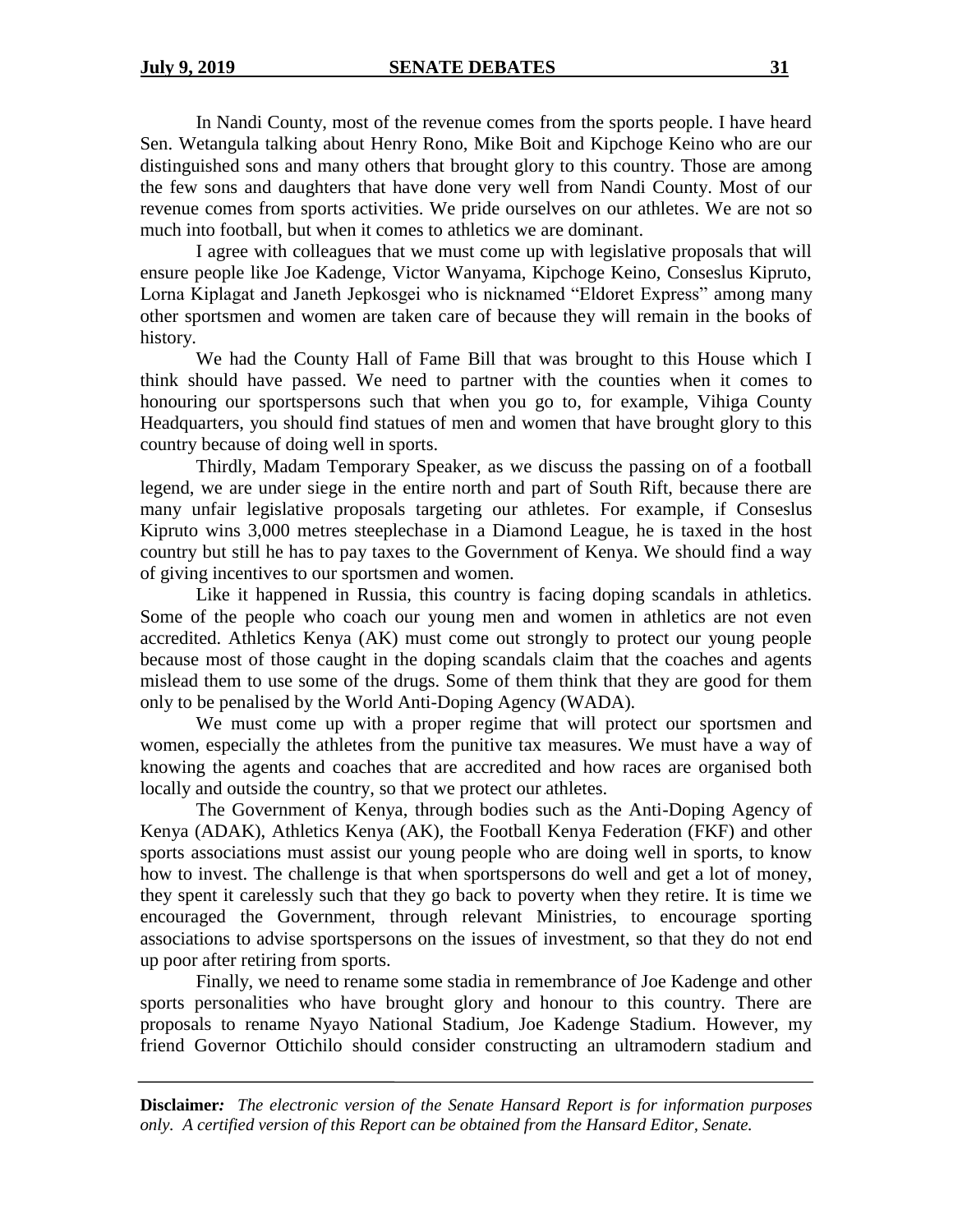naming it after Joe Kadenge, so that his neighbours from Nandi County can go and run and play football in the stadium.

I thank you.

**Sen. Shiyonga:** Thank you, Madam Temporary Speaker, for giving me this opportunity to support the Statement raised by Sen. Khaniri concerning the legendary footballer called Joe Kadenge. It is sad for me to stand here and talk about an icon that Kenya has lost.

As my colleagues have said, when I first heard about Joe Kadenge, I thought it was a plate or something like that but I was told it is a person. Those days we only used to have one media house called the Voice of Kenya (VoK). Whenever Joe Kadenge's name was mentioned, everybody kept quiet. Others played while others sang. As children at that time, we used to sing *Kadenge na mpira.* That was an eloquent chorus that everyone in Kenya enjoyed to hear.

As we celebrate the icon, I would like us to know that we have Conjestina Achieng who is languishing in poverty but nobody is thinking about her. She has brought glory to this country and made women proud but nobody talks about her. She is languishing in poverty and has been nicknamed "mad woman". How I pray that the Government of Kenya gets interested in knowing the lives our legends live. In as much as many people assisted him, Joe Kadenge died very poor and while struggling. How can we allow such a person to die in that state? It is bad that we have forgotten our heroes.

My colleagues have proposed that Nyayo National Stadium be renamed Joe Kadenge Stadium. I propose Moi International Sports Centre, Kasarani be renamed Joe Kadenge *na Mpira* Stadium because Moi International Sports Centre, Kasarani has become *kisirani*. That is because we lose many matches there. It is only one match that was played the other day that we won. According to me, it is Moi International Sports Centre, Kasarani that should be renamed Joe Kadenge Stadium.

Colleagues here have talked about sportspersons like footballers, athletes, boxers like Conjestina Achieng and many others that I do not have to mention. We need to come up with legislation because sports and culture are now devolved. We need to come up with legislation to assist our people, so that when they die, their families are taken care of. We should not only celebrate them in death but also celebrate what they did.

I know many people will attend the burial and talk the way we are doing here. However, what have we left for Joe Kadenge's family? Let us think about it. We need to appreciate our own.

I thank Sen. Khaniri for bringing the Statement. I appreciate that I got an opportunity to talk about Joe Kadenge.

**Sen. (Dr.) Musuruve:** Thank you, Madam Temporary Speaker, for giving me this opportunity to support the Statement. I thank Sen. Khaniri for coming up with this Statement. When I think of my childhood, I become nostalgic. I remember the times when we used to talk about Joe Kadenge.

Sometimes I would walk with my brothers and sisters from Gisambai Village in Vihiga County to visit our aunt who lived in Kidinye. On the way, we would be shown the house of Joe Kadenge because he was and he is still a celebrity. I thank the Senator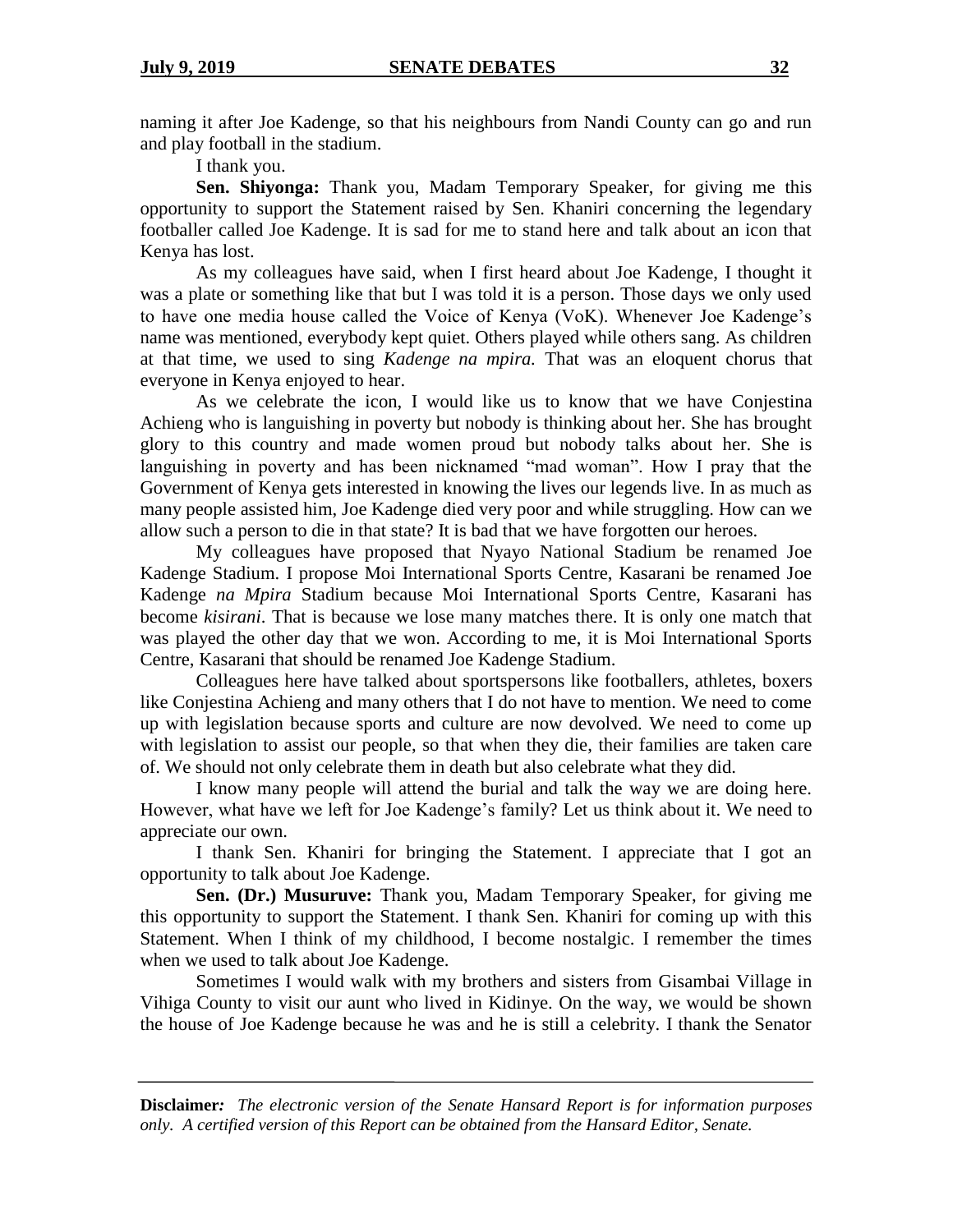for Vihiga County for coming up with this Statement because we must celebrate our heroes.

I remember when I was a lecturer at Jomo Kenyatta University of Agriculture and Technology (JKUAT), I would interact with Anzira Kadenge and we would really talk. JKUAT was clinging on Anzira because they were using him to promote sports in JKUAT. That family was talented with sportsmen and it is just something that was in them. Wherever they went, that name really sold because they were talented in football. We must remember that it is a family that has done us proud as a Nation.

Joe Kadenge has done us proud as a Nation and a number of Senators have also agreed that he brought medals, favour and glory to the Nation. It is something that we must always remember. I am happy because the Senator for Vihiga has not left the House yet. I would like the people of Vihiga to know that the whole Nation is taking pride in Joe Kadenge.

There is need to have a statue of Joe Kadenge in Vihiga County. It should be in the county Hall of Fame where the people from Vihiga County can see his figure and say, this is the famous Joe Kadenge who was here many years ago. I want to thank the President for taking the initiative to ensure that when Joe Kadenge was sick, he got some medication. The support that the President gave him cannot be ignored.

In as much as I thank the President for what he did, there is need to have a sustainable form of appreciation for our heroes in this country. When our heroes die, all the good they did, dies with them and this should not be the case. We should remember them for what they did and it is unfortunate that our heroes die miserably. Someone like Joe Kadenge who brought glory to this country would be swimming in millions if he was in Europe. But he died miserably and that should not be the case.

The family, children and descendants of Joe Kadenge are supposed to be happy and benefiting from the hard work of their ancestor. The benefits should spill over to this generation and the next generation.

I also support the proposal that we honour him by renaming Nyayo Stadium to Joe Kadenge Stadium. Renaming the stadium is not enough; we should go a notch higher and ensure that his descendants are not dying in poverty. As a country we will be saying, this is Joe Kadenge Stadium and we take pride in it, but this should bring out some beauty in terms of royalty.

There is need for some royalty to go the Joe Kadenge family so that it can be a lesson, mentorship issue or source of inspiration for our young people who are growing up. They will be looking at how the country has treated Joe Kadenge and will want to work very hard so that they are also recognized.

There is need for us to remember our people who bring us glory. It is unfortunate that we remember people who have worked so hard in this country just when they are dead. When they are alive, we never seem to recognize them. It is as if we are blind but the minute they are not with us anymore, we remember the good work they did for this Nation; we talk about it, it goes in the Media; but that should not be the case.

When people do well, let us recognize them and it should also spill over into the counties. People who have worked hard in the counties should be remembered by such counties so that they become mentors and inspirers of the county they come from.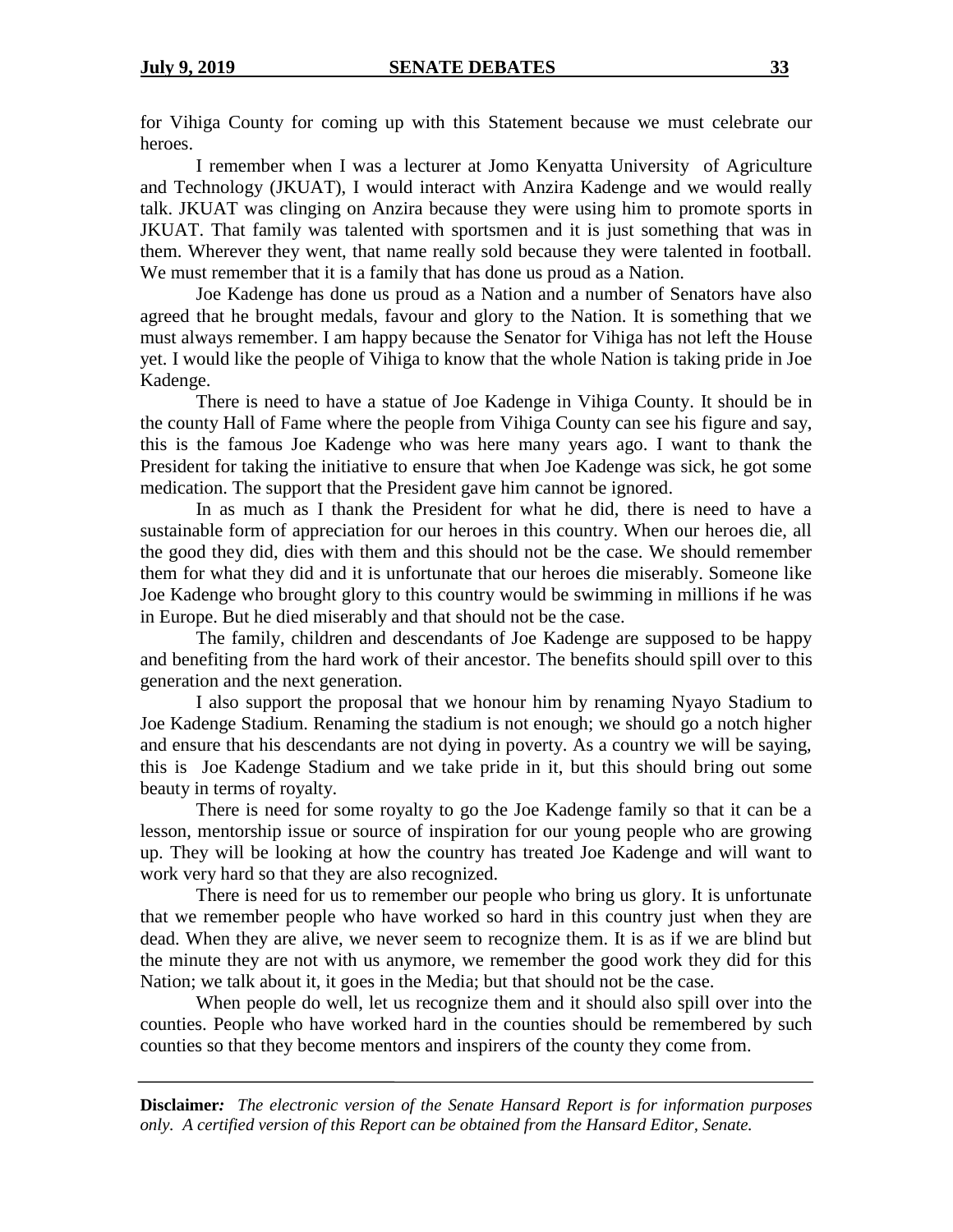Madam Temporary Speaker, I support Sen. Khaniri and thank him for coming up with this Statement on Joe Kadenge.

Thank you.

**Sen. Faki:** Asante Bi. Spika wa Muda, kwa kunipa fursa hii kuchangia Taarifa ya taanzia kutoka kwa Seneta wa Vihiga kuhusiana na Marehemu Joe Kadenge.

Kwanza ningependa kuchukua fursa hii kwa niaba yangu binafsi na kwa niaba ya watu wa Kaunti ya Mombasa kupeleka rambi rambi zetu kwa familia, ndugu, jamaa na marafiki wa mwendazake Kadenge kutokana na kifo chake hapo juzi.

Joe Kadenge alikuwa mchezaji mpira mzuri, shupavu na vile vile aliiletea sifa nyingi nchi yetu ya Kenya. Kule Mombasa tuliweza kumtuza, ijapokuwa kwa uchache, mwendazake Kadenge na jina la barabara; ile barabara kuu inaoenda mpaka Stadium imeitwa jina lake 'Joe Kadenge Street '. Kama tungekuwa na uwezo wa kufanya zaidi ya hapo, tungeweza kufanya.

Kifo cha Kadenge, kinatupa nafasi ya kutafakari kama Taifa, ni mambo gani ambayo tunaeza kufanya katika nchi yetu ya Kenya ili kuhakikisha kwamba, mchezo inaweza kutiliwa maanani na vijana wetu ili wajiepushe na madhara ya madawa ya kulevya, itikadi kali na matatizo mengine ya jamii.

Tukianza hapa katika Senate, utapata kwamba mambo ya michezo yamelumbukizwa pamoja kwa Kamati ya *Labour*, *social relations*, utamaduni, michezo, na mambo ya jinsia ambayo kwa hakika sio sawa. Ukiangalia mambo ya vijana, michezo na jinsia katika kila Kaunti, kila jambo inashughulikiwa na wizara kamili. Kwa hivyo hapa katika Bunge, tunapolumbukiza haya mambo yote pamoja inakua kwamba hatupati fursa kamili ya kutafakari mambo ya vijana na mambo ya michezo kwa ufasaha zaidi. Hii ni kwa sababu Kamati ya Labour inashughulikia mambo mengi kiasi ambacho haipati fursa ya kuweza kuangalia miradi gani wanaeza kusukuma hapa katika Bunge la Senate kuhakikisha kwamba vijana wanangaliwa Zaidi.

Bi. Spika wa Muda, katika nchi yetu ya Kenya, kuwa mwanamchezo shupavu ni kwa juhudi yako mwenyewe. Hakuna taasisi yoyote ambayo inashughulikia kuwapea vijana fursa ya kuinua vipaji vyao vya michezo ili kuhakikisha ya kwamba michezo inakuwa katika kila eneo.

Juzi, nilikuwa ninaangalia mchezo wa Tennis kule Wimbledon. Dada wa miaka 15 aliweza kumtoa Venus Williams katika raundi ya kwanza katika Tennis. Je, wasichana wetu hapa wanacheza michezo gani?

Tukiangalia kila michezo, hivi sasa ni taaluma. Hii ni kwa sababu kila mchezo una wafadhili ambao wanasaidia kuhakikisha kwamba wanamichezo wanapata fedha na michezo hiyo inaendelea bora.

Ukiangalia mchezo ambao unapendwa sana nchini Kenya, mchezo wa kandanda, hakuna shule za kandanda za Serikali ambazo tunawezapeleka vijana wetu. Mwaka wa 2013, Serikali ya Jubilee ilitoa ahadi kwamba itajenga stadium nane lakini mpaka leo hata moja haijajengwa. Je, wako kweli na nia ya kujenga michezo katika nchi yetu ya Kenya?

Tukitafakari kifo cha Joe Kadenge, ningependa kusema kwamba jana tuliweza kumzika aliyekuwa *referee* maarufu ambaye alikuwa anaitwa Chiapo Ali Chiapo ambaye alikuwa *referee* wa kimataifa wa FIFA miaka 30 iliyopita. Tuliweza kumzika jana.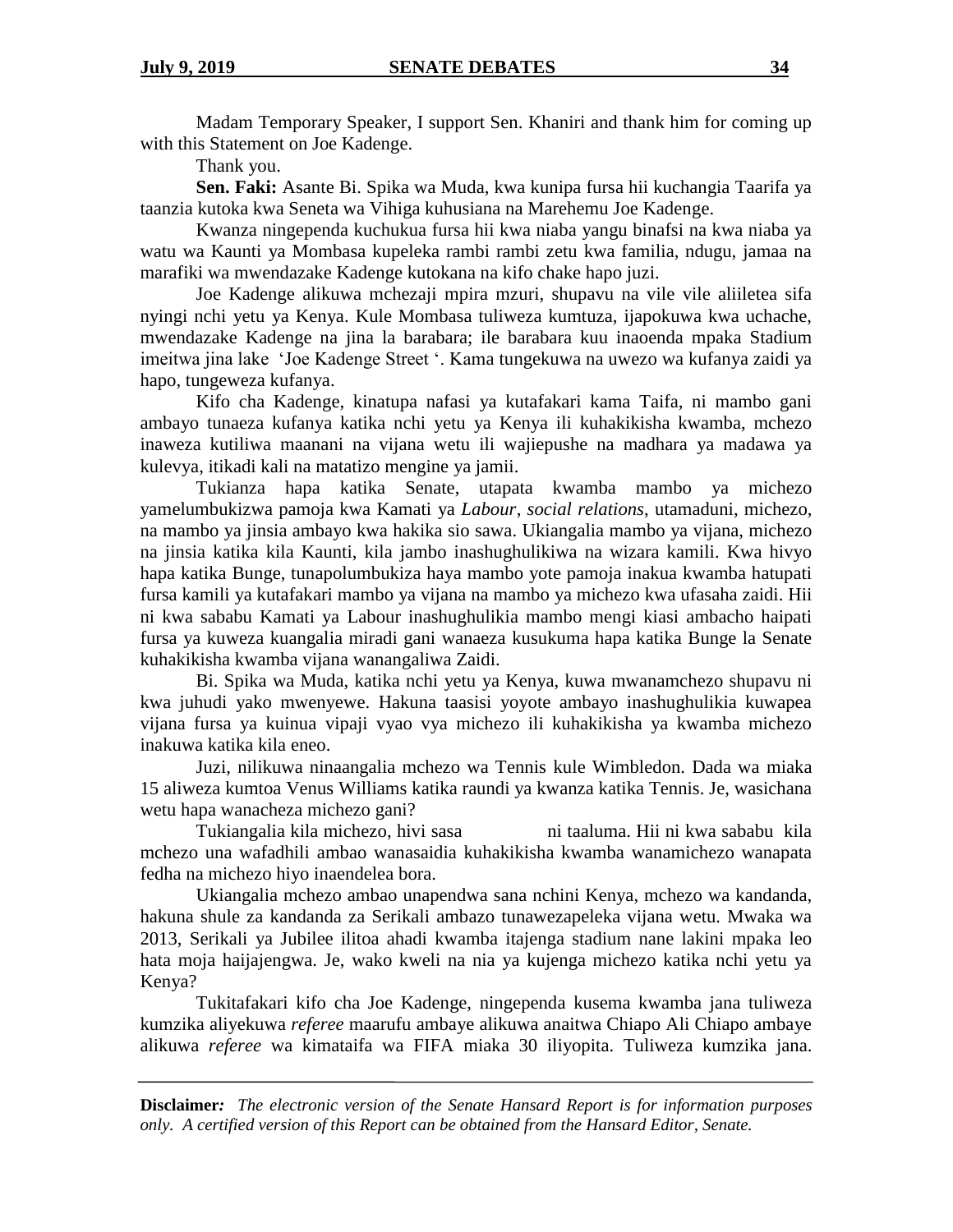Mwingine ambaye tuko na yeye Mombasa ni Mzee Ali Kaja ambaye pia alikuwa mchezaji. Aliwahi kucheza mpira kwa timu ya taifa la Kenya pamoja na marehemu Joe Kadenge. Kwa hivyo tunapozungumzia kifo cha Joe Kadenge, tuzingatie kwamba kwa sasa kuna haja ya serikali kutilia mikazo zaidi maswala ya michezo kwa sababu michezo ndiyo inasaidia kukuza vipaji vya vijana wetu.

Michezo kama riadha inapatia Kenya pesa nyingi kutokana na ushindi ambao huwa tunapata. Wanamichezo wengi wanapata shida kwa sababu hawajakuwa *mentored*. Hao hufikiria ya kwamba watazidi kupata pesa wanapozidi kukimbia na hiyo ndiyo huwafanya wajimalize kimchezo. Mbali na kujenga taasisi za michezo, kuna haja ya kuwekeza wataalam ambao watawasaidia wanamichezo ili tuweze kukuza taaluma zao kwa njia ambayo inakubalika kimataifa.

Kuna haja sisi kama maseneta kuzingatia maswala ya michezo. Hii ni kwa sababu michezo inasaidia kupunguza maradhi, *stress* za kikazi na pia inatuwezesha kufanya kazi bila ya matatizo.

**Sen. Halake**: Thank you, Madam Temporary Speaker. I also rise to celebrate and mourn our national hero, Mr. Joe Kadenge. May his soul rest in peace. I also want to congratulate my friend, Sen. Khaniri, for bringing this Statement which will allow us to give him the prominence that he deserves. I do not want to repeat what has been said.

We need to introspect on how we treat our heroes. We should not look at it from the Government's perspective but we should look at it as individuals. In many parts of the world, people do not depend on the Government to provide everything.

As Kenyans, what have we done to celebrate our heroes? I am glad that we have all recognised and celebrated our hero, Joe Kadenge, but we need to think of how we support each other. It is true that the Government needs to do something about the things that we complain about but we should not forget that the Government takes cue from its people.

The Government would have probably been jolted into doing something if we were supportive as a people. I am glad that this House is going to do something to him albeit posthumously by ensuring that his name is remembered and sending him off in the dignity and style that he deserves. However, we need to relook at ourselves as Kenyans. The Government is a creation of ourselves, hence we should not expect so much from it.

We will support all the initiatives shared by Sen. Khaniri and we look forward to giving Joe Kadenge a good send off. As we do that, we should not forget that there are others who have not left us. There are heroes amongst us having the same challenges and living in squalor.

As the Senate, can we not do things posthumously? Can we do them now? Can we identify them and get to know what is happening to them? Let us do something for the living. We must identify ways of supporting each other. We should not just be a people who are out to mourn. If we continue like this, we might look hypocritical.

Sen. Khaniri, I know that you have the interest of our sportsmen and women at heart. Most of the sportsmen and women come from western Kenya and the Rift Valley. Let us help them now rather than when they have died. Thank you for bringing this to our attention. We celebrate our hero. We wish his family well and we will walk with them in this journey as we lay him to rest.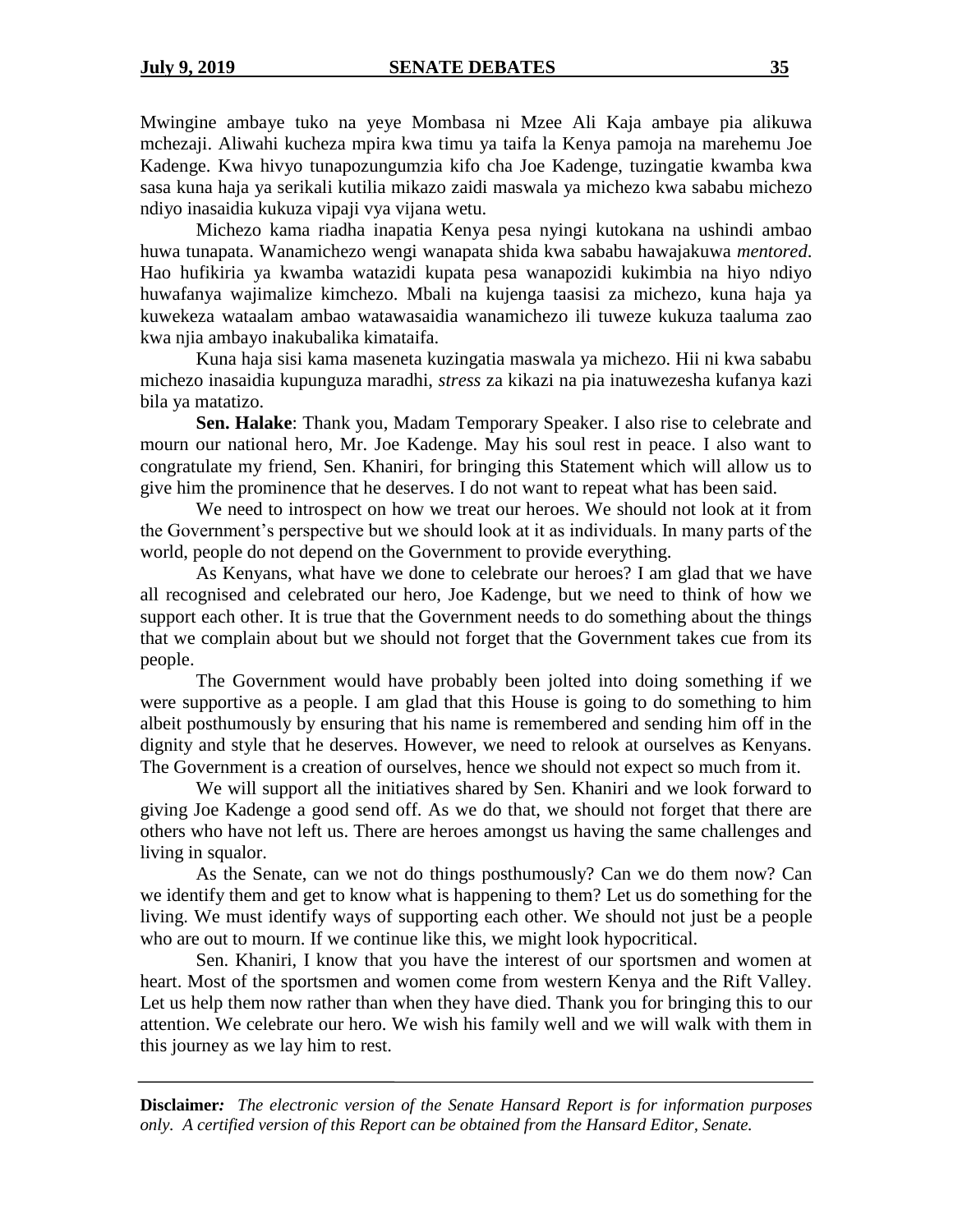**Sen. (Rev.) Waqo**: Thank you, Madam Temporary Speaker, for allowing me to add my voice to this very important Statement. I also want to thank Sen. Khaniri for bringing the Statement about the Late Joe Kadenge. Many of us have talked of how we heard about him when we were growing up. We were all proud of his performance and what he did for this nation. However, it is unfortunate that we are all praising him right now, yet the entire nation neglected him and his family.

We were all happy when the President visited Kadenge, though I do not know if that visit made any difference to his family and his life because he was sick and suffering at that time. He has now gone to be with the Lord and we can only urge our Government to honour all the people who have made this country proud. Kenyans were always proud of his performance and he was well known. He was a hero, a star, a golden man and many called him the finest footballer. It must have taken a lot of effort for people to say that about him. As we eulogise and celebrate the life of Joe Kadenge, we must remember that we have a lot to do.

Joe Kadenge's burial will cost Kshs5 million but my question goes beyond that. I am thinking of the family that he has left behind and the people who have suffered with him. The family must have faced financial difficulties when he was sick and in hospital. Therefore, they need counselling and they need this nation to stand with them at this particular time. We have to show our appreciation by walking with the family of Joe Kadenge.

Hon. Senators have talked of people who have served this nation faithfully. There are others who died while serving this country yet their families are suffering. I know that some Kenya Defence Forces (KDF) members died while others disappeared and their family members do not know if they are still alive or dead. As a country, we have not given those people any attention. To make matters worse, some of them left behind children who are going to school and young families. As a Senate, we should ask the Government to give attention to the heroes who died while serving this nation.

We also have police officers who died while serving our people and nation. We should give them attention. We have the *Mashujaa* Day that normally comes on  $20<sup>th</sup>$ October, every year. Maybe the best thing that this country can do is to identify the heroes in every county and celebrate them. Even if they are not with us, we can celebrate their lives, since their family members are there.

Many heroes have died while serving this nation. They have shown a lot of patriotism, but we, as Kenyans, have not shown any gratitude or appreciated them for what they have done. It is my prayer that we will stand together with the family of the late Joe Kadenge and give them all the moral support they need and walk with them at this time. It is also my prayer that in future, Kenya will take seriously those people who have served this nation and given their best.

With those few remarks, I send my special condolences to the entire family and relatives. On behalf my County of Marsabit, and my own behalf, I mourn with the family and the nation at this time.

I beg to support.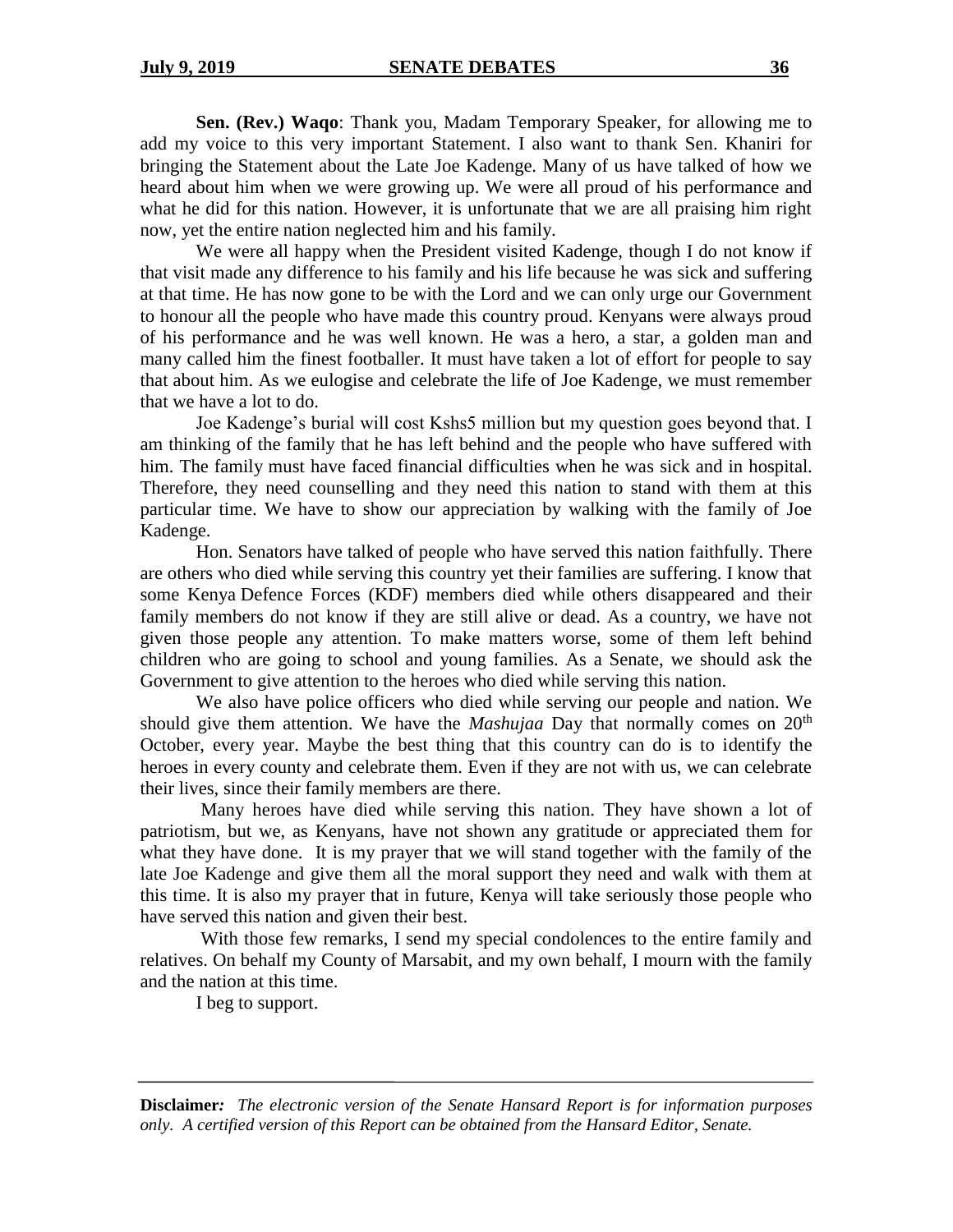**Sen. Were:** Thank you, Madam Temporary Speaker. I join my colleagues in expressing my condolences to the family of the late Joe Kadenge. I thank Sen. Khaniri for bringing this Statement to the House.

I visited the family on Sunday together with the party leader of Amani National Congress (ANC). The family had fond memories of the late Joe Kadenge. We visited them not only as Kenyans, but also a political party that has the majority in Vihiga County, where the champion hailed from.

The late Joe Kadenge brought glory and honour to Kenya. As much as people are talking about the Kshs5 million budget for his funeral, that is the least we can do, as Kenyans, to send him off in pomp and colour. I even suspect that the amount could be more; and that this is a modest budget.

I also join my colleagues in expressing the need to have the county hall of fame, which is already a Bill before this House. This is so that such individuals can be recognised and immortalised by those of us who are patriots and have enjoyed the services they have given to this country. We need to award and recognize these champions beyond the medals they receive. Let Joe Kadenge be the first one that we recognize by renaming some of the stadia we have. We should not target just the Moi or Nyayo stadia, but any other that we have, and give him that recognition.

Madam Temporary Speaker, with those many remarks, I beg to support. May his soul rest in peace.

**The Temporary Speaker** (Sen. Pareno): I think we have done justice to celebrating this hero. We have taken much time, and I guess it was worth his life. May his soul rest in peace.

I now ask that we move to the next Order.

#### **BILLS**

#### *Second Reading*

THE KENYA MEDICAL SUPPLIES AUTHORITY (AMENDMENT) BILL (SENATE BILLS NO. 38 OF 2018)

*(Sen. Seneta on 18.6.2019)*

*(Resumption of Debate interrupted on 2.07.19)*

**The Temporary Speaker** (Sen. Pareno): I call upon the Mover to reply.

**Sen. Seneta:** Thank you, Madam Temporary Speaker. I beg to reply. I thank all Members who have contributed to this very important Bill. I wish to thank the following contributors, who enriched the discussion on this Bill:- the Seconder of the Bill, Sen. Wetangula; Sen. Were, Sen. (Eng.) Hargura, Sen. (Dr.) Musuruve, Sen. Cherargei, Sen. Sakaja, Sen. Halake, Sen. Ochillo-Ayacko, Sen. Omogeni, Sen. (Dr.) Ali, Sen. (Prof.) Ongeri, Sen. Farhiya, Sen. Shiyonga, Sen. (Dr.) Milgo, and others.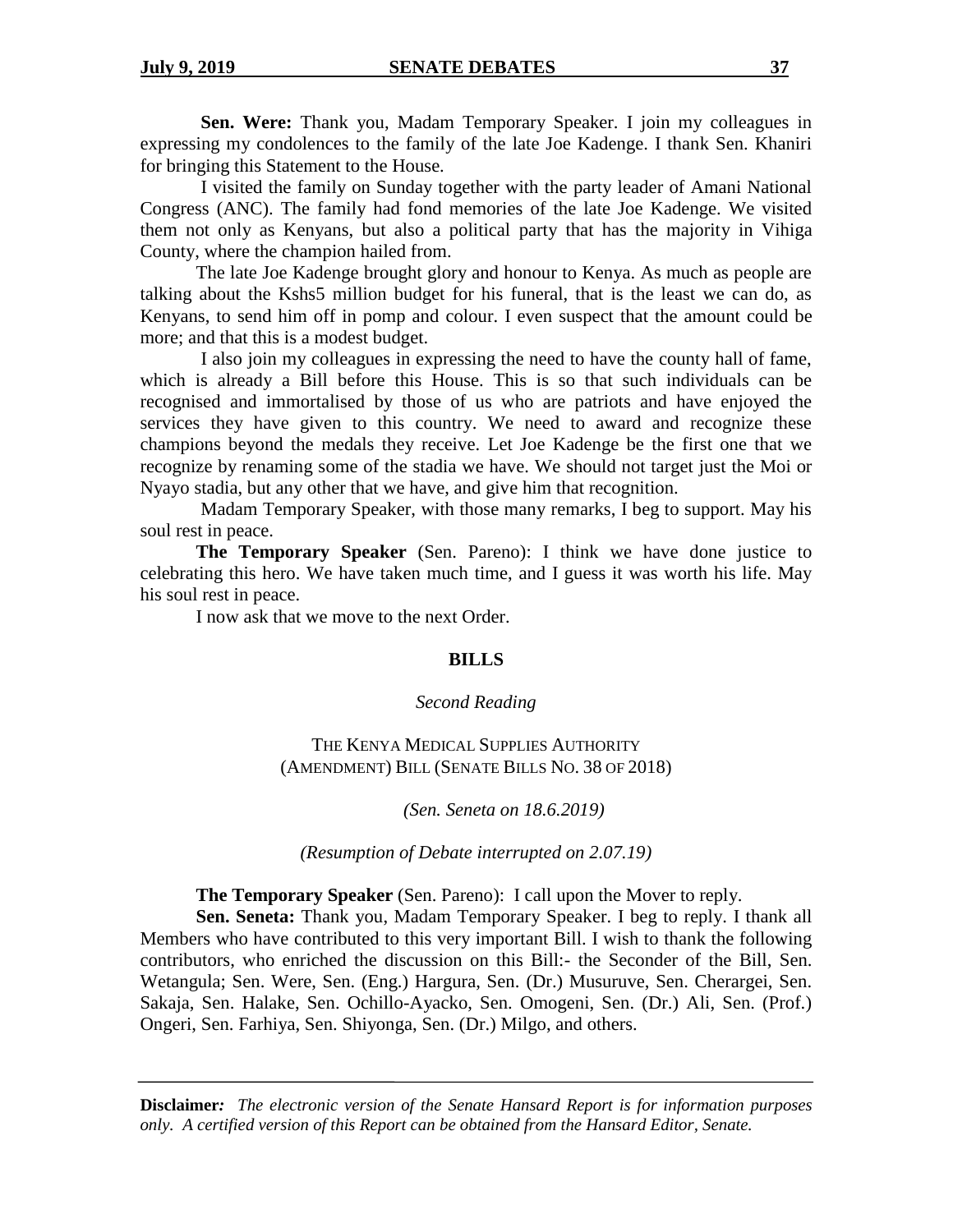Madam Temporary Speaker, I assure the Members who contributed to this Bill and noted several issues that I have taken note and that I welcome amendments. This will ensure that we enrich the procurement and medical supplies to our counties.

My colleagues have noted that the Kenya Medical Supplies Authority (KEMSA), in consultation with the counties, should identify needs for supplies for many health facilities in each county. This is meant to avoid oversupply and overstretching of the small county health budgets. KEMSA should always make sure that they identify the needs, as per the counties and the health facilities, so that they do not just procure medical supplies. One Senator also noted that there should be a clause in the amendment on penalties for any persons who flout the procurement regulations. This refers to flouting regulations in terms of the quality of drugs procured, payment delays, or even the supplies that are not delivered.

Madam Temporary Speaker, there is also a comment and recommendation that KEMSA should be alive to the emerging illnesses in the country, such as cancer, kidney problems and mental health cases. In the procurement process and manufacturing, they should also be alive to the drugs needed in these cases.

The other comment from a colleagues is that KEMSA, in consultation with counties and the Pharmacy and Poisons Board, should make sure that they look at the standards of drugs in manufacturing, and also in terms of delivery. This will ensure that we avoid the situation we see today, of expired drugs in our counties and those that are not of good standards.

Madam Temporary Speaker, there is also a recommendation that the Kenya Medical Supplies Authority (Amendment) Act should also be aligned to the Pharmacy and Poisons Board Act. This is so that both of them can strengthen procurement and supplies of standard drugs to counties. This Bill was meant to align the KEMSA Bill to the new Constitution to make sure that KEMSA is serving counties.

I, therefore, beg to reply.

Before I sit down, pursuant to Standing Order 61(3), I request that you defer the putting of the question to a later date because of quorum.

**The Temporary Speaker** (Sen. Pareno): Hon. Senators, I rule that this is a matter, which concerns counties, cannot proceed for a vote at this moment. Therefore, the matter is deferred to tomorrow.

## *(Putting of the question on the Bill deferred)*

Next Order.

Hon. Senators, I have been informed that we cannot proceed with Order numbers 9, 10 and 11 today. Therefore, I direct that they be put on tomorrow's Order Paper.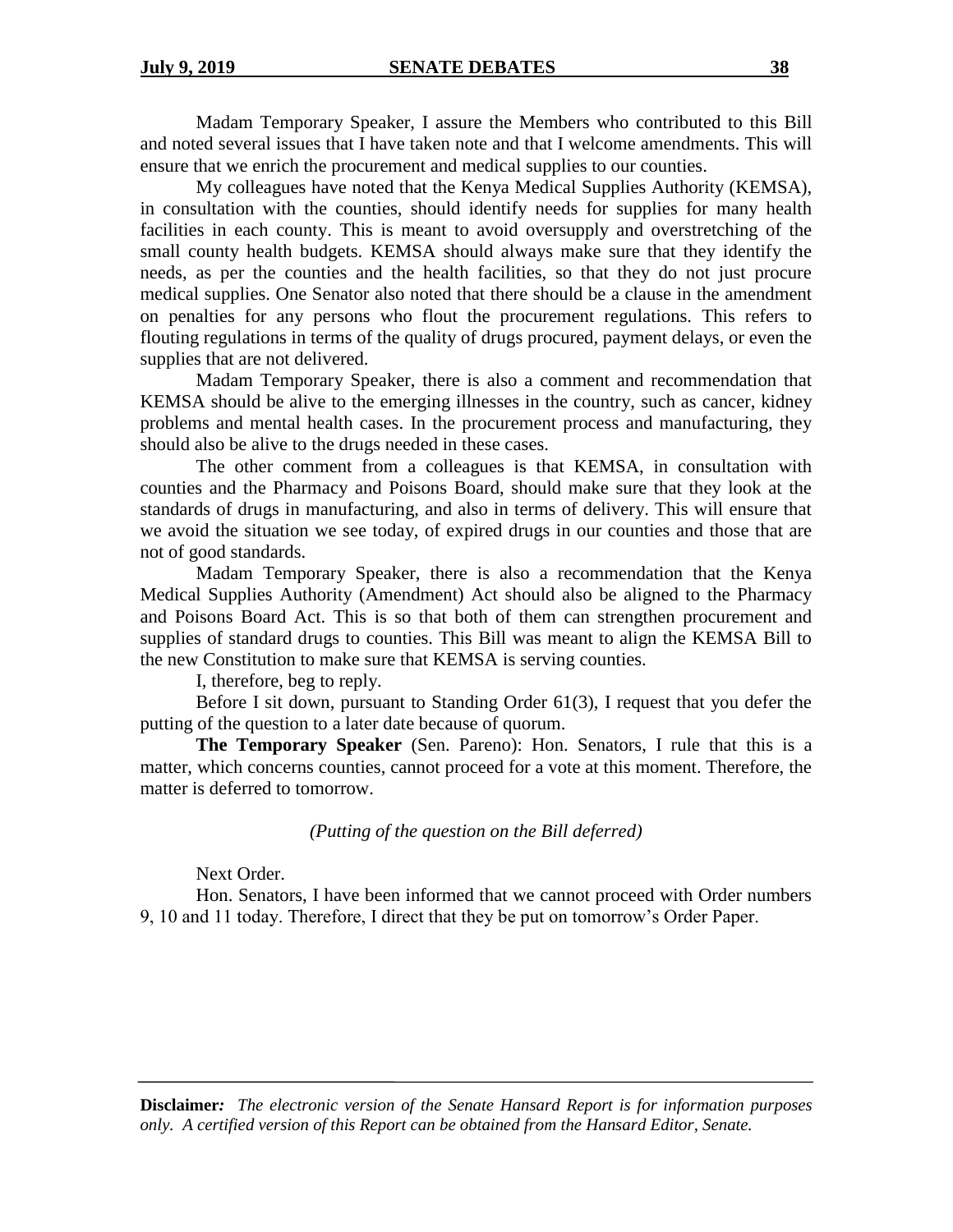*Second Reading*

THE COUNTY HALL OF FAME BILL (SENATE BILLS NO.39 OF 2018)

*(Bill deferred)*

*Second Reading*

THE PERSONS WITH DISABILITIES (AMENDMENT) BILL (SENATE BILLS NO.1 OF 2019)

*(Bill deferred)*

*Second Reading*

THE CONSTITUTION OF KENYA (AMENDMENT) BILL (SENATE BILLS NO.2 OF 2019)

*(Bill deferred)*

Next Order. Proceed, Sen. (Dr.) Zani.

*Second Reading*

THE PUBLIC FINANCE MANAGEMENT (AMENDMENT) BILL (SENATE BILLS NO.3 OF 2019)

**Sen. (Dr.) Zani**: Thank you, Madam Temporary Speaker. I beg to move:

THAT, the Public Finance Management (Amendment) Bill (Senate

Bills No.3 of 2019) be read a Second Time.

Madam Temporary Speaker, Article 202 of the Constitution is very clear about the resources available to counties and the national level. For a long time, we know that development, especially within counties, has been hinged on the revenue coming. We have had the debate over time when we do the Division of Revenue Bill and, indeed, division within counties. Many counties feel that the allocation they have been given within counties is insufficient for development.

From the various discussions that have taken place, we know that the development agenda in many counties has suffered tremendously. Part of the reason has to do with many other things, including accountability, corruption, the number of human resources and the attendant huge wage bill. However, the counties' agenda still remains. All counties have a County Integrated Development Plan (CIDP) that is hinged on development.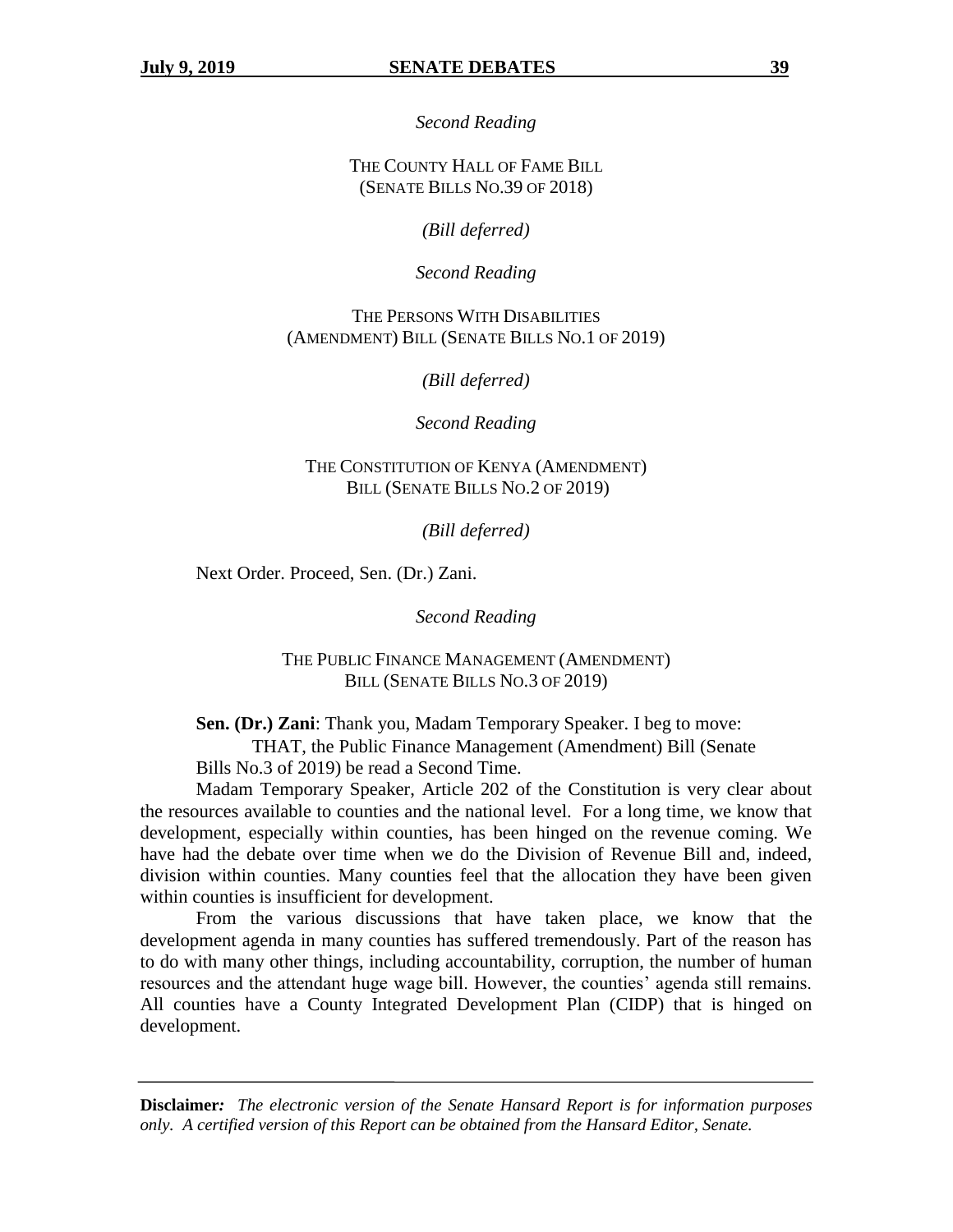We are now getting to a point also where counties have a chance to sort of compare themselves with other counties relatively in order to evaluate themselves in terms of how well they have done. The basis of that will be on social and economic development, which is what devolution was meant to be. Devolution was meant to ensure that development trickles down from the county to wards and villages. Everybody can feel that their health, economic and other concerns are taken care of. This is critical.

Madam Temporary Speaker, Article 202 specifies the two revenues for resources that are meant to be going to counties. They are the equitable share and the county revenue, which most recently we are referring to as own-source revenue. In Article 209(3) of the Constitution, we have a notion of taxes that can be imposed within counties; for example, property rates, entertainment taxes and any other tax that is authorised to be imposed by an Act of Parliament. Already with this structure in place, what has been put into place clearly is a County Executive Committee (CEC) Member for Finance who is meant to come up with an appropriate system for collection of revenue within the county. This includes either this sort of revenue that is already put into the Constitution or any other.

More recently in the Senate, we have been urging counties to come up with new and innovative ways of generating more resources for themselves. Consequently, we have the County Tourism Bill, for example, that is urging counties to look at sites that are very important within their counties and try to collect income from that. We similarly passed the Natural Resources Benefits Sharing Bill, which was meant to help counties collect and account for resources so that they can use them.

Various counties have systems that are used to collect revenue. In some counties, there are about 11 revenue collection systems. There is no clear mechanism on how revenue is generated within the county, which is what this Bill seeks to address. It seeks to come up with a mechanism that is as uniform as is possible within the counties. That mechanism needs to be transparent, efficient and be created in liaison with the Kenya Revenue Authority (KRA), the Commission on Revenue Allocation (CRA), and the national Treasury. At the end of the day, we need a reliable revenue collection system within the counties. This county revenue collection system will now be mirrored within the various specific counties. That way, each county can cascade, if they so wish, some aspects of that system that is in place.

Once this is done, Madam Temporary Speaker, it will help us to move, once and for all, and have a system that will help us to collect revenue across all counties in a very efficient manner. This is the county revenue collection system that Clause 160(a) advocates for its introduction. It is meant to be a consultative system. We know that we have the IFMIS, which has been there for a while now. However, we know that even with the IFMIS, we have not really been able to tap, within the county level, how resources are coming in. It has actually been used more so for the national system in terms of the equitable share that goes back to counties.

Madam Temporary Speaker, each county is grappling in terms of county revenue collection system. We had a forum together with Members of the County Assemblies (MCAs) in Kisumu County. At the same time, we held our stakeholder meeting and conference, where there was a very important session on technology. The technological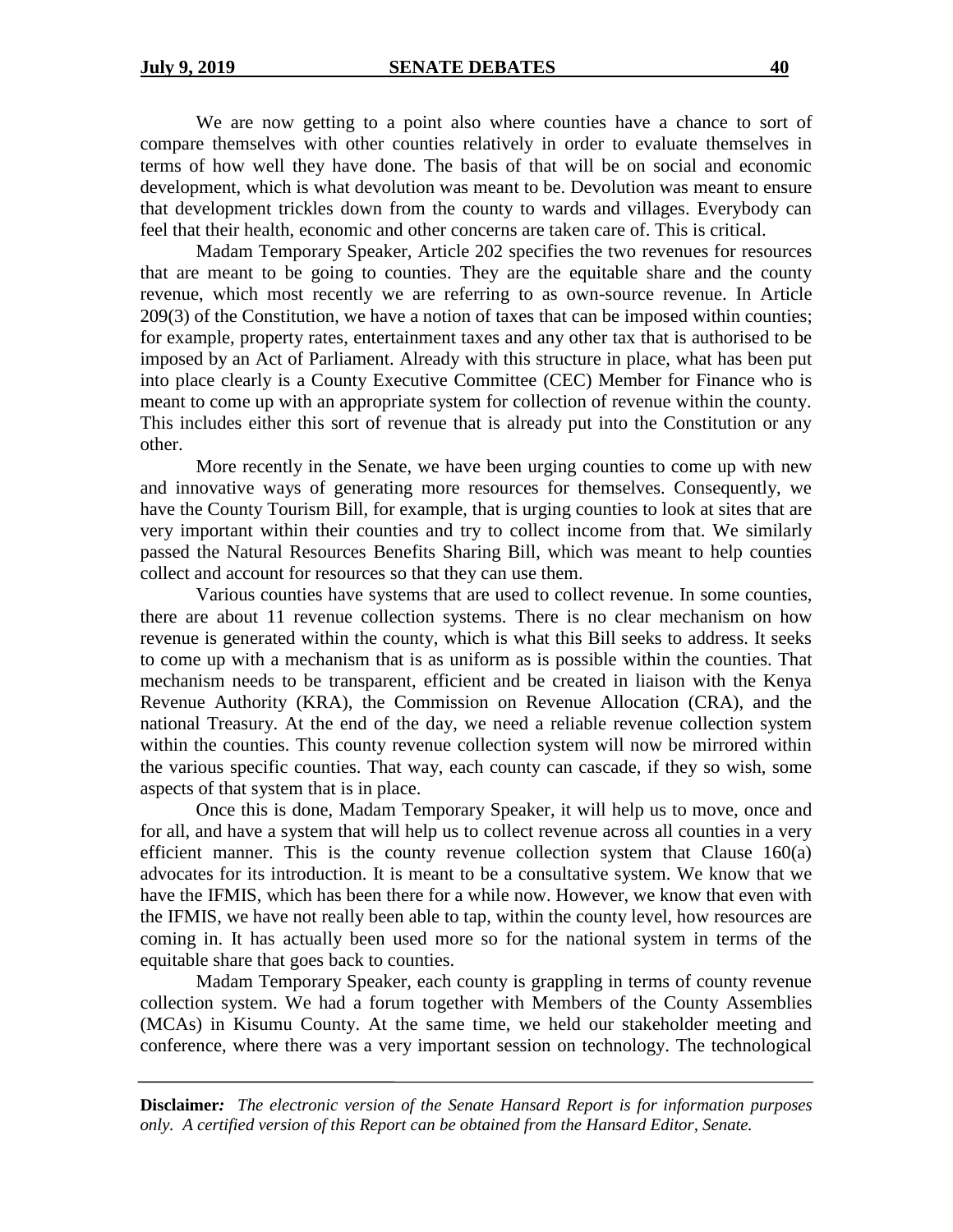system can be put into place that can enable counties to collect their revenue. That technological system has no pattern to it so far. This is something that MCAs and CECs must sit, begin to think and project how that system can come about. It is a collaborative effort. Therefore, once we have the micro system in place, then counties can feed into it. They can try to adjust it here and there, where necessary, to suit specific needs of counties because all counties are not the same. There will be some sort of uniformity. This is key.

Madam Temporary Speaker, this Bill is an amendment to the Public Finance Management (PFM) Act.

It clearly states in Section160 that:-

"The county executive committee member for finance may authorize the Kenya Revenue Authority or appoint a collection agent to be collector of county government's revenue for the purposes of this part on such terms and conditions as may be agreed in writing according to the regulations."

After that, we go to Section 161, and in between, there is a big step that has been jumped that is now putting into place the mechanism for doing exactly that. Therefore, the amendment is an addition of three specific clauses after Section 160 of the Public Finance Management Act; these are Clauses 160A, 160B and 160 C.

Madam Temporary Speaker, Clause 160A, talks about how to get the county government revenue collection system on board, what it should do and how to do it. Clause 160B puts into place an important reporting mechanism of the system and its usage; and how the revenues have been collected. That information can be shared with the Senate, the CEC Member in charge of Finance, the Commission on Revenue Allocation (CRA) and the national Treasury. This is to ensure that everybody knows about this report.

Madam Temporary Speaker, Clause 160B, recommends a system where the report can be shared at the county assembly, so that what is happening in term of resources can be clear. On top of that, we can have a mechanism, which is the next step, so that when people are talking about the County Integrated Development Plan (CIDP), development, resources, looking at conditional and non-conditional grants and what has been left over; and how it can be funded, then counties can quickly turn back into their own mechanisms and input ways or means of collecting these funds. Clause160C is in line with Article 255(3) of the Constitution, which is a penalty Clause.

Madam Temporary Speaker, I want to go systematically into the amendments and what they portend. The first amendment is  $160A(1)$ , which states that:-

"Every County Treasury shall, in consultations with the national Treasury and the Kenya Revenue Authority, design, develop and implement a county revenue collection system.

We have already began to engage with various stakeholders, and some amendments have been proposed and they will be discussed later. For example, one of the organisations that is key in this process is the CRA, the Council of Governors (CoGs) and the Controller of Budget.

What sort of system should we have? This is addressed in Clause150A(2) which states that:-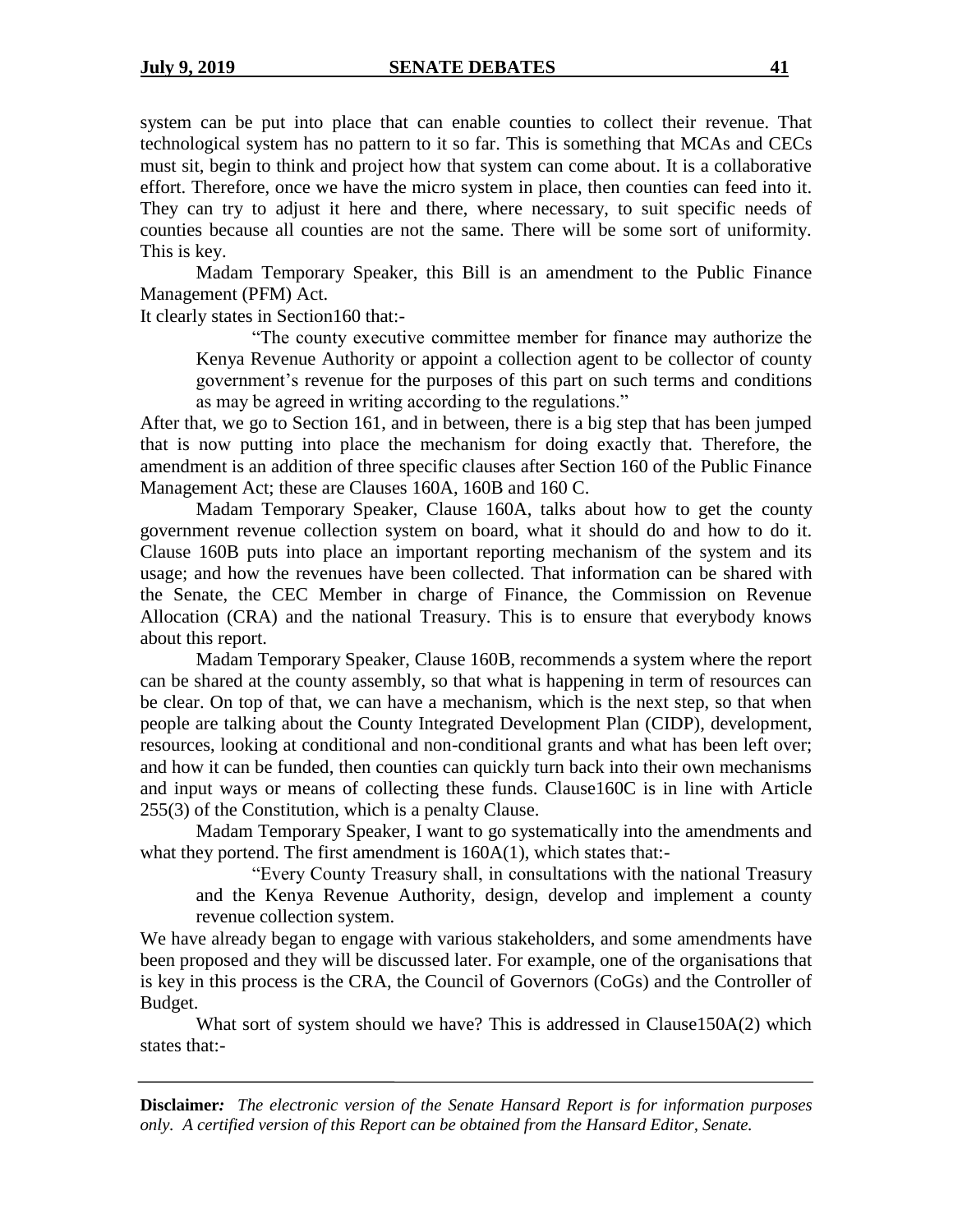"The County Executive Committee Member for finance shall ensure that the county revenue collection system under subsection is adapted to a better bigger system-

(a) is transparent, efficient, effective and verifiable;

(b) is simple and easy to use;

(c) is properly managed and controlled to ensure accountability;

(d) is adequately secure to prevent any fraud, losses or any other violations'

(e)respects and promote the distinctiveness of national Government and the county governments; and,

(f) is separately accounted for and reported on.

Once this is put into place and the system is adequate and useful, it will be easy to see what the revenue streams are. For example, if they are from taxes or specific revenue streams which are new within the counties. Whatever the money source is, counties will be able to account for it. They will also separately account for and report for resources that are coming from the county *vis a vis* what comes from the national Government and the national Treasury, which is key.

Madam Temporary Speaker, as I said earlier on, the national Treasury and the KRA may assist the county treasury to develop these technical capacities for this particular system to be put into place. So, we want it to be as consultative and uniformed as possible. It should address all the current issues that we have raised.

Madam Temporary Speaker, this is a short amendment Bill which addresses this specific component. It consists of three amendments in terms of addition for these clauses. Clause 160B is the reporting machinery. Clause 160 (B)(2) states that-

"The County Treasury shall submit copies of the bi-annual statement and an annual report to the Senate and the national Treasury and the Commission on Revenue Allocation."

Before that has happened, each of the county treasuries will also submit reports that are key to the county assembly. Therefore, the different tiers for reporting are the county assembly followed by other organs, for example, the Senate, the national Treasury and the CRA. In preparing these reports, they will make sure that both the financial and nonfinancial performance of the county revenue collection system are put in place so that if there are any gaps or problems that have been observed, they talk about it moving forward to improve this particular system.

Madam Temporary Speaker, the last amendment is Clause160C. Once the CEC has put this provision into place, and this is made into an Act, there are provisions that are borrowed from Article 225(3). According to the Constitution, stoppage of the share revenue transfer to counties can be done in case the county treasury fails to adhere to these three specific provisions in developing and implementing this particular county revenue system. We have put that Clause as a penalty clause to ensure that counties proceed to adopt a system for revenue collection within their counties. They need to report the status of the county revenue collection and performance to the organs that we have already put into place.

Madam Temporary Speaker, this is already a provision in the Constitution. So it is not a punitive measure as such. It is part of our constitutional expectation. We have taken it from the Constitution and put it into this Bill to try as much as possible to ensure that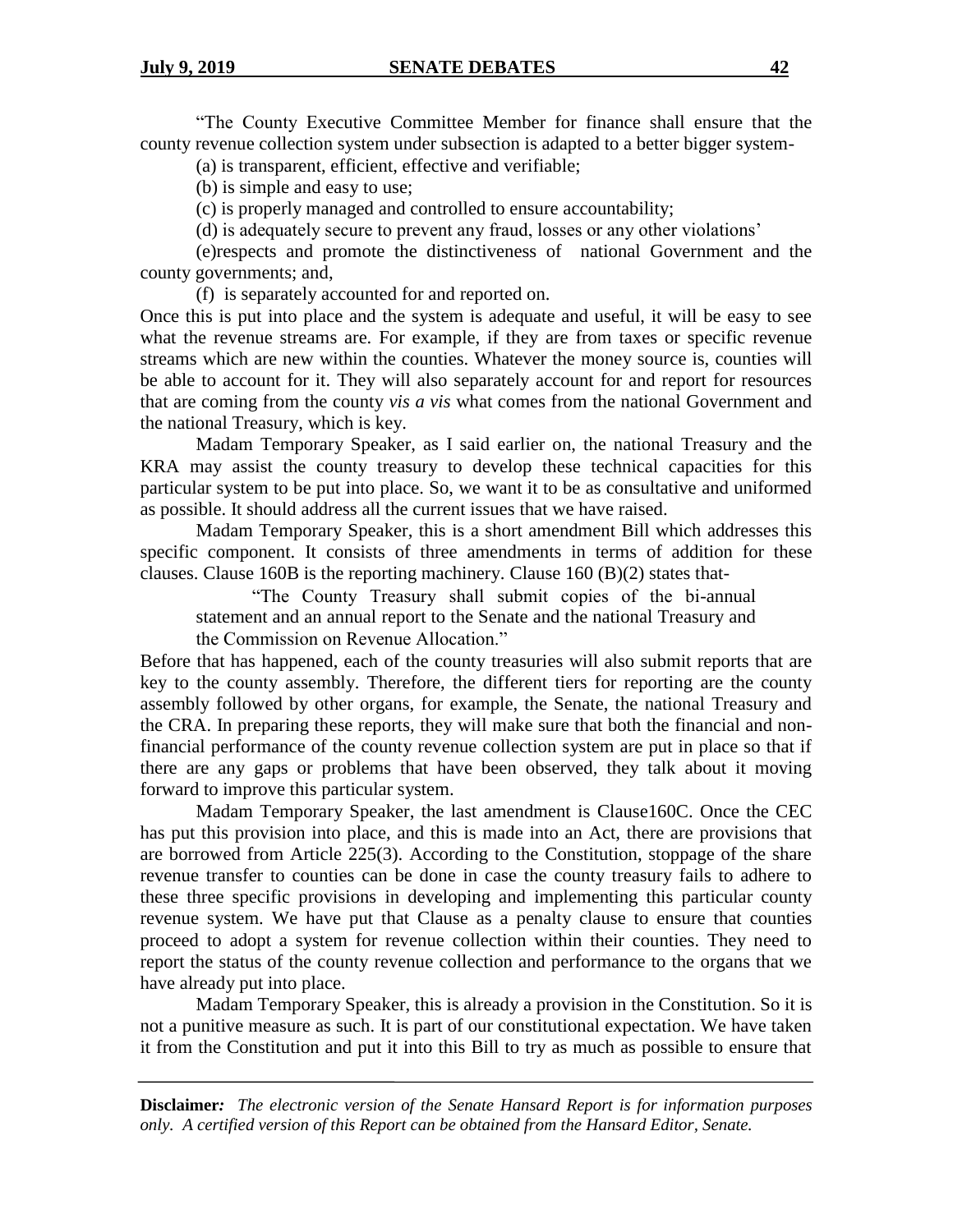the provisions for this particular Bill are adhered to. Right now, the own-source revenue is becoming the way to go. There might be other Bills on the way in terms of own-source revenue and a broader perspective of this. All put together, this simple process of amending this specific provision at Section160 and expanding it to A, B and C gives us a good platform to begin addressing the issue of collection of own-source revenue within the counties.

With those remarks, Madam Temporary Speaker, I beg to move and request, Sen. Cherargei to second.

**Sen. Cherargei:** Thank you, Madam Temporary Speaker. From the outset, I congratulate Sen. (Dr.) Zani for this wonderful amendment. It is about time. I entirely agree that as devolution grows, there are so many laws that we will come up with to ensure that we become effective and efficient so that devolution works for all Kenyans. We agree that as we go along, the Constitution gave us the structure and the design. Therefore, it is up to us to ensure that we put in place the necessary legislative proposals to ensure that we move forward.

Madam Temporary Speaker, I agree that own-source revenue has been one of the biggest challenges among counties. You find that some counties are either collecting money manually and some of them have systems that are exposed or prone to cyberattacks; while others are prone manipulation or fraud. Therefore, it is important to have a national legislation that will ensure that county assemblies have legislative guidance as they collect their own-source revenue. This is because they are the main people who come up with the laws that are used in the county governments.

Madam Temporary Speaker, when you look at Chapter 12 on the principles of finance, one of the key issues that has been captured is to ensure that the money has been used in an open, transparent and prudent way.

As custodians and protectors of devolution, we have an obligation to protect the interests of counties by ensuring that revenues raised locally by counties are used for intended purposes. We have an issue with the division of revenue, and the Senate has not changed its position. We still insist that more money from sharable revenue is allocated to the people in the 47 county governments. Members of the National Assembly insist that counties should get Kshs310 billion but we, as the Senate, want counties to get Kshs327 billion from the sharable revenue. No one is talking about conditional grants or own-source revenue.

Before the previous elections, there was a decrease in own-source revenues of most counties, which could have been caused by many factors. As I have said, some of the counties have many systems being used to collect revenue. They have duplicated systems of revenue collection which are not tamper-proof, just like the IFMIS. Nowadays you can buy software anywhere on the streets, just like candies. Some counties acquire systems without knowing whether they are tamper-proof or not.

Therefore, Madam Temporary Speaker, these amendments are important. I hope that the collaboration between the county governments, the national Treasury and the KRA will enhance maximum revenue collection in counties. If revenues are collected well, it will allow counties to run properly and provide services to many people in this country.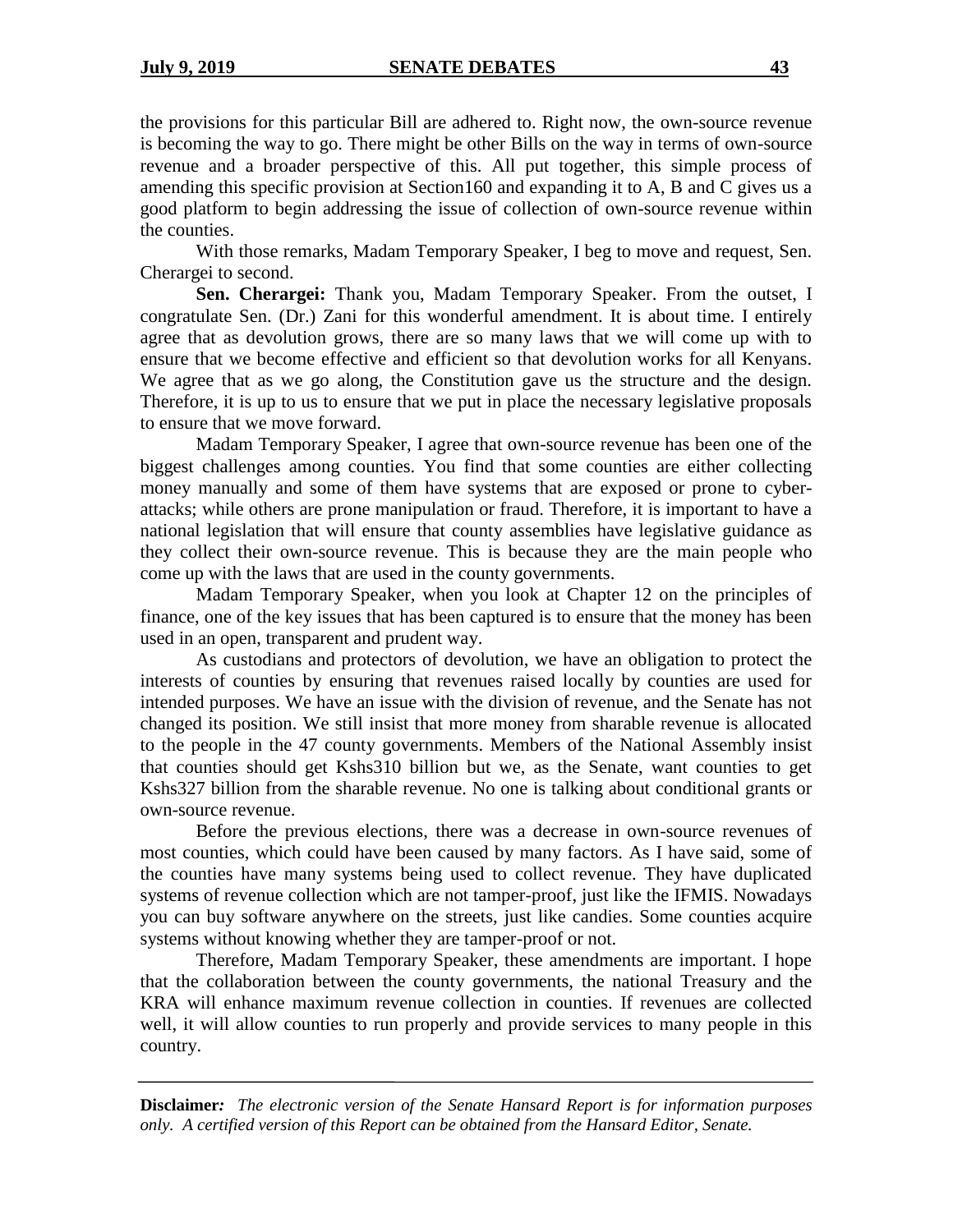There is a proposal to have Clause 160B, which is about reporting on county revenue collection and performance. The county assemblies should be proactive in order to ensure that they play their primary oversight role, which is critical.

When you look at reports of the Institute of Certified Public Accountants of Kenya (ICPAK), you will realise that from the Financial Year 2013/2014, counties raised around Kshs30 billion. By the FY2015/2016, counties had raised around Kshs37 billion. However, when you look FY2017/2018, there was a significant drop in terms of ownsource revenues collected. For example, Nandi County, raised own source revenue of over Kshs245 million in the FY 2016/2017. However, during the FY2017/2018, it fell by over Kshs47 million, which is around 19 per cent. There could be many factors leading to that, such as duplicated systems. Sometimes when you go to the counties, they tell you that the systems are down, and after some time, they tell you that they have procured other systems. I think they are learning from others because even the IFMIS faces challenges.

Madam Temporary Speaker, if you look at reports by the Auditor-General, you will see that there are many problems facing the IFMIS, which was in place before devolution. We have had cases of password theft and cyber-attacks, yet the IFMIS is a system used by the national Treasury for making payments. Therefore, counties should know that even the IFMIS faces challenges. I am told that sometimes the IFMIS is opened at 2.00 a.m. and is closed at 3.00 a.m.

The Constitution states clearly the functions of the Auditor-General. These amendments will ensure we have an oversight mechanism in place. Just like in the Public Audit Act, the Auditor-General will have powers to audit any individual in charge of public funds. That will hinder people who may put charges for slaughtering chicken. I remember during the first phase of devolution after the promulgation of the Constitution, some counties proposed to put charges on slaughtering chicken. Others proposed to tax the dead plus the spirits; while others proposed to impose taxes on weddings. In short, there were proposals to levy taxes on many weird things. However, when we have a legislative framework, it will assist counties not to be confused.

Fourthly, Sen. Malalah mentioned about conditional grants. We agreed that there are many challenges in terms of workforce in health dockets across the 47 counties. There are some challenges that counties face; for instance, they think that buying drugs worth Kshs100 or 200 million is too much. The PFM Act clearly states that you cannot reallocate funds meant for specific things. We must, therefore, ensure that counties do what is required. We should pass this Bill to ensure that we put mechanisms in place.

I agree that revenue collection should be done transparently, efficiently and effectively; and the systems should be verifiable. We should have provisions for punishing counties that do not put in place revenue collection systems so that we seal loopholes. There should be a proper way of ensuring that people who work in the county treasury---

Madam Temporary Speaker, there is a court ruling about many issues taking place in the counties. The Senate must find a way of ensuring that we raise audit queries on conditional grants and own-source revenues. For example, Nandi County fell short of its revenue target by Kshs47 million, which is around 19 per cent. Therefore, the Nandi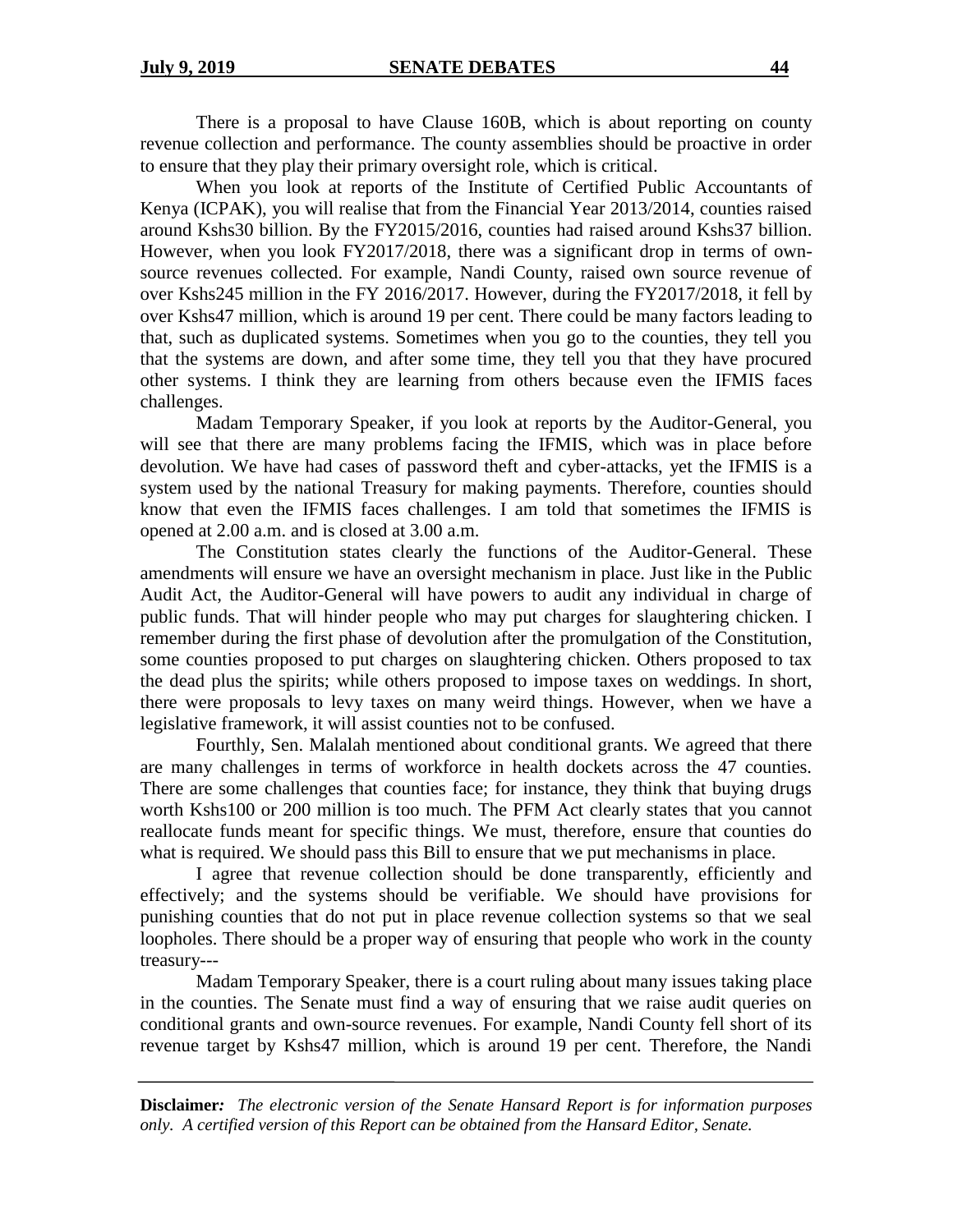County Executive should appear before the Senate and tell us what went wrong. We should know whether it was because of the systems, or if it was because of fraud. They should also tell us whether the business people migrated, if the number of cows declined or land rates were not collected in time. It could also be that the people managing the systems were not responsible.

In the Bible, Jesus said that you should give Caesar what belongs to him. Therefore, the people must pay taxes. There are two things that people are sure of in life; paying taxes and death. We must, therefore, not play with taxes. Nobody should mess with collection of taxes, especially in the counties, which are received through levies and payment for permits.

We should also protect the *boda boda* operators and *mama mboga,* so that county governments do not charge them the way they want. We cannot allow increase of taxes to business people in the counties because we want to encourage the growth of Small and Medium Enterprises (SMEs). Therefore, county executives, who are headed by governors, should not increase taxes depending on the number of cows in order to generate more revenue.

The county has so many cows now, so we want to increase tax. The governors make such decisions just because they have seen so many cows, and they think that they can use them as a way of increasing their revenues. The governors must not be given a blank cheque. They should not be allowed to increase levies on *mama mboga*, *boda boda* operators and Persons with Disability (PwD). Those people should actually be given special preference. Therefore, raising taxes should never be retrogressive. It should be fair, equitable and transparent.

Madam Temporary Speaker, I hope that counties are taking note. I urge my colleagues to fast track the amendments for the counties to settle down and realign themselves with the proposals that have been proposed in the Public Finance Management (Amendment) Bill (Senate Bills No. 3 of 2019).

#### *(Question Proposed)*

**Sen. Ochillo-Ayacko**: Thank you, Madam Temporary Speaker, for giving me an opportunity to make my remarks on these proposed amendments. I congratulate my sister, Sen. (Dr.) Zani, who is also my party member; she is doing a wonderful job.

**The Temporary Speaker** (Sen. Pareno): She is not just a party member; she has another title. She is the Deputy Secretary-General.

**Sen. Ochillo-Ayacko**: Thank you, Madam Temporary Speaker. She is my Deputy Secretary-General. Today, we appreciate women of character and performance. We earlier appreciated our very own, Sen. Halake, on her election as the Chairperson of the Centre for Multiparty Democracy in Kenya (CMD). CMD is in safe hands, because it is being led by women. Men are a bit reckless, jingoistic and quarrelsome; but I do not see that in women. I hope that multi-partyism will be nurtured under the able leadership of our dear sister. I am sure that the envious House, the National Assembly, might have wanted that seat, but it did not go to them by the grace of God. The Members of the National Assembly are very quarrelsome and abusive, yet leadership is not about abusing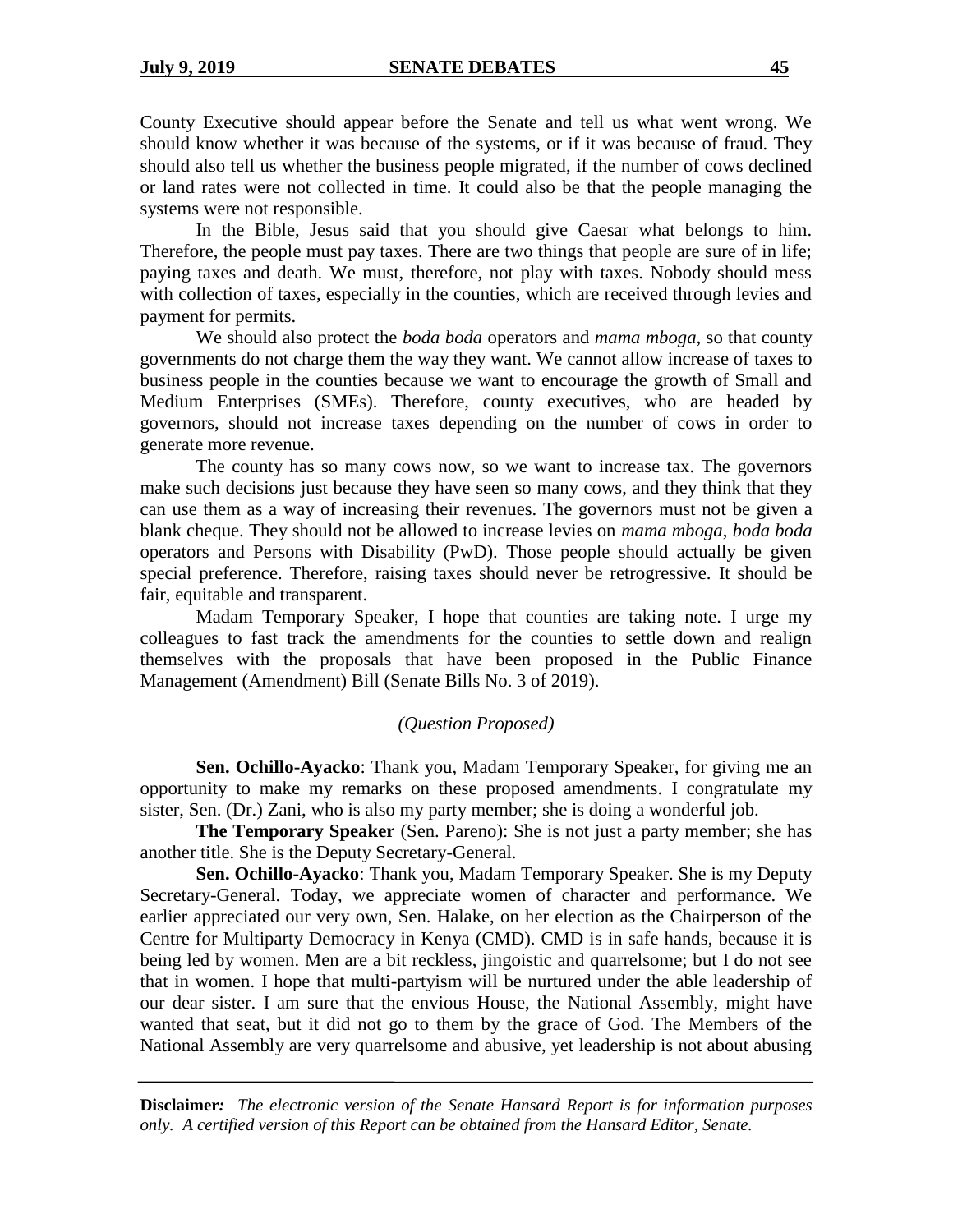other people; it is about persuading people and solving problems. You cannot do that by chest thumping and abusing others.

On our behalf, Sen. (Dr.) Zani has appreciated the importance of regulating the collection of revenue. In fact, all nations have been built on the basis of revenue and not donations or *Harambee*. A nation that is able to efficiently collect sufficient revenues and account for it will prosper. When the NARC Government came to the fore during the tenure of President Mwai Kibaki, this country used to realise a revenue collection of about Kshs144 billion. The country was facing difficulties at that time because the International Monetary Fund (IMF) and the World Bank (WB) had refused to give us money. We had been made to believe that our development depended on borrowing from the IMF and the WB, and that we could not sustain our own development.

However, President Kibaki embarked on ensuring that the KRA became efficient in the collection of revenue. The KRA expanded the revenue net and minimised seepage, pilferage and looting of revenue. That helped the revenue collection to astronomically increase from the paltry Kshs140 billion to nearly what it is today. When the current administration took over, they found a very healthy national Treasury and a good kitty. That is the basis upon which they used to borrow money from China.

It is the basis upon which infrastructure such as the Thika Super Highway and other forms of infrastructure were built. They were built from own-generated revenues at the national level, and not from what was borrowed. That good design and philosophy must take root in the counties. That is why I am happy to be associated with this proposed amendment, as proposed by Sen. (Dr.) Zani. I believe that our 47 county governments have a lot to learn from what the KRA and the national Treasury have been doing.

Madam Temporary Speaker, the national Treasury has been around for nearly 50 years, while the county governments are just setting up. Therefore, there is no need to reinvent the wheel. It is always good and wise to learn from those who have travelled a similar journey. When you do that, you get to know where they made mistakes, and where they are doing well; which makes travelling easy. This amendment will ensure that county governments have a system of revenue collection that is similar to the one that is there nationally.

It is true that we do have shortcomings at the national level. I recently read somewhere that revenue collection at the national level is dominated by one ethnic group, and I hope that we will not import such bad behaviours to the counties. We must recognize and appreciate diversity of gender, religion, culture and age in order for us to have a revenue collection system that is reflective of our diversity. It should not be dominated by people from a particular sector as opposed to having everybody represented in that area.

Madam Temporary Speaker, I agree in totality that the county governments must have a revenue collection system. That system must be efficient, impervious or impenetrable to people who are hell bent on carrying out fraudulent activities, or people who want to steal from the public when collecting revenue. The stability of county governments and the sustainability of devolution should be founded on own-source revenue. We will have sustainable counties if our devolved units are able to collect sufficient revenue, look after it and deploy it properly for the public intent. Countries that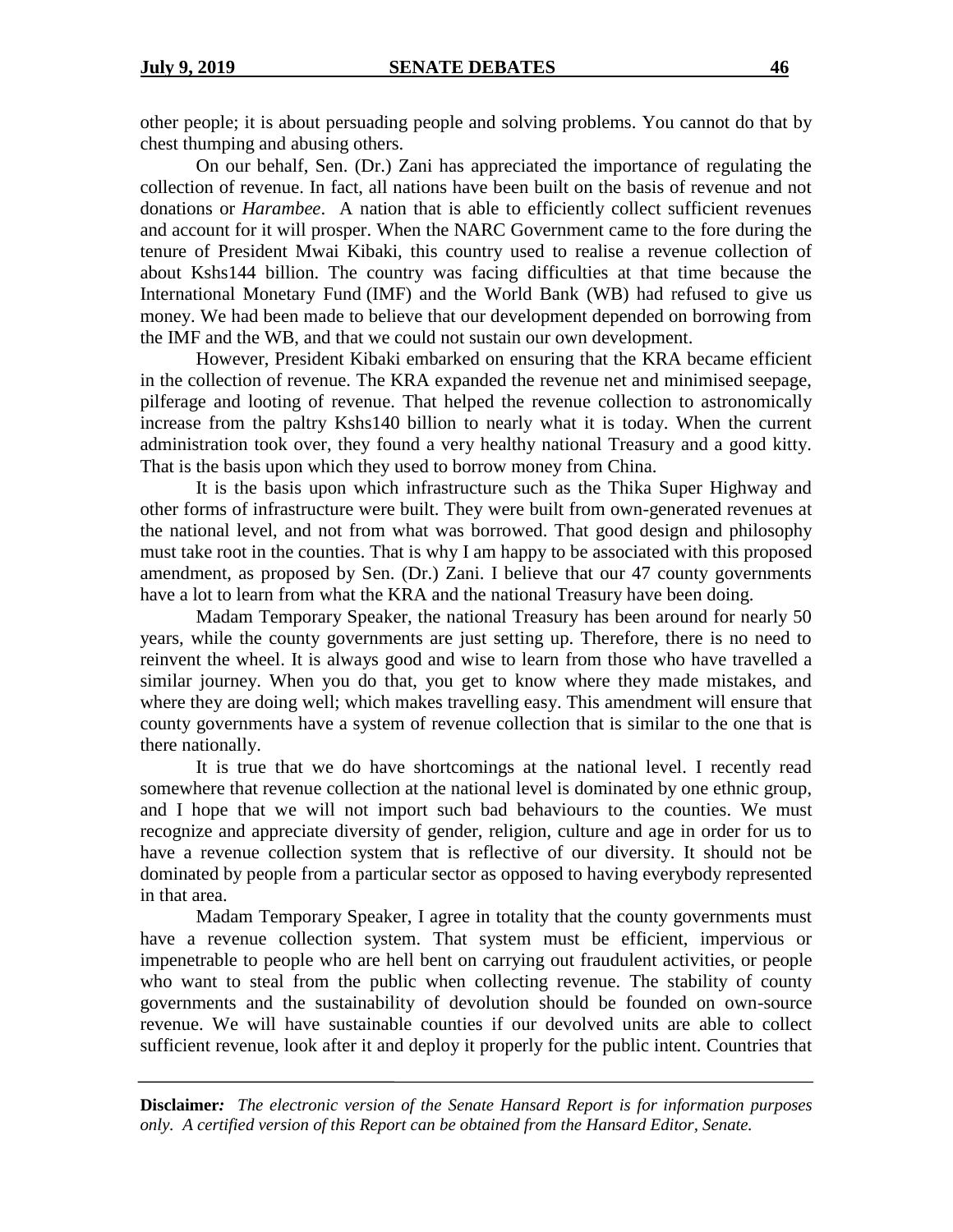have federal systems, like the United States of America (USA) have own-source revenue as their mainstay. What is shared from the national Treasury is a bonus and surplus that assists in meeting needs that own-source revenue does not help to generate.

We should take a leap into the direction proposed by Sen. (Dr.) Zani by ensuring that devolution is founded upon own-source revenue. We have already seen the vitriolic language that is being employed by the 'money house,' the National Assembly, who feel that the county governments should not be funded. That is tragic and sad.

What makes it even sadder is the fact that county governments are unable to generate own-source revenue so that they can stand on their feet and fund themselves.

This proposition is important. If they can generate as much revenue as they require and use it well, then the desperation and dependency on revenue from the national quarters will be minimized. Consequently, the national quarters will come to supplement matters that are important and crosscutting in counties, and which run from one county to another.

Madam Temporary Speaker, it is important that we have the systems in place and that we use them to anchor devolution. These systems should be made a heritage to people who will come after us and to Kenyans who voted overwhelmingly for the enactment and promulgation of the Constitution in 2010.

Madam Temporary Speaker, when we look, for instance, specifically at my county of Migori, it has always been very famous for the wrong reasons. Part of that fame is not just restricted to those wrong activities, but also for encroaching into areas of achieving own-source revenue targets. We have never achieved the targets that we have set for ourselves in Migori for our own-source revenue. However, we know that the tax collectors in Migori County are themselves pocketing a lot of this money. I know them by name and history, and I can see that they are building Malls and one storey buildings for themselves. They are buying new vehicles as if there is a competition for buying them. They are lining their pockets at the expense of the public out there.

Therefore, Madam Temporary Speaker, I hope that these amendments will put in place a system that will protect the public from the Zakayos of the present moment, particularly in a place like Migori and other places in Kenya. This should be done to protect the public from people who are supposed to be trustees of public revenue and authority.

Madam Temporary Speaker, the promise, in these proposed amendments, to ensure that revenue is collected and protected; and to provide the right to withhold the sharable equitable revenue from the National Treasury if the county is not implementing a revenue collection system, is welcome. The national Treasury and national Government have a standard way of doing it, having done it for many years. It is, therefore, important to bring all counties on board by having a mechanism or system to which they all will be compelled to measure up to. That would be important because, in my view, if they do not measure up to that system, it would be important to withhold the revenue that they take for granted and which they think should just be taken there and used to do things that are not important.

Madam Temporary Speaker, the residents in those counties are humble Kenyans. If you go to a place like Nyatike, you will find that there is plenty of fish, but there is not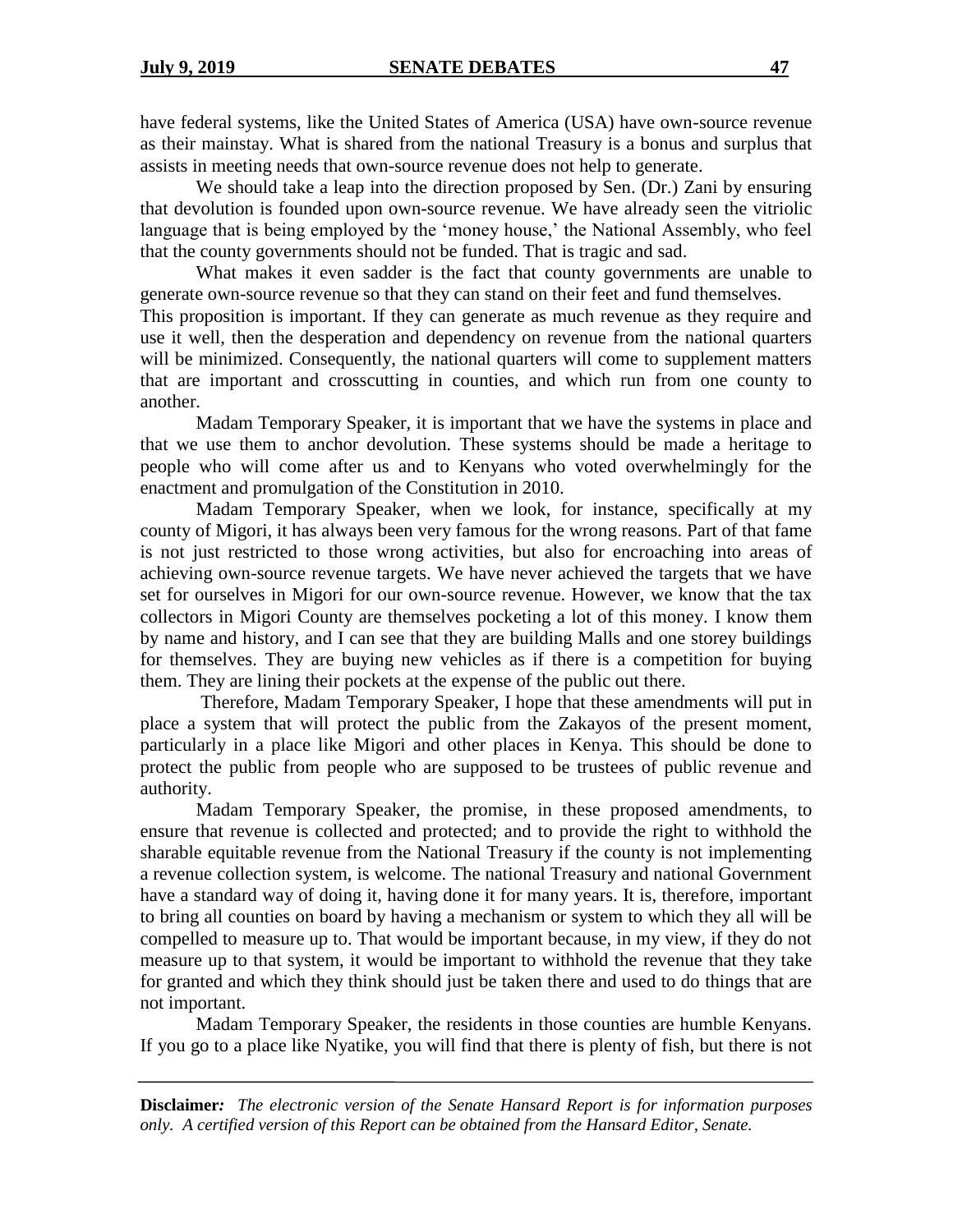road network financed by the counties for transporting the fish from the lake to its market in the interior of that county. You will find that there is plenty of gold in Nyatike, Kuria, Rongo or Awendo in Migori County, but there no road networks and infrastructure to ensure that all these natural resources that God has given to us, in his kindness, reach the market so that our people can get money locally.

Madam Temporary Speaker, you will find that in those same counties, there are no services that can spur development. You will only find opportunists who look for every opportunity, particularly an unregulated atmosphere or environment, to line their pockets, make themselves rich and hire characters called *Sangwenyas* to pursue and harass their opponents. They do not serve the public.

This proposed Amendment, in my opinion, is the right step taking us to the right direction. I believe that a few more amendments should also be brought on board so that we can strengthen public finance management in counties. This will ensure that systems are in place, management has clear procedures and service delivery becomes attainable in a controlled, transparent and accountable environment. This will ensure that devolution becomes rewarding to our people.

With those very many remarks, I once more pat Sen. (Dr.) Zani on the back and tell her, this is wonderful. May we all agree with her.

Thank you, Madam Temporary Speaker.

**Sen. (Dr.) Musuruve:** Madam Temporary Speaker, I thank you, for giving me an opportunity to air my thoughts concerning this amendment. I commend Sen. (Dr.) Zani for coming up with these amendments. It is well thought out, especially given that, as a Senate, whatever happens in the counties is our interest. This is because we are here for the sake of counties, to ensure that we represent them and that everything that goes on there is okay for the purpose of delivering to *wananchi*.

Madam Temporary Speaker, it is clear that counties have two ways of getting revenue, as stipulated in Article 202. They can get revenue from the equitable share, or look for their own ways of getting of getting resources. Therefore, there is need to have a legal framework of ensuring that even if counties are getting monies using their own sources, it is done in such a way that it is transparent, acceptable and is in such a way that the county will benefit.

There is need for collaborative efforts of the national Government and county governments to ensure that revenues goes to the counties. This is because when revenue goes to the counties and works for them then that is the essence of devolution because there will be efficient service delivery for Kenyans.

Madam Temporary Speaker, I concur with Sen. (Dr.) Zani's thoughts that collection of revenue must be transparent, efficient, effective and verifiable. We are talking of transparency; we find that different counties have devised different ways of getting revenue. In some counties, you will find that anything you do, the county government will ensure that you are paying taxes. It is okay to pay taxes, because there is also a sub-article in Article 209 of the Constitution that allows both the National and county Governments to collect taxes.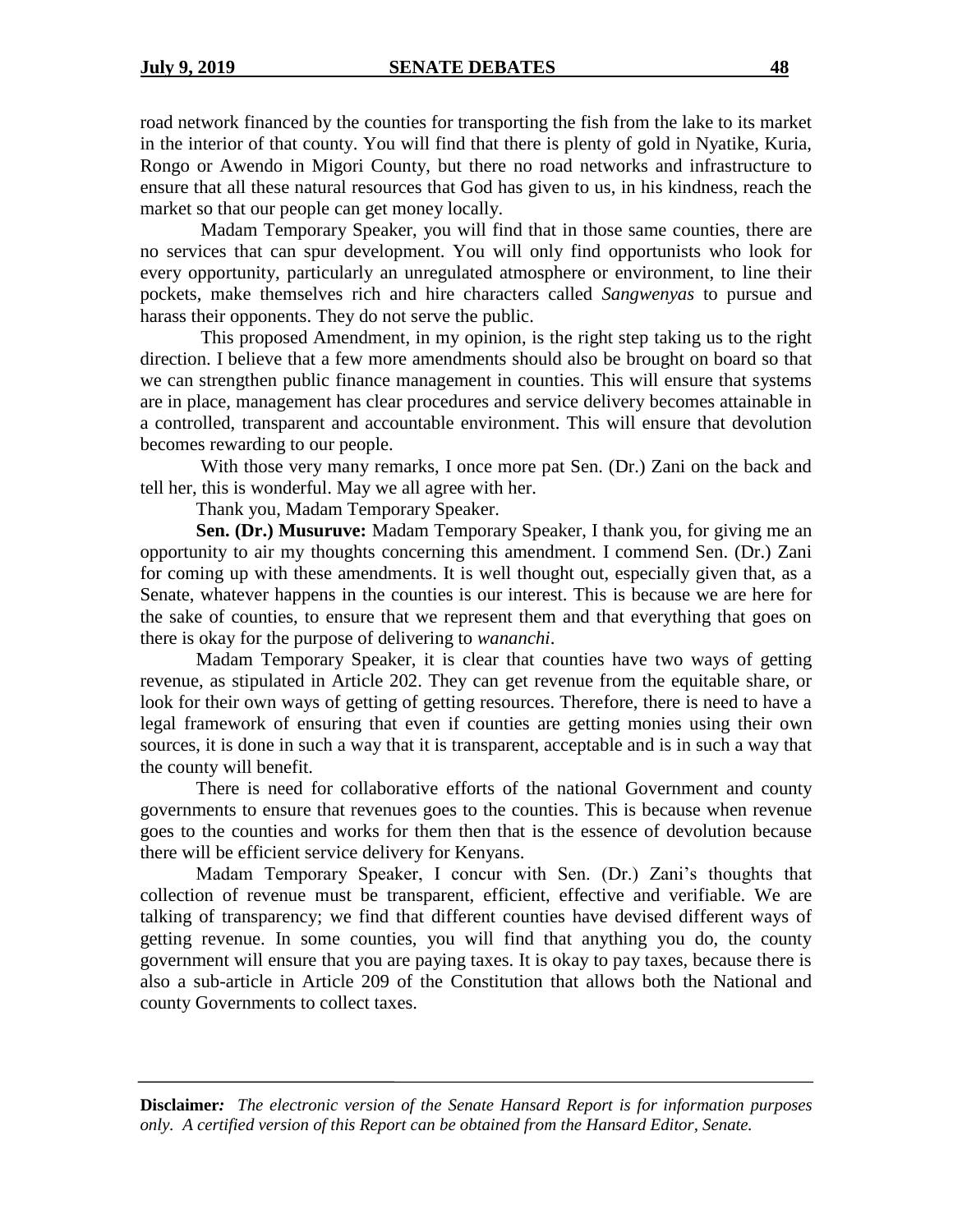Are they reaching the KRA? Are these taxes going back to the nation so that they eventually serve the nation? There is need for transparency in the manner in which these taxes are collected.

Madam Temporary Speaker, I also agree with the clause that says that there is need for technical capacity from the national Treasury and the KRA in counties. Personnel in counties should know how to collect and account for taxes. They should also be transparent and accountable in the collection of taxes. If this knowledge is not there, taxmen will do what the Senator for Migori County has said; that some of the tax collectors have put up storeyed buildings and are competing to buy vehicles. If there is capacity building for the tax collectors in the counties, they will know that they are answerable, and the taxes they collect are supposed to help the county governments.

Some development which is supposed to have been done by some county governments has not been done. An example is the building of Early Childhood Development (ECD) classrooms, which have not been set up in some places. There is the case that the Senator for Kakamega County was talking about, where in some health centres, patients share beds while others lie on the floor. Mark you, this is in a county that collects revenue and where people are keen in serving and delivering to Kenyans. That should not arise, because the money collected can be used for that purpose. County governments are allowed to devise strategies of ensuring that they add to their revenue collection.

Madam Temporary Speaker, I also support the collaboration of the county treasuries, the KRA and the national Treasury on the revenue collecting system. There is need for a collaborated effort which will ensure accountability and that the books are okay. Anyone looking at the work will see where the resources came from, and what has been done with them. The Bill is just seeking to ensure that there is transparency in the money collected from the counties such that even when the county government is reporting, it can report on money that has been used and that which has not been used.

Therefore, it is a good thing that everyone is aware of what is happening in the county. Even the revenue collection should be a simple procedure such that anyone looking at how the revenue has been collected can understand. It should not be abstract; that you cannot even understand how the revenue was collected and utilized. If it is simple and accountable, everyone will be happy about the revenue collection and utilization.

Madam Temporary Speaker, I also agree with what Sen (Dr.) Zani is proposing in this amendment, that the reports should be tabled before the county assembly. That way, the county assembly will be aware of the revenue that has been collected and how it has been utilized. If the county assembly is involved, then we will have empowered it. It will be possible for oversight to be done in a transparent way. Therefore, there will be no need for the governors to come and answer before the Senate on how they used the money.

I also support what the Bill states, that the biannual statements should also be presented to the Senate. The Senate is involved in allocating resources to the counties. If the Senate is aware of how counties are utilizing their money, what developments are going on there, and how the monies collected by counties have been utilized, it will not have a problem at all. However, the Senate can have a problem if it is not aware of what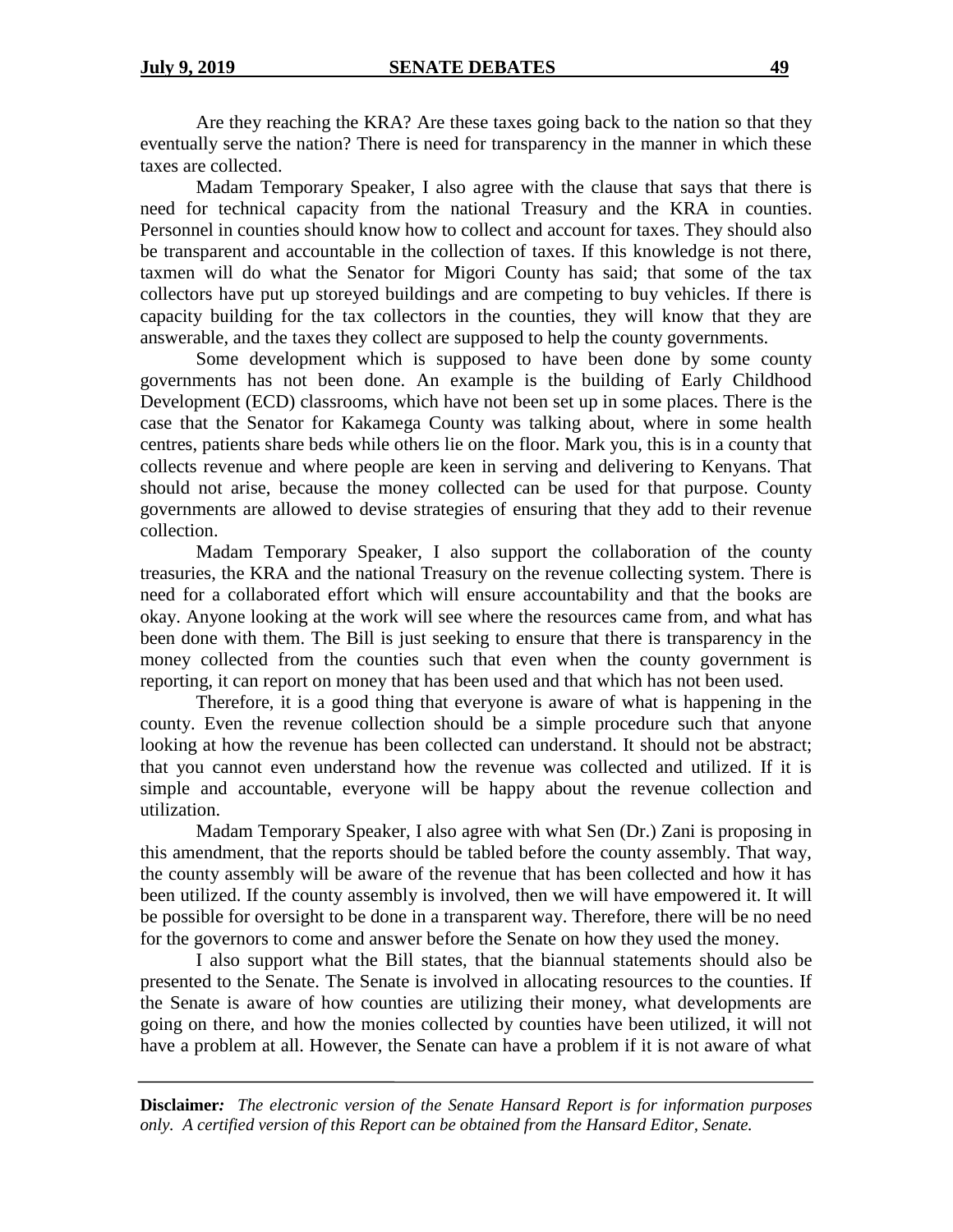is happening in the counties; how much was been collected and how the money has been utilized.

Madam Temporary Speaker, I support this amendment. In fact, it should take effect as soon as it has been accepted. It should be operational for the purpose of accountability and ensuring that we are delivering services and deliverables to counties. We have to defend counties and devolution. We are mandated to do that, as the Senate.

Madam Temporary Speaker, I beg to support this amendment.

**Sen. Halake:** Thank you, Madam Temporary Speaker. I rise to support the Amendment Bill by Sen. (Dr.) Zani. I congratulate her because this is a very timely amendment to the Public Finance Management Act (PFM). It is simply because devolution is not just about the political and administrative aspect, but also the decentralisation of the fiscal or financial as well.

Over time, we have seen a decline in own-revenue collection by counties, and we do not know the exact cause; we could easily speak of many things. I know that the Ethics and Anti-Corruption Commission (EACC) singled out the revenue system as a conduit for corruption. Once again, we are not saying that, that is the only reason that these revenues are declining. However, I was quickly checking how own-source revenue with counties was doing since 2013/2014. For instance, in that financial year, it was 11.7 per cent of the total county revenue. In FY2014/2015, it went to 11.1 per cent, and then reduced to 10.2 per cent in 2015. It was 8.8 per cent in FY2016/2017 and 8.4 per cent in 2017/2018. I do not know the cause for this, but I think the amendments that Sen. (Dr.) Zani is proposing will go a long way in ensuring that counties are not just becoming net receivers of the shared revenue but also, as a government, they are collecting and administering taxes for service provision of the respective counties.

Mr. Temporary Speaker, Sir, what I like about this proposed amendment is the collaboration between the national Treasury, county treasuries as well as the CRA to make sure that county revenue collection--- Actually, generation of revenue is also something that we should look at. Therefore, Sen. (Dr.) Zani, as you go back to the amendments, perhaps you should look at something on generation of revenue. Sometimes we have seen counties falling back into a very comfortable situation, where they just wait for the national Treasury to send the money. When they get the money, then there is no incentive, opportunity or reason to collect own-source revenue.

Another issue is the staffing of revenue collection systems. We have seen situations where the revenue collection points are manned by casual workers. I do not know if this is by design or just lack of staffing. I do not understand how such an important activity of the county, to raise its own revenue, is not even manned by county staff. In many counties, you will find casual workers collecting money from the different places in the county. Therefore, the issue of making sure that the right personnel are assigned that duty is also important. This is because in the past, we have seen the irregular use of IFMIS, where unauthorised people get credentials. Once again, we are seeing a lot of this in the own-source revenue collection systems, where the right people are not collecting these taxes. As my colleagues have said, these taxes then end up in the wrong hands. But, again, we are seeing a link to corrupt practices when the right people are not taking care of the taxes.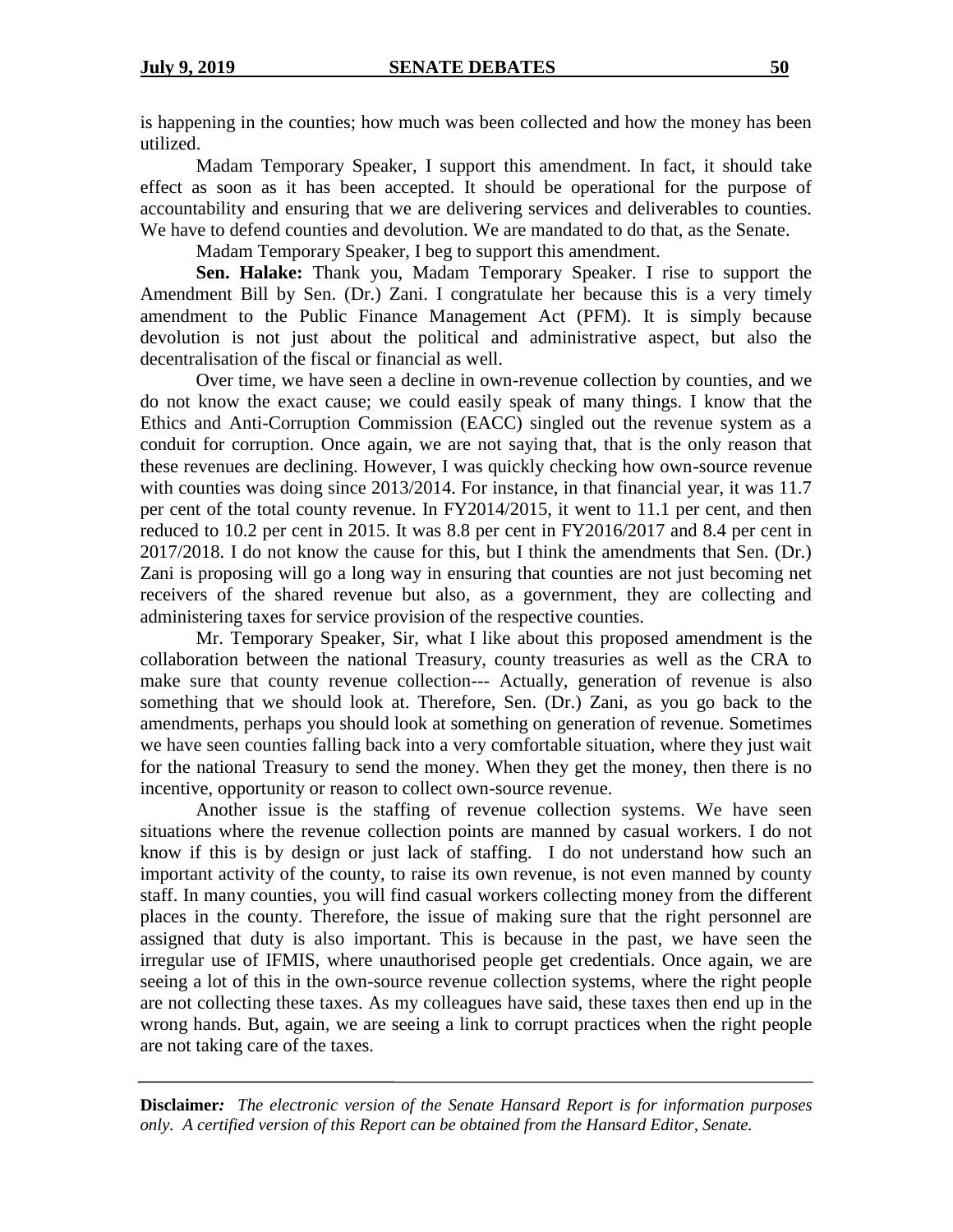Madam Temporary Speaker, the tax collection incentives and opportunities for other things is very high in own-source revenue collection points.

The fact that this amendment proposes a performance-based revenue collection system, where if a county does not collect revenue within two years of the passing of these amendments, then there will be sanctions and consequences for not achieving the target. As we speak, counties are setting such low targets and not achieving them as well. Setting the low target is meant to subvert the idea that they need to work hard to achieve it. At the same time, the low targets have not been met.

Madam Temporary Speaker, since 2016, only two counties have consistently met their targets. In 2018 only four counties had achieved the targets. When we look at the targets of those counties, they were so minimal and you are left to wonder whether those counties are setting such low targets so that they do not have to work too hard. I like the fact that in this Bill, Sen. (Dr.) Zani has proposed a performance-based system that will then make sure that if counties do meet their targets, they do not receive their share of revenue from the national Treasury. That way, we now have reasons for counties to work hard on their own-source revenues.

As it has been said, the way to be sustainable is to have counties be a government. Governments are not departments that receive money from the headquarters; therefore, they should generate money and get taxes. Article 209 has given counties the ability to do just that. It is, therefore, about time for counties to step up and become real governments that collect taxes. They should then use those taxes to serve their people wisely, and not wait as if they are departments of some multinationals who wait for the headquarters to send them money.

I am happy that this Bill by Sen. (Dr.) Zani will see to it that there will be a performance-based financing on what is generated. Therefore, that will ensure that we manage the risk of counties grounding to a standstill, as they do now. The minute no money is coming forth, the counties come to a standstill. What happened to them getting their own resources and using it for the buffer times when there are delays?

Madam Temporary Speaker, many of our colleagues are waiting, and time is not on our side. I support this Bill and congratulate Sen. (Dr.) Zani for always looking at what would really strengthen and deepen devolution. This is precisely what will do that by making our counties more sustainable.

**Sen. Seneta:** Thank you, Madam Temporary Speaker, for giving me this chance to add my voice to this important Bill by my sister, Sen. (Dr.) Zani. From the outset, I congratulate her for having thought about revenue collection in our counties.

When you go round our counties today, there is quite a big room for tax collection. A number of buildings and different facilities that attract tax have come up. However, from the budget that was read recently for the FY2019/2020, many county governments have not met their targets of revenue collection. This is not the reality on the ground; the reality on the ground is that citizens are paying their taxes.

Today, a person with a permit to do a small business has to pay every month, while those with stalls have to pay every day. There are no effective and efficient systems being used by county treasuries so that we know how much is collected every day. Many of revenue collectors get rich, build big houses and run big businesses because of the